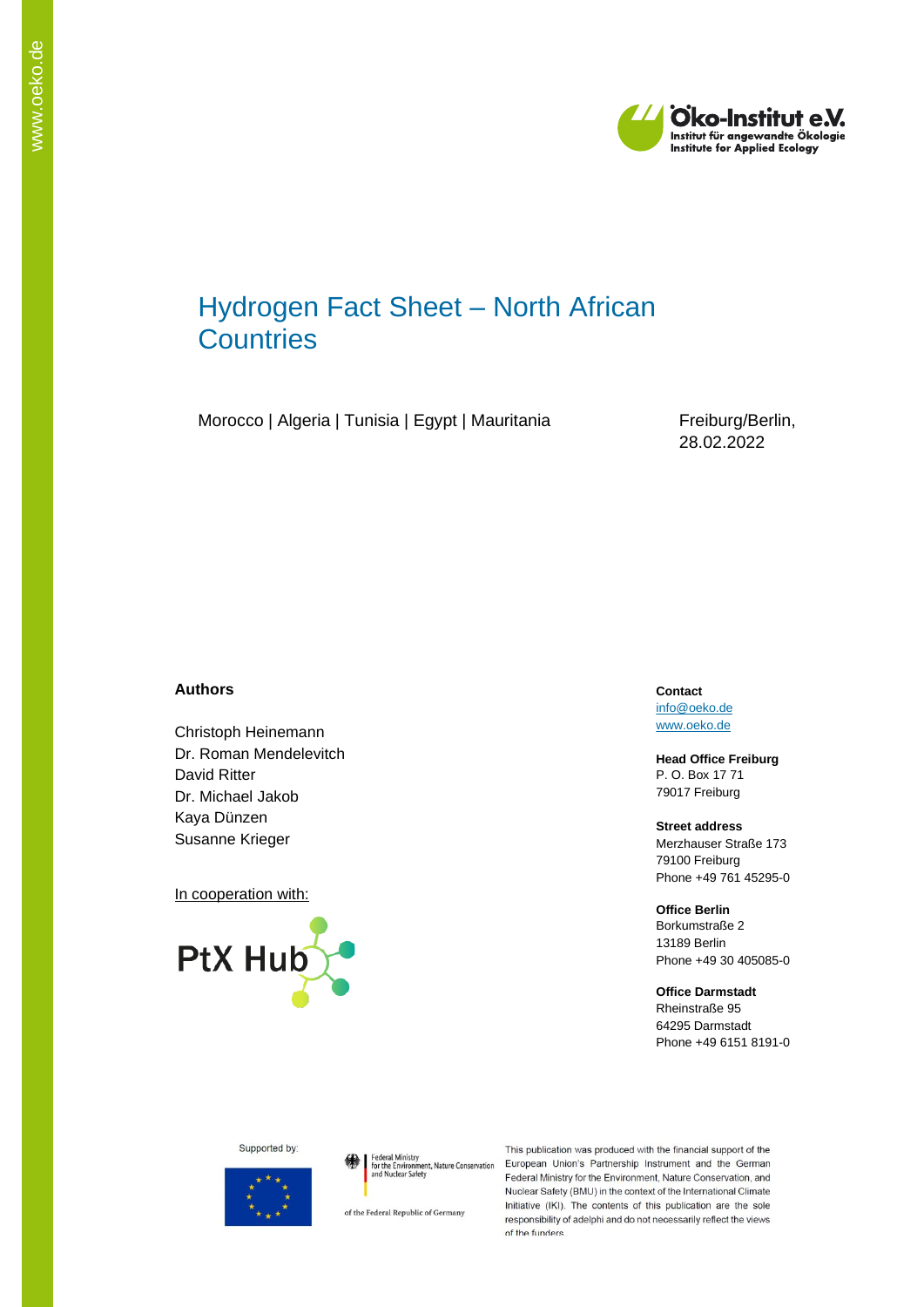# <span id="page-1-0"></span>**Table of Contents**

|                | <b>Table of Contents</b>                                       | $\overline{2}$          |
|----------------|----------------------------------------------------------------|-------------------------|
| 1              | <b>Conclusions</b>                                             | $\overline{\mathbf{3}}$ |
| $\overline{2}$ | Convergence & Divergence with the EU & comparing the countries | 5                       |
| 2.1            | <b>Morocco</b>                                                 | 5                       |
| 2.2            | <b>Algeria</b>                                                 | $6\phantom{1}6$         |
| 2.3            | <b>Tunisia</b>                                                 | $\overline{7}$          |
| 2.4            | Egypt                                                          | 8                       |
| 2.5            | <b>Mauritania</b>                                              | 10                      |
| 2.6            | <b>Comparing the countries</b>                                 | 11                      |
| 2.6.1          | Current CO <sub>2</sub> -emissions of electricity generation   | 11                      |
| 2.6.2          | <b>Current RES-E shares</b>                                    | 11                      |
| 2.6.3          | Comparing socio-economic and political indicators              | 12                      |
| 2.6.4          | $H2$ production potentials                                     | 14                      |
| 2.6.5          | Supply costs for hydrogen                                      | 16                      |
| 3              | <b>Detailed Information - Country Factsheets</b>               | 18                      |
| 3.1            | <b>Morocco</b>                                                 | 18                      |
| 3.2            | <b>Algeria</b>                                                 | 22                      |
| 3.3            | <b>Tunisia</b>                                                 | 25                      |
| 3.4            | <b>Mauritania</b>                                              | 29                      |
| 3.5            | Egypt                                                          | 32                      |
| 4              | <b>Appendix</b>                                                | 39                      |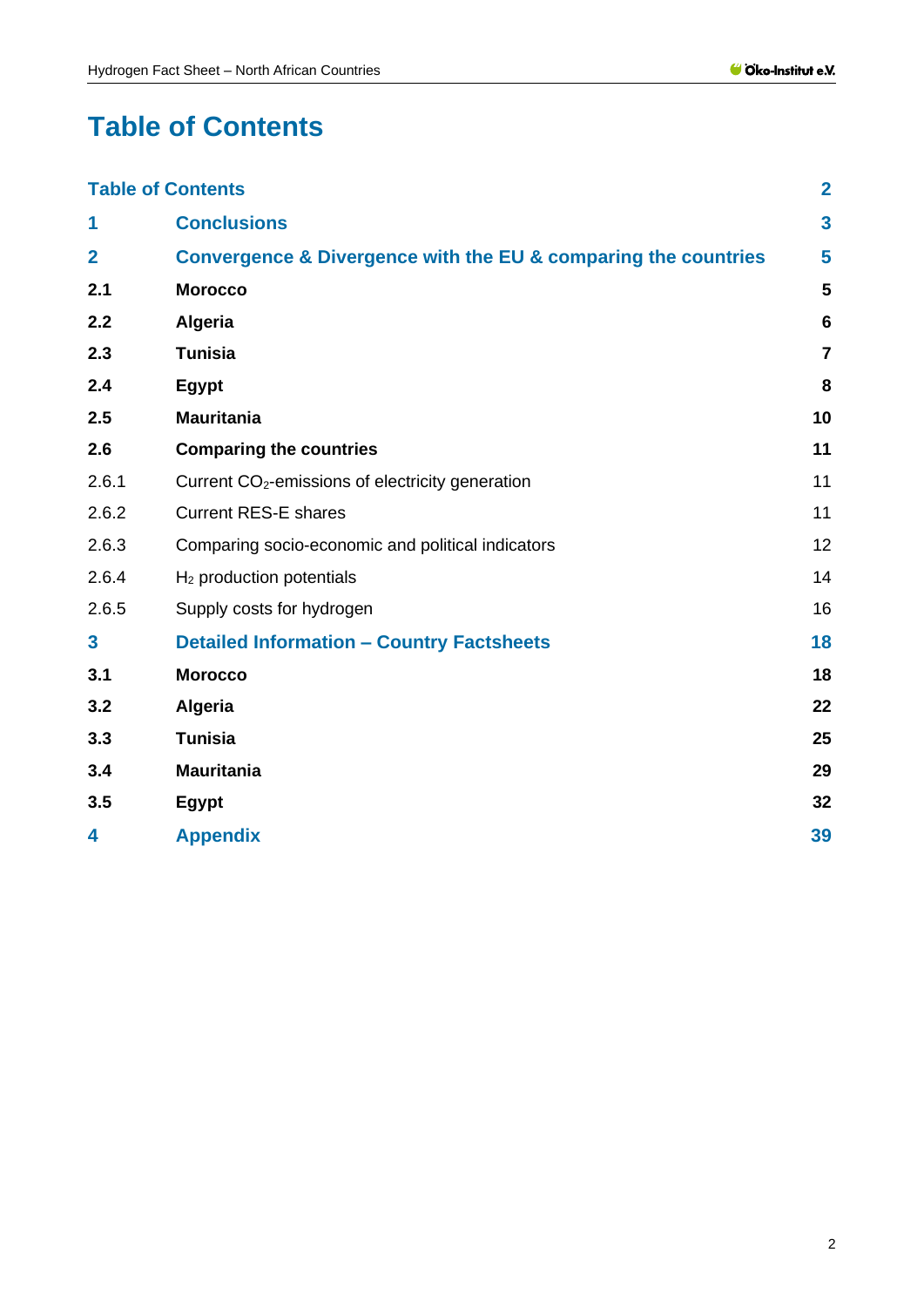### <span id="page-2-0"></span>**1 Conclusions**

All the North African countries in scope (Morocco, Algeria, Tunisia, Egypt and Mauretania) see the option of exporting green hydrogen or derivatives based on RES-E. However, their **current electricity systems** show high specific CO<sub>2</sub>-emissions due to high shares of coal or natural gasfired electricity generation. The uptake of wind and solar power, which are the most relevant RES-E sources due to low costs, has hardly started. Only single digit shares of RES-E can be observed in most countries, whereas Morocco shows higher shares based on hydro power.

→ This situation highlights the importance of defining criteria for RES-E input for hydrogen production. This is especially important for grid integrated electrolysis plants. However, production of green hydrogen can also be a chance to accelerate the uptake of RES-E within those countries.

Most of the countries have not published detailed **hydrogen strategies** up to date. Morocco published its hydrogen strategy late 2021. Currently, studies mainly on transport options and costs are being prepared, first projects are being planned and first MoU have been signed. This early stage of the hydrogen economy indicates that no significant hydrogen imports to the EU can be expected before 2030.

The question of **transport towards the EU** is still an open one and could develop into a hen and egg problem. Investing into hydrogen production without physical export infrastructure in place is of high risk. Retrofitting existing pipelines to Spain and Italy could be the cheapest and quickest option. Shipping can be an option for trading derivatives such as e-fuels. However, there are several issues that need to be addressed in the case of pipeline transport of hydrogen:

- → It is not clear how the existing business case of exporting natural gas (mainly from Algeria towards Spain and Italy) can be streamlined with an increasing export of hydrogen. Blending hydrogen with natural gas could be an option, but this would lower the value of hydrogen and does not deliver pure hydrogen to EU as needed by industries. Adding additional pipelines will increase the transport costs. However, converting one of the existing pipelines towards Spain/Italy into a hydrogen pipeline could be a feasible option to get started.
- → Investors will only invest into export pipelines for hydrogen if further distribution within the European grid is secured. The European Network Development Plan for Gas could be the adequate instrument to show concrete plans to make physical imports of hydrogen from Northern Africa possible in the future.

Combining the unsolved transport issues and domestic demand for **ammonia** (e.g. Morocco), green ammonia production and export could be of major interest for the exporting country for the near future and could help to decarbonise their industry. However, this could lead to possible conflicts:

- ➔ Extracting hydrogen from ammonia in Europe (hence using ammonia only as a "carrier" for hydrogen) will increase the costs for hydrogen in the destination country.
- → Using ammonia directly will be direct competition to the European ammonia industry.

Most of the North African countries studied show **high water stress and socio-economic inequalities and conflicts**.

➔ Therefore, sustainability criteria are not only needed for the electricity input but also to make sure hydrogen production is in line with sustainability goals.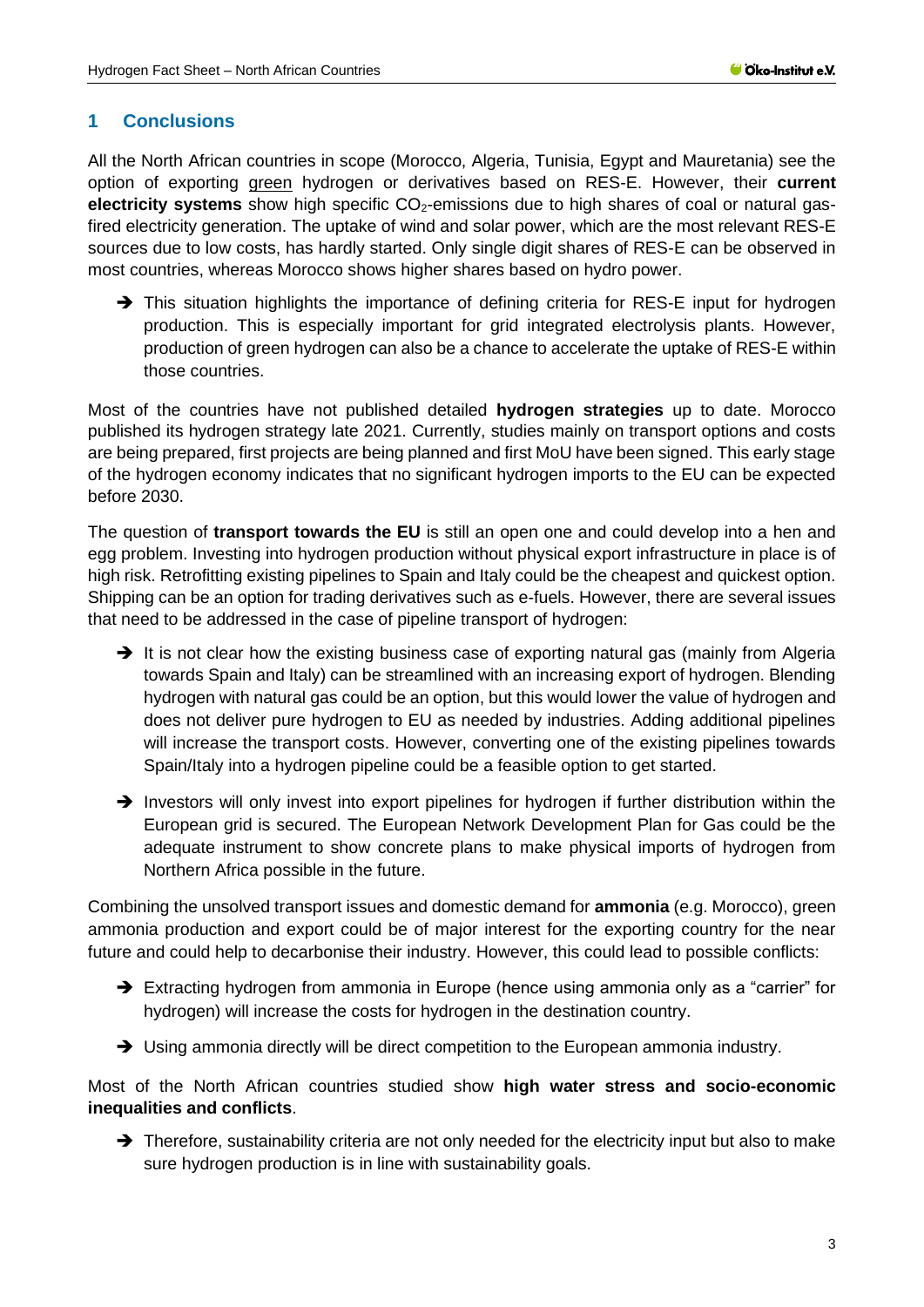No strategies for producing and exporting **blue hydrogen** exist in northern African countries. Algeria as the largest exporter of natural gas within the region established CCS projects in the past, however.

➔ If the export of blue hydrogen could be a business case and could be the entrance to the hydrogen economy for Algeria is yet to be seen.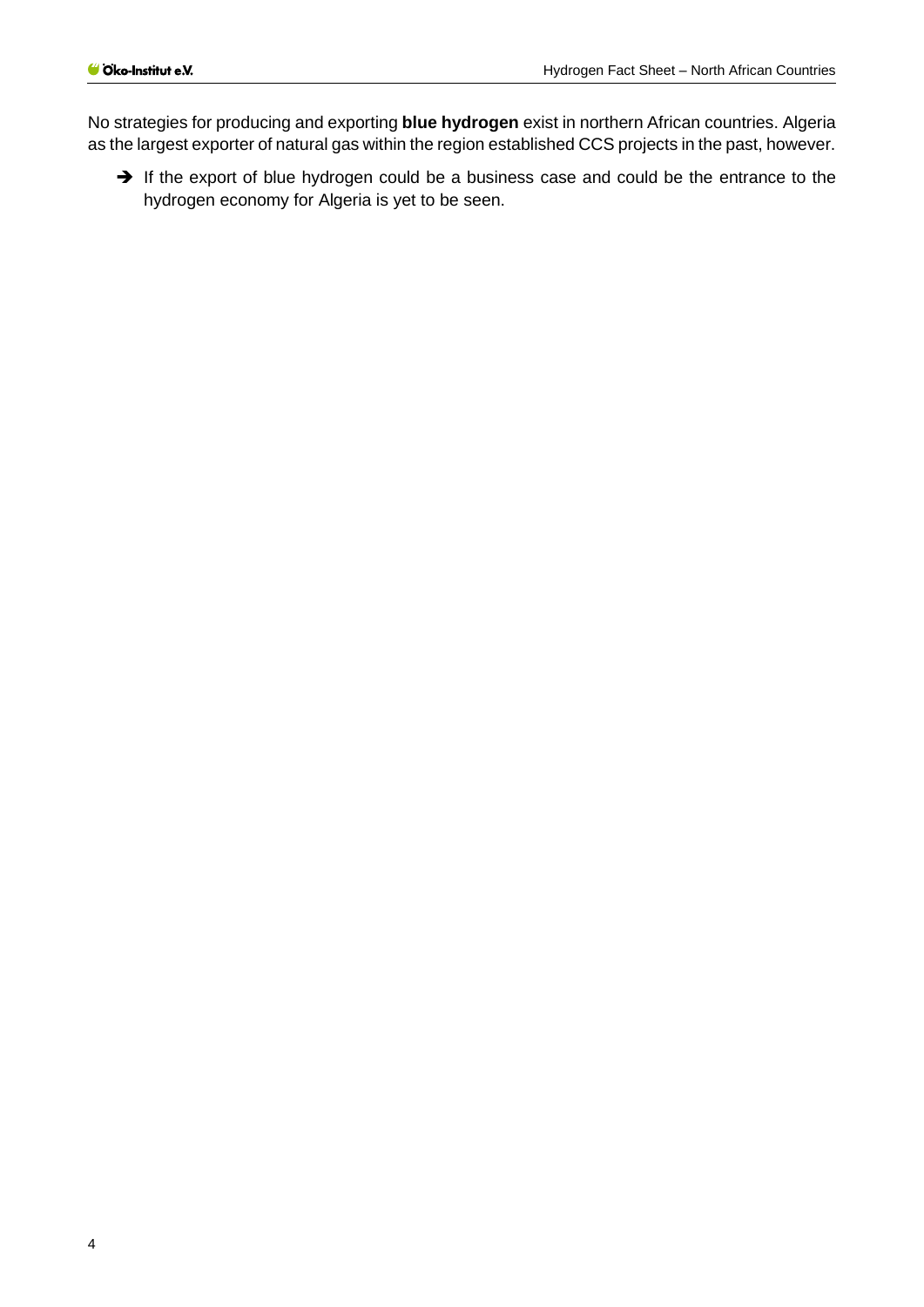## <span id="page-4-0"></span>**2 Convergence & Divergence with the EU & comparing the countries**

## <span id="page-4-1"></span>**2.1 Morocco**

| <b>Strengths</b>                                                                                                                                                          | <b>Weaknesses</b>                                                                                                                                                                               |  |  |
|---------------------------------------------------------------------------------------------------------------------------------------------------------------------------|-------------------------------------------------------------------------------------------------------------------------------------------------------------------------------------------------|--|--|
|                                                                                                                                                                           | Electricity                                                                                                                                                                                     |  |  |
| Large, low cost PV and Wind potentials within the                                                                                                                         | • Little uptake of RES-E based on PV or Wind so far                                                                                                                                             |  |  |
| country also close to coast (that enables water<br>supply via sea water desalination)                                                                                     | • High specific GHG emissions from electricity<br>generation due to coal-based power plants                                                                                                     |  |  |
|                                                                                                                                                                           | Transport                                                                                                                                                                                       |  |  |
| • Existing pipeline infrastructure towards Spain,<br>however, Morocco is only a transit country to date.                                                                  |                                                                                                                                                                                                 |  |  |
| • Existing ammonia import infrastructure can be<br>used for green ammonia exports                                                                                         |                                                                                                                                                                                                 |  |  |
|                                                                                                                                                                           | Convergence & Divergence with EU hydrogen strategy                                                                                                                                              |  |  |
| • Political and economic as well as the hydrogen<br>strategy clearly focus on green hydrogen                                                                              | • Possible interest in exporting ammonia which<br>might conflict with interests of the European                                                                                                 |  |  |
| • Own interest in hydrogen production due to<br>domestic ammonia demand                                                                                                   | ammonia industry.                                                                                                                                                                               |  |  |
|                                                                                                                                                                           | Water                                                                                                                                                                                           |  |  |
| • So far low density of sea water desalination plants • Areas with high water stress coincide with good<br>which indicates low ecological stress due to brine<br>disposal | PV and Wind resources                                                                                                                                                                           |  |  |
|                                                                                                                                                                           | Socioeconomics                                                                                                                                                                                  |  |  |
| Green hydrogen could be building block for<br>decarbonising domestic fertilizer industry                                                                                  | • The distribution of income within the population is<br>very unequal which could indicate that only few<br>people will benefit from hydrogen, especially if it is<br>mostly an export industry |  |  |
| Hydrogen Strategy & Economy                                                                                                                                               |                                                                                                                                                                                                 |  |  |
| Hydrogen Strategy published                                                                                                                                               | • No hydrogen projects to date                                                                                                                                                                  |  |  |
| Some of the lowest costs because of short<br>transport distance to EU and existing pipelines                                                                              |                                                                                                                                                                                                 |  |  |
| First hydrogen projects in planning                                                                                                                                       |                                                                                                                                                                                                 |  |  |
| Fertilizer production could be the show case for<br>sustainable domestic use of hydrogen and<br>production of climate neutral products                                    |                                                                                                                                                                                                 |  |  |
| Exiting R&D facilities such as IRESEN<br>$\bullet$                                                                                                                        |                                                                                                                                                                                                 |  |  |
| • Work starting already on the regulatory basis for<br>green hydrogen (GOs, certification etc.)                                                                           |                                                                                                                                                                                                 |  |  |
|                                                                                                                                                                           | political                                                                                                                                                                                       |  |  |
| • Existing energy and hydrogen collaborations with<br>Germany<br>Compared to other countries in the region, the                                                           | • Open issues with Western Sahara (unsettled<br>conflicts on territory)<br>Low environmental performance                                                                                        |  |  |
| quality of regulation is higher                                                                                                                                           |                                                                                                                                                                                                 |  |  |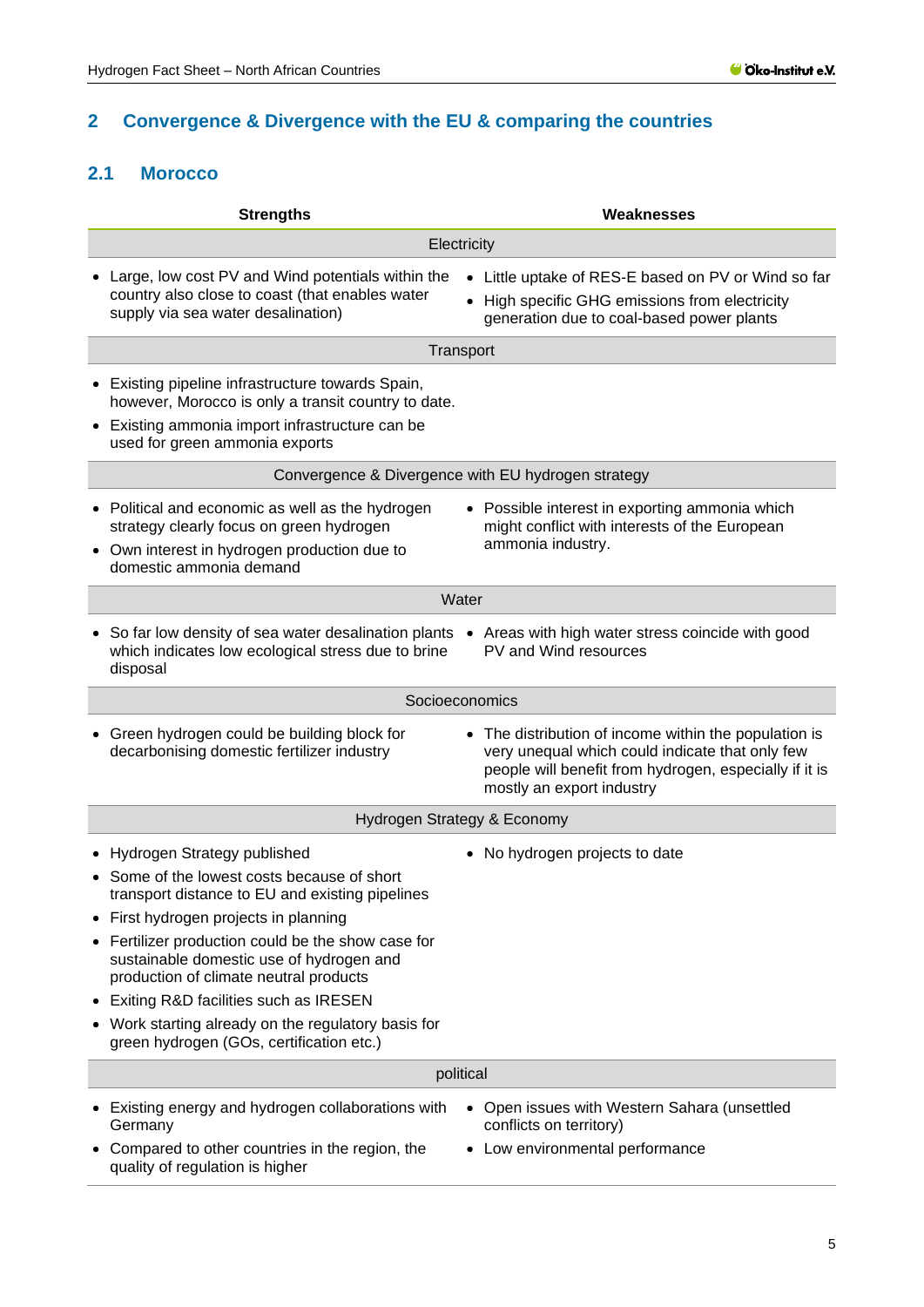## <span id="page-5-0"></span>**2.2 Algeria**

| <b>Strengths</b>                                                                                                                                                                                                                  | <b>Weaknesses</b>                                                                                                                                                                                                   |  |  |
|-----------------------------------------------------------------------------------------------------------------------------------------------------------------------------------------------------------------------------------|---------------------------------------------------------------------------------------------------------------------------------------------------------------------------------------------------------------------|--|--|
| Electricity                                                                                                                                                                                                                       |                                                                                                                                                                                                                     |  |  |
| • Large, low costs potentials for PV and Wind                                                                                                                                                                                     | • Little uptake of RES-E so far<br>• High specific GHG emissions from electricity<br>generation which is based on natural gas                                                                                       |  |  |
|                                                                                                                                                                                                                                   | Transport                                                                                                                                                                                                           |  |  |
| Italy and Spain.                                                                                                                                                                                                                  | Existing natural-gas pipeline infrastructure towards • Potential conflict between established natural gas<br>business model and green hydrogen exports if<br>gas pipeline infrastructure is to be used              |  |  |
|                                                                                                                                                                                                                                   | Convergence & Divergence with EU hydrogen strategy                                                                                                                                                                  |  |  |
| New Ministry on Energy Transformation has been<br>established with focus on green hydrogen.                                                                                                                                       | • No hydrogen strategy in place<br>• Low-cost domestic natural gas and experience in<br>CCS-technology could lead to an interest in<br>exporting blue hydrogen if business case and<br>transport options exist.     |  |  |
|                                                                                                                                                                                                                                   | Water                                                                                                                                                                                                               |  |  |
|                                                                                                                                                                                                                                   | • High water stress in densely populated coastal<br>areas with possible future competition for water<br>from sea water desalination                                                                                 |  |  |
|                                                                                                                                                                                                                                   | Socioeconomics                                                                                                                                                                                                      |  |  |
| • Skilled work force in the hydrocarbon field.<br>• Green hydrogen could be building block for<br>decarbonising domestic fertilizer and petrol<br>industry.                                                                       | • The distribution of income within the population is<br>very unequal which could indicate that only few<br>people will benefit from hydrogen exports                                                               |  |  |
|                                                                                                                                                                                                                                   | Hydrogen Strategy & Economy                                                                                                                                                                                         |  |  |
| • Existing companies with know how in the gas<br>industry.<br>First hydrogen projects in planning<br>• Some of the lowest costs because of short<br>transport distance to EU and existing pipelines<br>that could be retrofitted. | • No existing hydrogen projects to date<br>Below average standards in terms of investment<br>climate, corruption and environmental<br>performance resulting in high WACC and reducing<br>supply costs for hydrogen. |  |  |
|                                                                                                                                                                                                                                   | political                                                                                                                                                                                                           |  |  |
| • High political interest in green hydrogen as<br>diversification strategy moving on from natural gas                                                                                                                             | • Regulatory quality very low<br>• Low political stability<br>• Low corruption control and environmental<br>performance                                                                                             |  |  |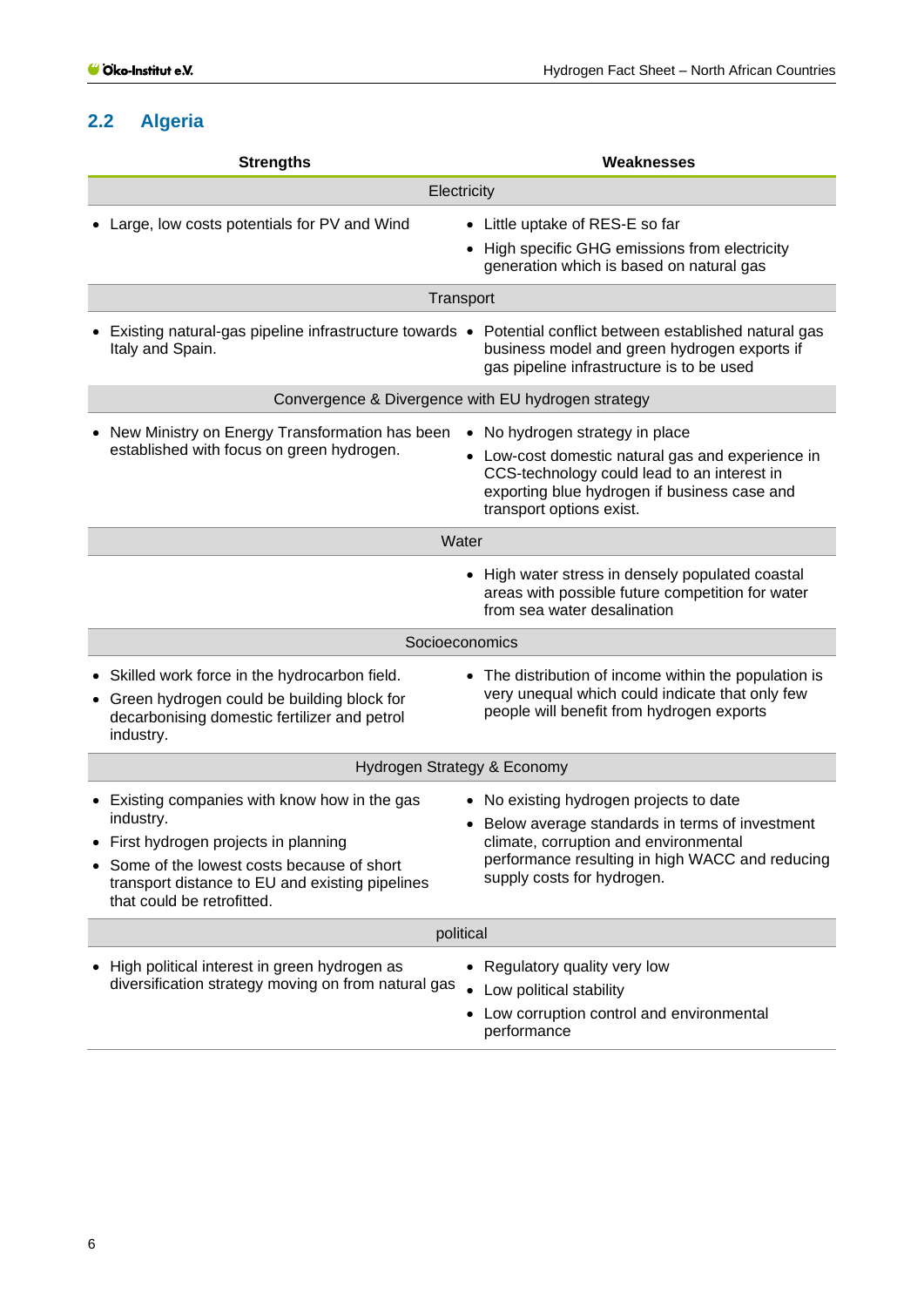## <span id="page-6-0"></span>**2.3 Tunisia**

| <b>Strengths</b>                                                                                                                                                                              | Weaknesses                                                                                                                                                                                               |  |  |  |
|-----------------------------------------------------------------------------------------------------------------------------------------------------------------------------------------------|----------------------------------------------------------------------------------------------------------------------------------------------------------------------------------------------------------|--|--|--|
| Electricity                                                                                                                                                                                   |                                                                                                                                                                                                          |  |  |  |
| Large, low costs potentials for PV and Wind                                                                                                                                                   | • Little uptake of RES-E so far                                                                                                                                                                          |  |  |  |
|                                                                                                                                                                                               | High specific GHG emissions from electricity<br>generation based on natural gas.                                                                                                                         |  |  |  |
| Transport                                                                                                                                                                                     |                                                                                                                                                                                                          |  |  |  |
| Existing pipeline infrastructure towards Italy,<br>however, Tunisia is only a transit country.                                                                                                | • Strong dependence on Algeria for transport<br>infrastructure                                                                                                                                           |  |  |  |
|                                                                                                                                                                                               | Convergence & Divergence with EU hydrogen strategy                                                                                                                                                       |  |  |  |
|                                                                                                                                                                                               | • No hydrogen strategy in place                                                                                                                                                                          |  |  |  |
|                                                                                                                                                                                               | Water                                                                                                                                                                                                    |  |  |  |
| Productive water management plans in place                                                                                                                                                    | • High water stress in Northern Tunisia                                                                                                                                                                  |  |  |  |
|                                                                                                                                                                                               | Socioeconomics                                                                                                                                                                                           |  |  |  |
| Green hydrogen could be building block for<br>decarbonising domestic fertilizer industry                                                                                                      | The distribution of income within the population is<br>very unequal which could indicate that only few<br>people will benefit from hydrogen, especially if it is<br>only developed as an export industry |  |  |  |
| Hydrogen Strategy & Economy                                                                                                                                                                   |                                                                                                                                                                                                          |  |  |  |
| • First hydrogen projects in planning<br>• Memorandum of Understanding for Hydrogen<br>Cooperation with Germany<br>• High interest in exporting hydrogen or derived<br>products to Italy / EU | • No existing hydrogen projects to date                                                                                                                                                                  |  |  |  |
| political                                                                                                                                                                                     |                                                                                                                                                                                                          |  |  |  |
| • Compared to other countries in the region,<br>corruption is lower and regulatory quality higher.<br>High political interest in green hydrogen<br>• Existing trade cooperation with the EU   | • Indicators show low political stability, there is a<br>high political uncertainty now.                                                                                                                 |  |  |  |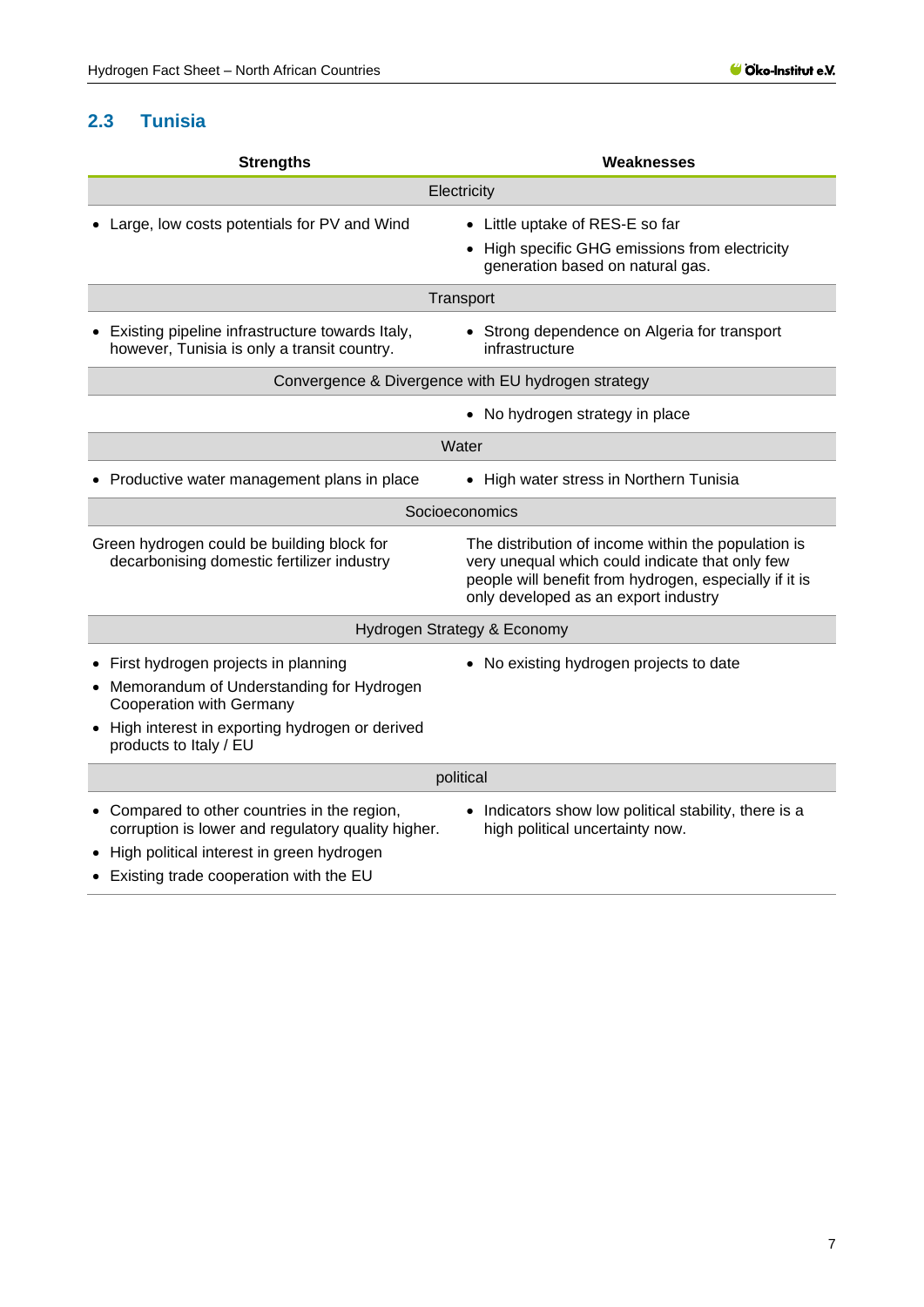## <span id="page-7-0"></span>**2.4 Egypt**

| <b>Strengths</b>                                                                                                                                                                                                                                                                                                 | Weaknesses                                                                                                                                                                                                                                                                                                                |  |  |  |
|------------------------------------------------------------------------------------------------------------------------------------------------------------------------------------------------------------------------------------------------------------------------------------------------------------------|---------------------------------------------------------------------------------------------------------------------------------------------------------------------------------------------------------------------------------------------------------------------------------------------------------------------------|--|--|--|
| Electricity                                                                                                                                                                                                                                                                                                      |                                                                                                                                                                                                                                                                                                                           |  |  |  |
| • Large, low cost PV and Wind potentials within the<br>country and along the Nile river<br>• Strong economic growth; established renewables<br>support schemes with many RES-E projects in the<br>project pipeline<br>• Favourable locations for standalone hybrid PV<br>and wind systems along the Golf of Suez | • Currently low RES-E share<br>Strong projected increase in electricity demand<br>and plans to include coal-fired generation in<br>national energy strategy                                                                                                                                                               |  |  |  |
|                                                                                                                                                                                                                                                                                                                  | Transport                                                                                                                                                                                                                                                                                                                 |  |  |  |
| • Potential benefits for development of secondary<br>hydrogen transport infrastructure services, making<br>use of the location along future trade routes<br>through the Suez Canal<br>• Existing ammonia import infrastructure can be<br>used for green ammonia exports                                          | • No pipeline connection to connect to European<br>demand centres                                                                                                                                                                                                                                                         |  |  |  |
|                                                                                                                                                                                                                                                                                                                  | Convergence & Divergence with EU hydrogen strategy                                                                                                                                                                                                                                                                        |  |  |  |
| • Political focus on green hydrogen and hydrogen-<br>derived products<br>Own interest in hydrogen production due to<br>domestic ammonia demand                                                                                                                                                                   | • Vast RES-E resources, established refining<br>industry and waste land resources might favour<br>the case of producing e-fuels rather than<br>hydrogen<br>Given the level of available RES-E resources, the<br>ambitions for the decarbonization of the domestic<br>electricity system are very low                      |  |  |  |
|                                                                                                                                                                                                                                                                                                                  | Water                                                                                                                                                                                                                                                                                                                     |  |  |  |
| • The Nile River can provide water to make<br>attractive inland sites for hydrogen production<br>feasible                                                                                                                                                                                                        | • Existing and strongly increasing problems with<br>fresh water supply and water conflicts on the Nile<br>River<br>already strong focus on seawater desalination<br>increases need for environmental regulation of<br>brine disposal                                                                                      |  |  |  |
|                                                                                                                                                                                                                                                                                                                  | Socioeconomics                                                                                                                                                                                                                                                                                                            |  |  |  |
| • Green hydrogen could be building block for<br>decarbonising domestic fertilizer industry                                                                                                                                                                                                                       | • The distribution of income within the population is<br>very unequal which could indicate that only few<br>people will benefit from hydrogen, especially if it is<br>only developed as an export industry                                                                                                                |  |  |  |
| Hydrogen Strategy & Economy                                                                                                                                                                                                                                                                                      |                                                                                                                                                                                                                                                                                                                           |  |  |  |
| Fertilizer production could be the show case for<br>sustainable domestic use of hydrogen and<br>production of climate neutral products; also,<br>substantial domestic hydrogen demand could be<br>substituted by green hydrogen to reduce industrial<br>CO2 emissions                                            | • No hydrogen projects to date<br>Potential conflict between established fossil fuel<br>exports business model providing both crude and<br>refined products and green hydrogen exports;<br>same could be true for green vs. grey ammonia<br>• Strong economic involvement of the military<br>especially in infrastructure |  |  |  |
|                                                                                                                                                                                                                                                                                                                  | political                                                                                                                                                                                                                                                                                                                 |  |  |  |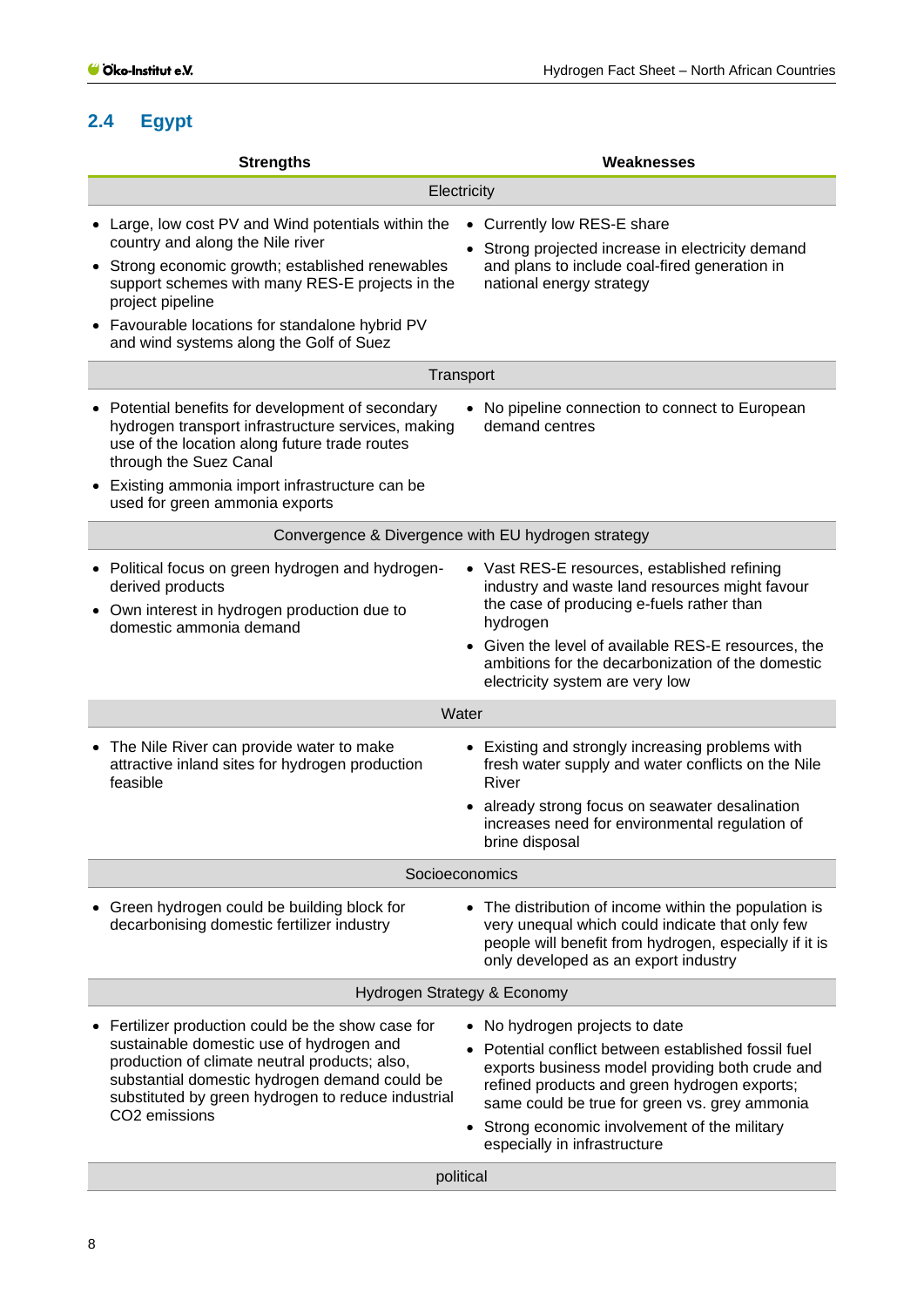| Weaknesses                                                                                                                                                                          |  |  |
|-------------------------------------------------------------------------------------------------------------------------------------------------------------------------------------|--|--|
| • Important infrastructure is owned and operated by<br>the military, this might be a problem for<br>international funding agencies and for the<br>involvement of private companies. |  |  |
| • Low regulatory quality and political stability                                                                                                                                    |  |  |
|                                                                                                                                                                                     |  |  |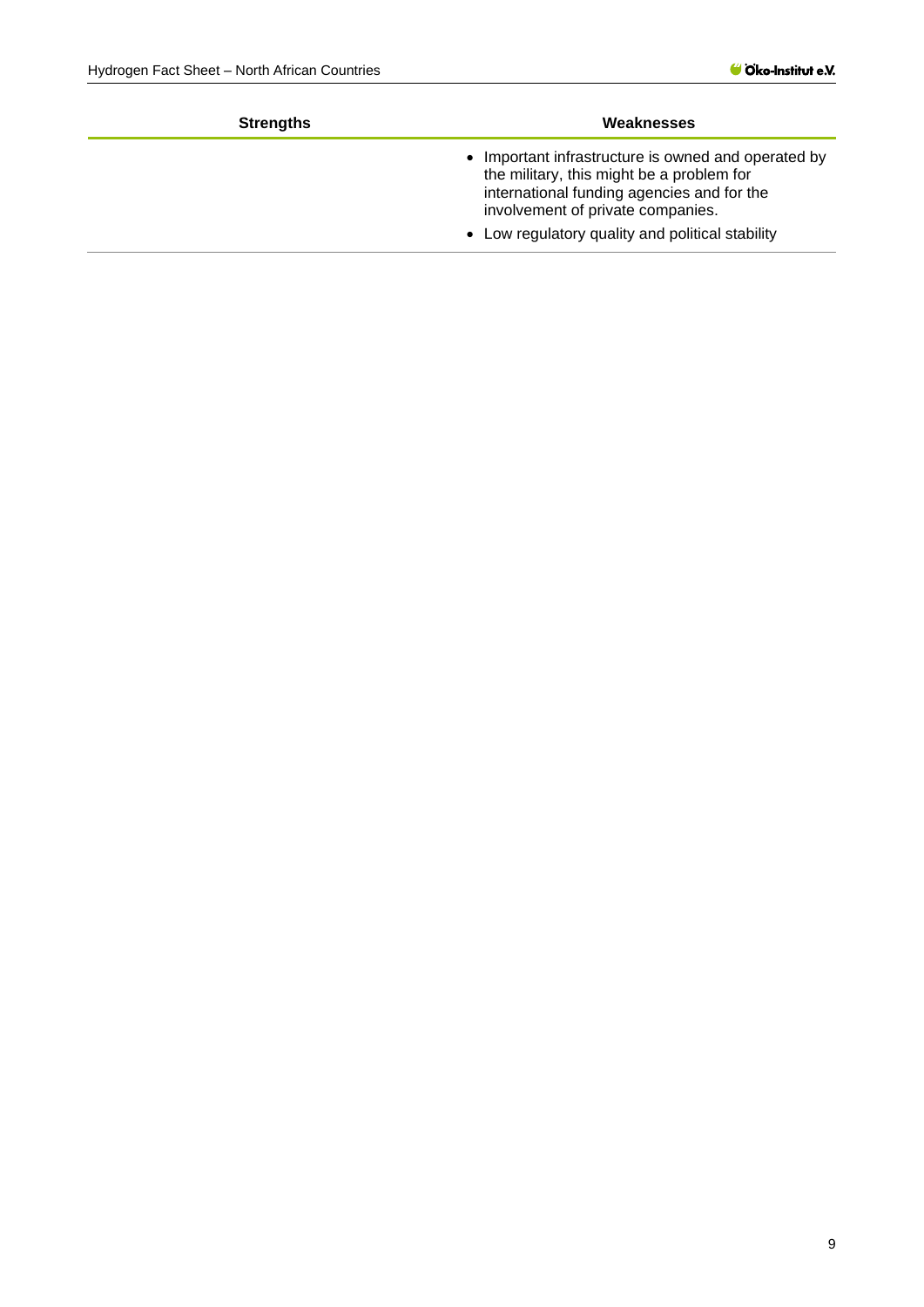## <span id="page-9-0"></span>**2.5 Mauritania**

| <b>Strengths</b>                                                                                                                                                  | <b>Weaknesses</b>                                                                                                                                                                    |  |  |  |
|-------------------------------------------------------------------------------------------------------------------------------------------------------------------|--------------------------------------------------------------------------------------------------------------------------------------------------------------------------------------|--|--|--|
| Electricity                                                                                                                                                       |                                                                                                                                                                                      |  |  |  |
| Large, low cost PV/Wind hybrid potentials within<br>the country and close to coast (water supply)                                                                 | • Access to energy/electricity is still very limited for<br>the population, about 50% have access to<br>electricity<br>• Little uptake of RES-E based on PV or Wind so far           |  |  |  |
|                                                                                                                                                                   | Transport                                                                                                                                                                            |  |  |  |
|                                                                                                                                                                   | • Long distance to EU compared to other northern<br>African countries.<br>• Shipping will be the only option<br>• No existing ammonia terminals                                      |  |  |  |
|                                                                                                                                                                   | Convergence & Divergence with EU hydrogen strategy                                                                                                                                   |  |  |  |
| High potential for economic development and<br>electrification of areas                                                                                           | • Due to the need to ship to EU, derivatives will be<br>in focus. In the case of ammonia, conflicts with the<br>European ammonia industry might arise.                               |  |  |  |
| Water                                                                                                                                                             |                                                                                                                                                                                      |  |  |  |
| Low water stress in southern Mauretania<br>• So far low density of sea water desalination plants<br>and unpopulated coastlines with low competition<br>for water. | • Most other regions suffer from high water stress                                                                                                                                   |  |  |  |
| Socioeconomics                                                                                                                                                    |                                                                                                                                                                                      |  |  |  |
|                                                                                                                                                                   | • The distribution of income within the population is<br>very unequal which could indicate that only few<br>people will benefit from hydrogen exports<br>• Slavery is still an issue |  |  |  |
| Hydrogen Strategy & Economy                                                                                                                                       |                                                                                                                                                                                      |  |  |  |
| • First MoU regarding a 30GW hydrogen project                                                                                                                     | • No existing hydrogen projects to date<br>Lack of access to capital and high WACC                                                                                                   |  |  |  |
| political                                                                                                                                                         |                                                                                                                                                                                      |  |  |  |
| Political focus is on green hydrogen<br>High potential for economic development and<br>electrification of areas                                                   | • Weak regulatory environment<br>Low human rights standards<br>Limited chance for Mauretania to take part in the<br>hydrogen value chain for economic participation                  |  |  |  |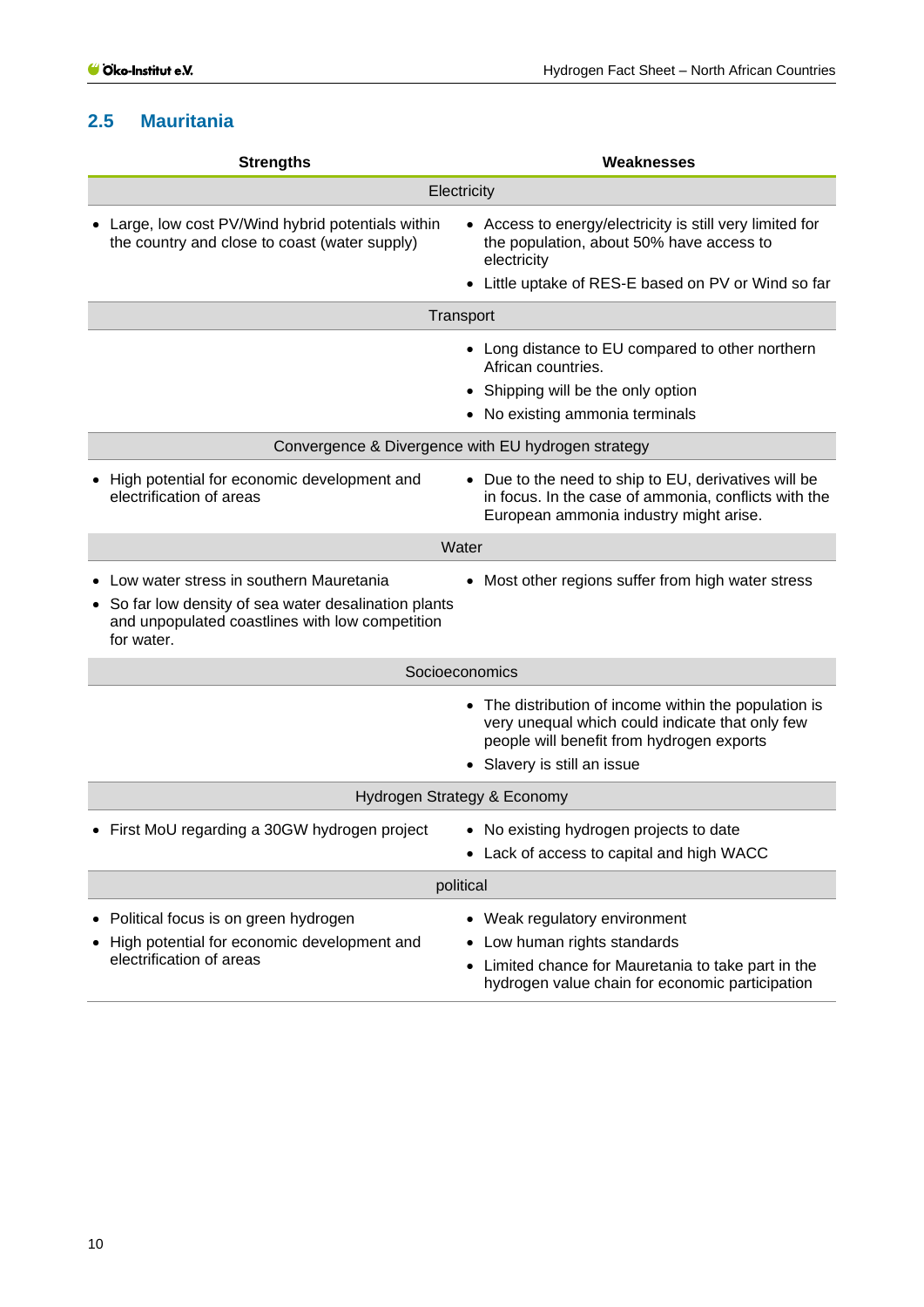### <span id="page-10-0"></span>**2.6 Comparing the countries**

In the following sections we compare the countries studied based on various data sets.

#### <span id="page-10-1"></span>**2.6.1 Current CO2-emissions of electricity generation**

The current specific CO2-intensity of electricity generation is shown in [Figure 2-1](#page-10-3)**Fehler! Verweisquelle konnte nicht gefunden werden.**. All countries studied in northern Africa show higher CO<sub>2</sub>-intensity than EU-27 average. Especially coal-based electricity generation in Morocco leads to high specific  $CO<sub>2</sub>$ -emissions within the grid.

The data shows that producing hydrogen via electrolysis using electricity from the grid will lead to significantly higher  $CO<sub>2</sub>$ -emissions in all countries studied compared to the European situation. This indicates the importance of additional RES-E generation within those countries. This would make sure that CO<sub>2</sub>-emissions are not increasing due to increased generation of electricity by fossil power plants in order to cover additional demand caused by hydrogen production.

<span id="page-10-3"></span>



Source: IEA (2020): IEA CO2 Emissions from Fuel Combustion Statistics.<https://doi.org/10.1787/co2-data-en> Data for Mauretania is not available.

### <span id="page-10-2"></span>**2.6.2 Current RES-E shares**

The current RES-E share in electricity generation is shown in [Figure 2-2.](#page-11-1) In line with the high  $CO<sub>2</sub>$ intensity of the countries studied, the RES-E share appear to be lower than EU-27 average. Especially Algeria and Tunisia have low RES-E shares. Morocco's share of about 20% is mainly based on hydropower. This shows that the uptake of RES-E has just started. Especially PV and Wind power plants are very rare and not many wind or PV projects can serve as a best practice project for future hydrogen production projects.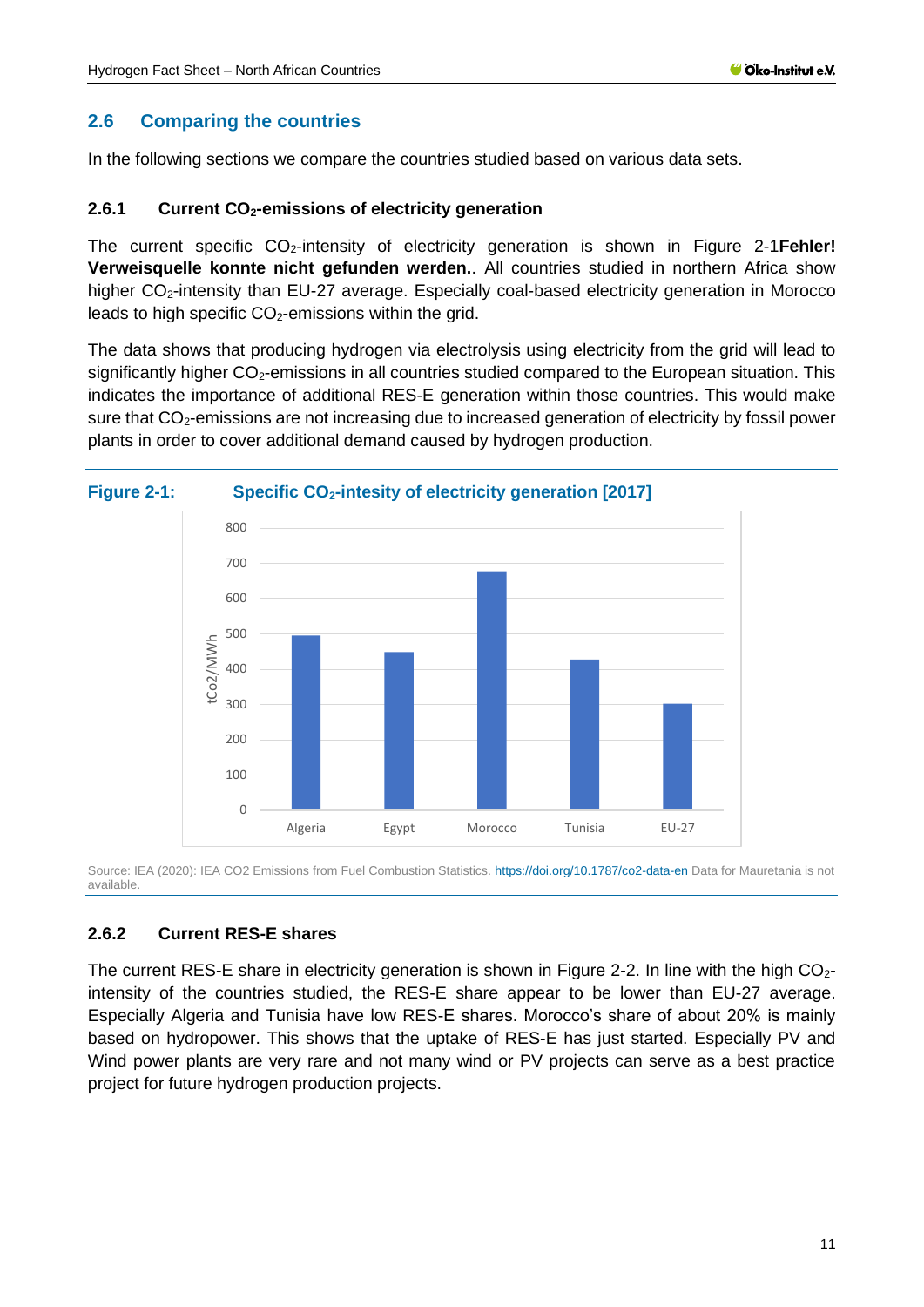<span id="page-11-1"></span>



Source: IRENA (2020): Renewable Energy Statistics; Data for Mauretania is not available. Data for EU-27 [2019] from <https://ec.europa.eu/eurostat/de/web/energy/data/shares>

### <span id="page-11-0"></span>**2.6.3 Comparing socio-economic and political indicators**

All countries under consideration display levels of socio-economic development well below the European level (for the median EU country, per capita GDP is slightly above US\$ 25.000 per year). Most countries display per capita GDP of US\$ 3.000 to 3.500. Mauretania, the poorest country within the countries under consideration, has a GDP per capita of less than US\$ 1.700 per year. Se[e Figure](#page-11-2)  [2-3](#page-11-2)**Fehler! Verweisquelle konnte nicht gefunden werden.** for a breakdown by country.



#### <span id="page-11-2"></span>**Figure 2-3: Per capita GDP**

Source: World Bank: World Development Indicators (2021)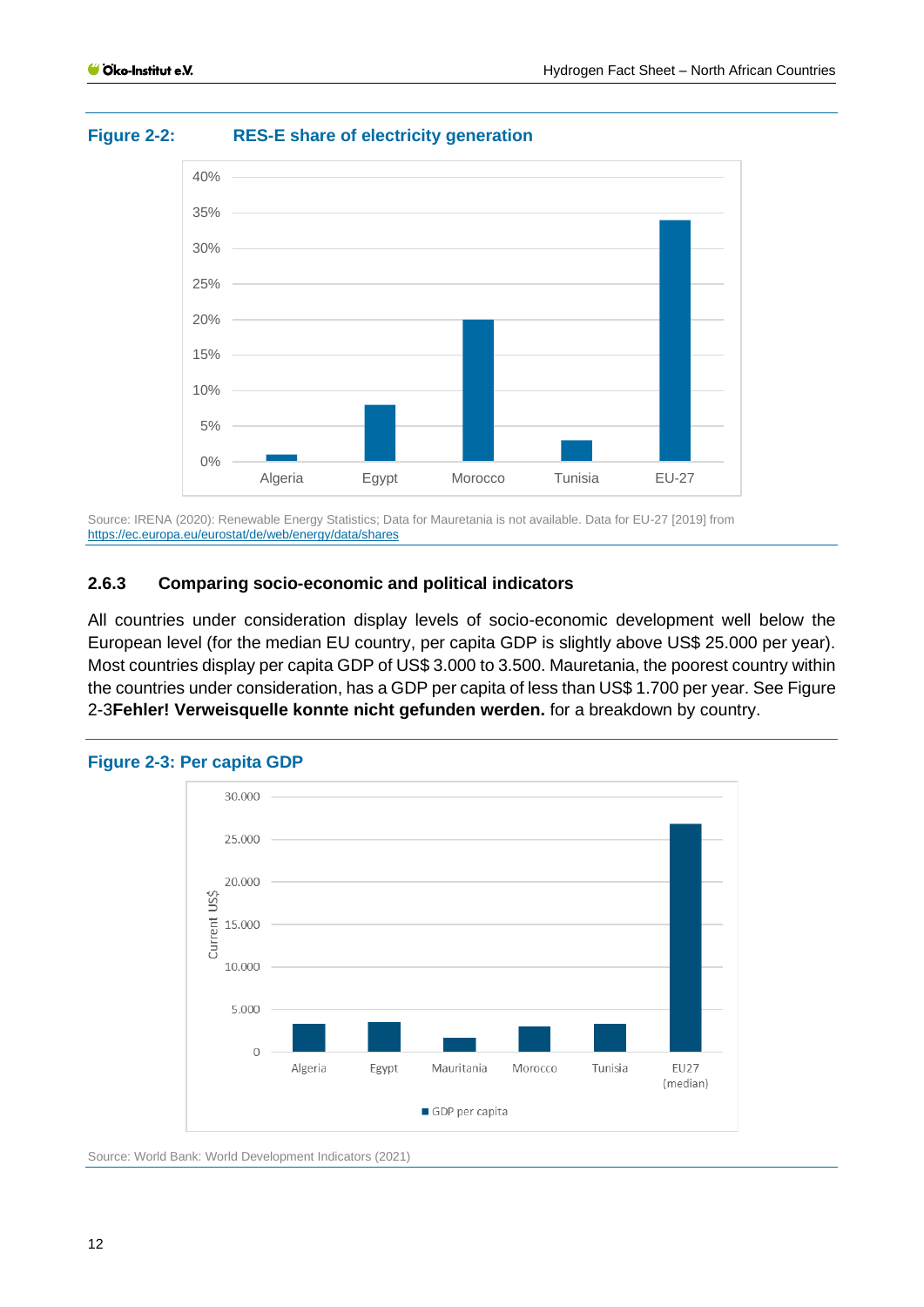In the following, we focus on country-specific aspects related to socio-economic development and governance. We rely on data from the World Bank's World Development Indicators Database to compare the unemployment rate, poverty headcount ratio at US\$ 3.20 per day, the Gini index and energy access of the countries in scope (see [Figure 2-4\)](#page-12-0). This allows for a rough understanding of the economic situation in the respective countries and offers an idea of the main challenges for a green hydrogen strategy.

Good governance is key to ensure low-cost and reliable supply of green hydrogen and to prevent negative side-effects for sustainable development. We thus also compare different relevant governance indicators: these include regulatory quality, political stability, control of corruption and environmental performance i[n Figure 2-5](#page-13-1) also taken from the same source. In both figures, the range of den EU-27 Member-states is indicated by the red. All indicators are described in detail in section [4](#page-38-0) in the appendix.

### <span id="page-12-0"></span>**Figure 2-4: Comparing the countries - unemployment rate, poverty headcount, GINI index and access to energy**



Source: Own compilation based on World Bank data and data from EU Stat

The poverty headcount is especially high in Mauretania and Egypt.

Economic inequality as measured by the Gini index lies within the range of European countries and is most pronounced in Morocco and least severe in Algeria.

Access to energy to most inhabitants is given in all countries except for Mauretania.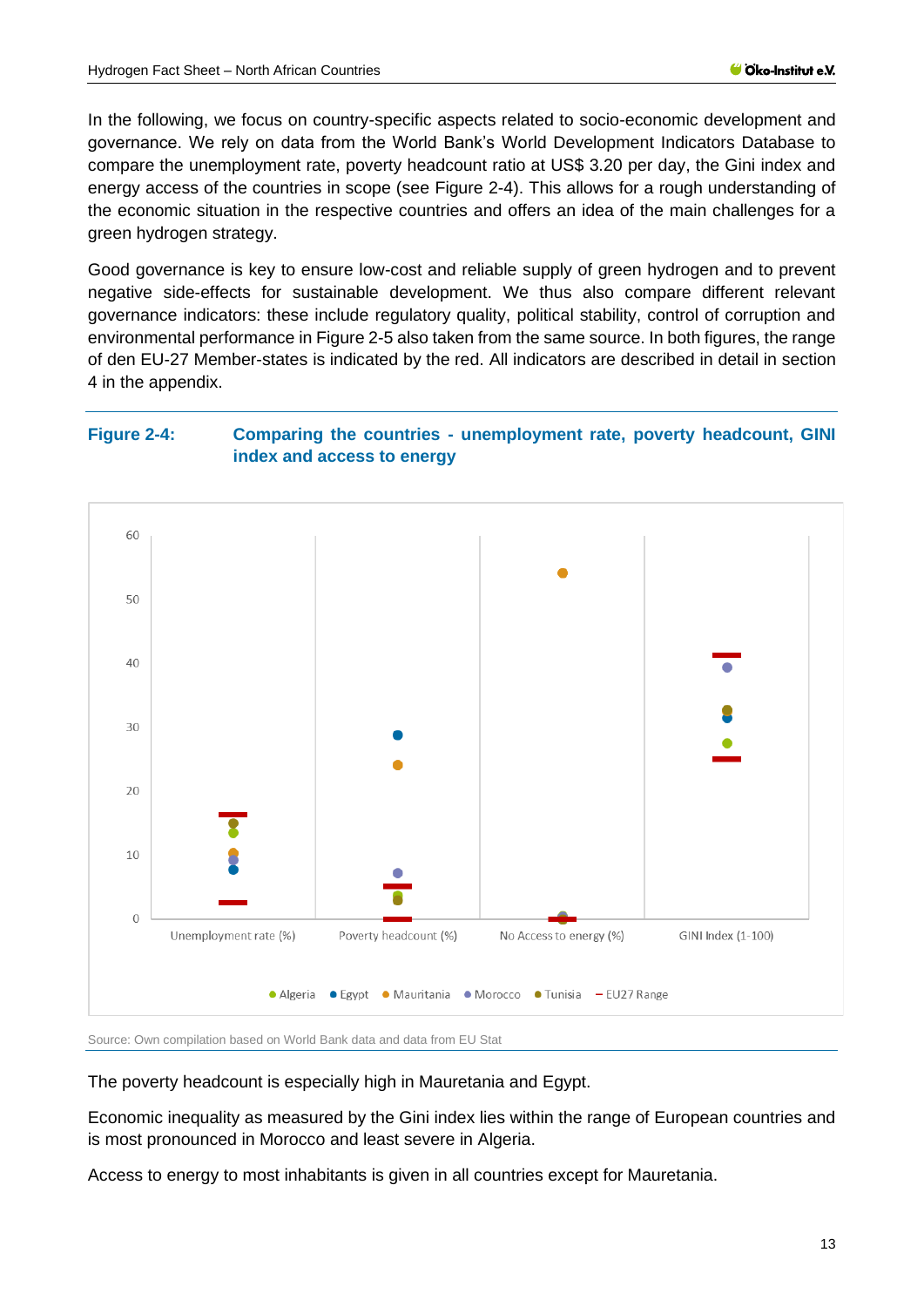The following diagram shows economic, regulatory, and environmental indicators for the EU and the countries in scope.

<span id="page-13-1"></span>



Source: Own compilation based on World Bank data and Yale University

Especially the regulatory quality and control of corruption show a wide range within the countries in scope. Both could have a significant effect on the WACC for hydrogen projects which will either lead to higher supply costs or to a reduced number of projects being developed within the country.

Morocco and Tunisia show better scores compared to the other countries for most indicators. However, political stability is an issue for Tunisia.

Compared to European Member states, especially Algeria, Egypt and Mauretania fall behind in regulatory quality.

All countries under consideration are well below the EU average for the Environmental Performance index. This could indicate challenges to ensure that green hydrogen production risks adverse impacts on other aspects of environmental sustainability, such as land and water, countermining decarbonizing the fossil fuel intensive national energy systems.

With regard to the human development index, all countries are well below the EU range. This is particularly true for Mauretania.

## <span id="page-13-0"></span>**2.6.4 H<sup>2</sup> production potentials**

The production potentials shown in [Figure 2-6](#page-14-0) are exclusively based on solar irradiation and wind speeds. They do not consider other constraints like access to water and do not account for technological, socio-economic or ecological factors. Some of these constraints are considered in [Figure 2-7.](#page-15-1)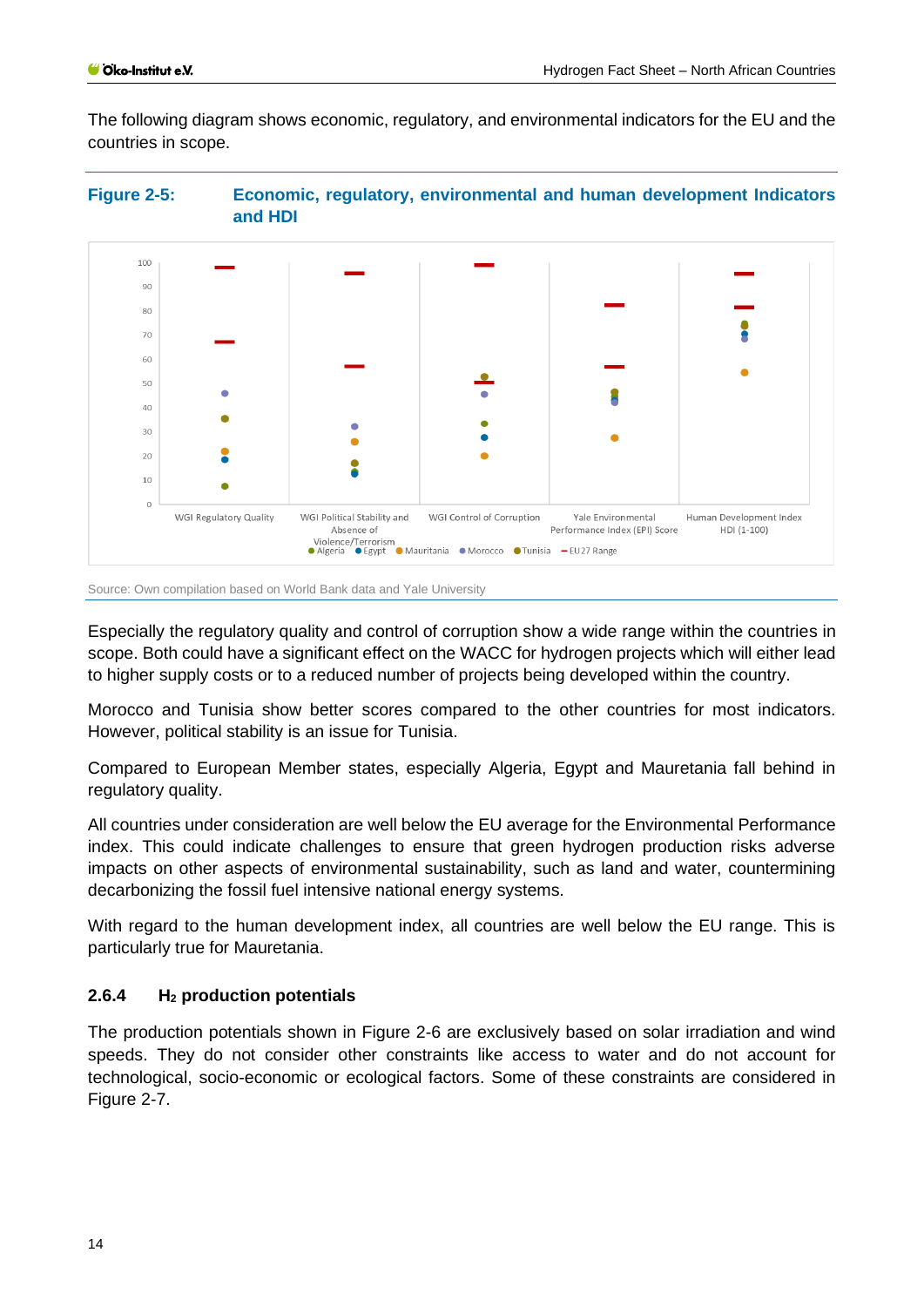

#### <span id="page-14-0"></span>**Figure 2-6: Theoretical yearly production potential for gaseous hydrogen by country**

Note: Data on Mauretania is not available from this source.

Source: Own figure based on data from Brändle et al. 2020.

- ➔ Egypt and Algeria show very high potentials compared to Morocco and Tunisia.
- ➔ Potentials are mostly based on PV. However, Algeria also shows high shares of Wind potentials.

[Figure 2-7](#page-15-1) shows the annual production potential reported for gaseous hydrogen production by thee PtX Atlas from Fraunhofer Institute. While both sources estimate wind speeds and solar irradiation for RES-E production, values in the PtX Atlas are much lower compared to the theoretical production potentials reported in [Figure 2-6.](#page-14-0) In contrast to [Figure 2-6,](#page-14-0) the figures reported by PtX Atlas also take into account distance to infrastructure, cities and the coast (please see <https://devkopsys.de/ptx-atlas/#methodik> for detailed information). The main driver that reduces the potential areas for hydrogen production is however, the limitation to areas that are reported to have low water stress by the World Resource Institute. Only areas with low water stress levels are eligible to be considered for hydrogen production within the GIS analysis of the PtX Atlas. Also other competing uses are taken into account as well as distance to possible export infrastructure. This explains the difference in magnitude between the theoretical potential [\(Figure 2-6\)](#page-14-0) and an export potential [\(Figure 2-7\)](#page-15-1).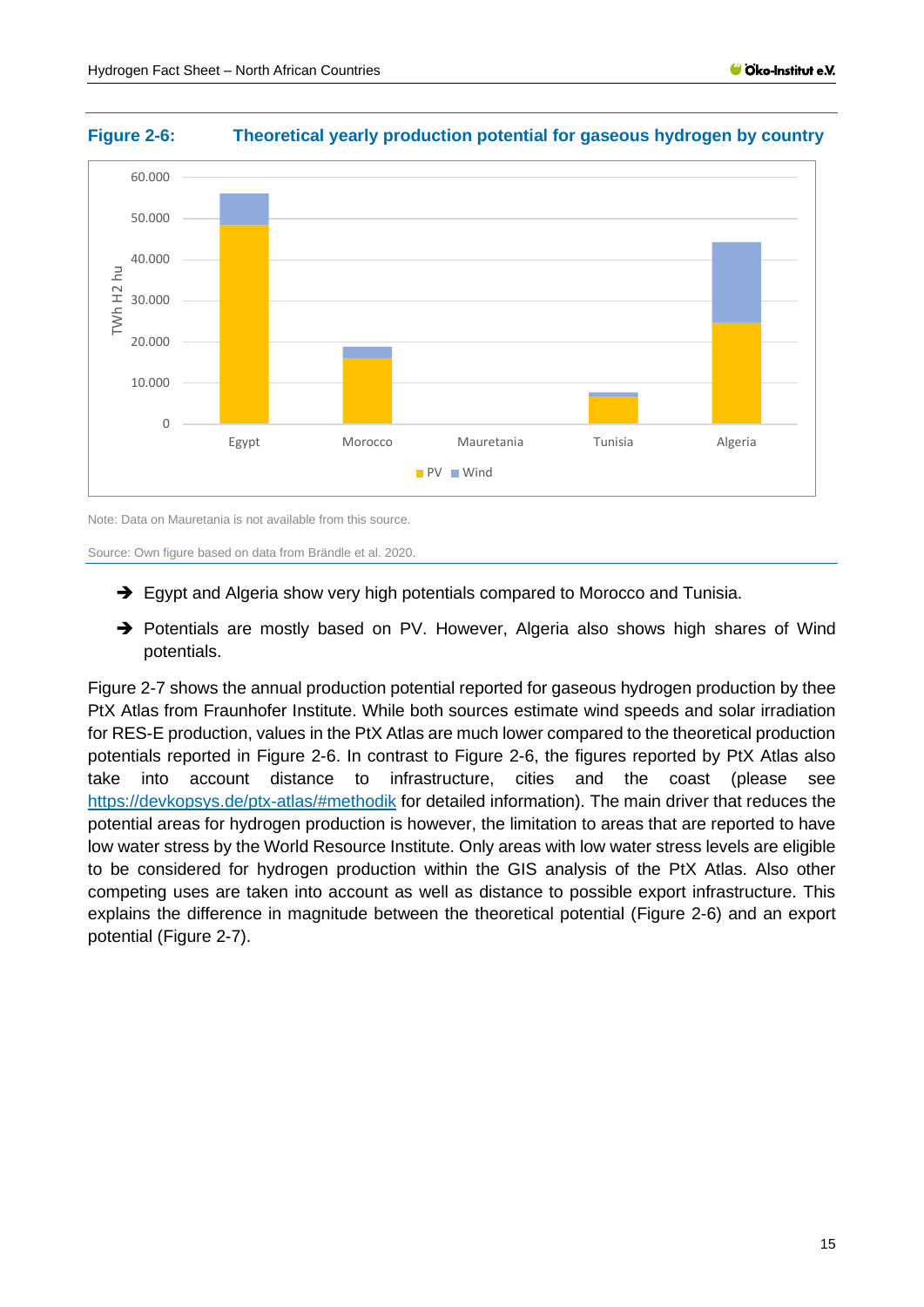

#### <span id="page-15-1"></span>**Figure 2-7: annual potential for producing gaseous hydrogen**

- ➔ Very high production potentials in Egypt are due to the use of large inland RES-E potentials along the Nile-River. However, along the Nile-River population density and agricultural use is very high which might reduce this enormous potential when looking into specific sites.
- → The production potentials could increase if sea water desalination plants are eligible as a water source.
- ➔ Compared to the raw RES-E generation potentials, wind power plays a major role for producing hydrogen based on the methodology of the PtX Atlas. Wind power is mostly used in combination with PV generation. One reason is to achieve high full load hours of RES-E generation and hence high full load hours of the capital-intensive electrolysis.

#### <span id="page-15-0"></span>**2.6.5 Supply costs for hydrogen**

[Figure 2-8](#page-16-0) shows the total supply costs for gaseous hydrogen from different North African countries to Spain or Italy in 2030 based on data from Brändle et al. 2020.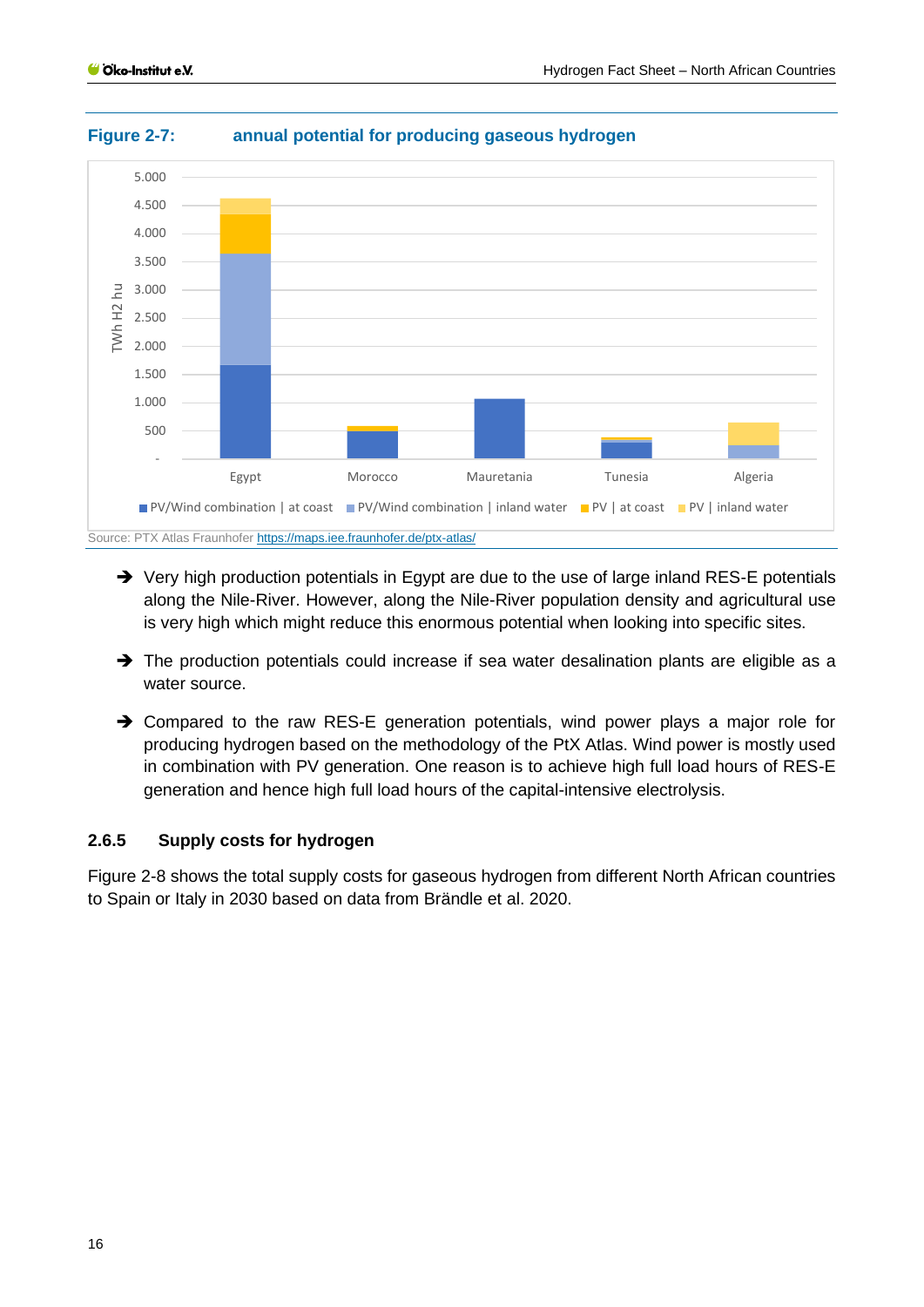

#### <span id="page-16-0"></span>**Figure 2-8: Total supply costs of gaseous hydrogen incl. transport to Spain/Italy in 2030**

Source: Brändle et al. 2020 ; Comparable data for Mauretania is not available. Transport is assumed to take place in retrofitted natural gas pipelines except for Egypt where shipping of liquified hydrogen is assumed. CAPEX costs are assumed to be along the "optimistic" scenario.

Hydrogen production costs are reported to be in the same range for the selected countries. However, values will vary due to firstly, different WACC in those countries (the source assumes for all countries 8%) and secondly market prices that will not only take into account production costs at best locations.

The supply costs vary however especially due to the transport costs. Egypt is assumed not to be able to transport hydrogen via pipelines and therefore shipping costs (incl. liquification etc.) build up to be a substantial part of the supply costs.

Due to those costs it is unlikely that Egypt will export liquified hydrogen competing with countries that are connected to the EU via pipelines. Instead, ammonia or methanol or even efuels could be an option.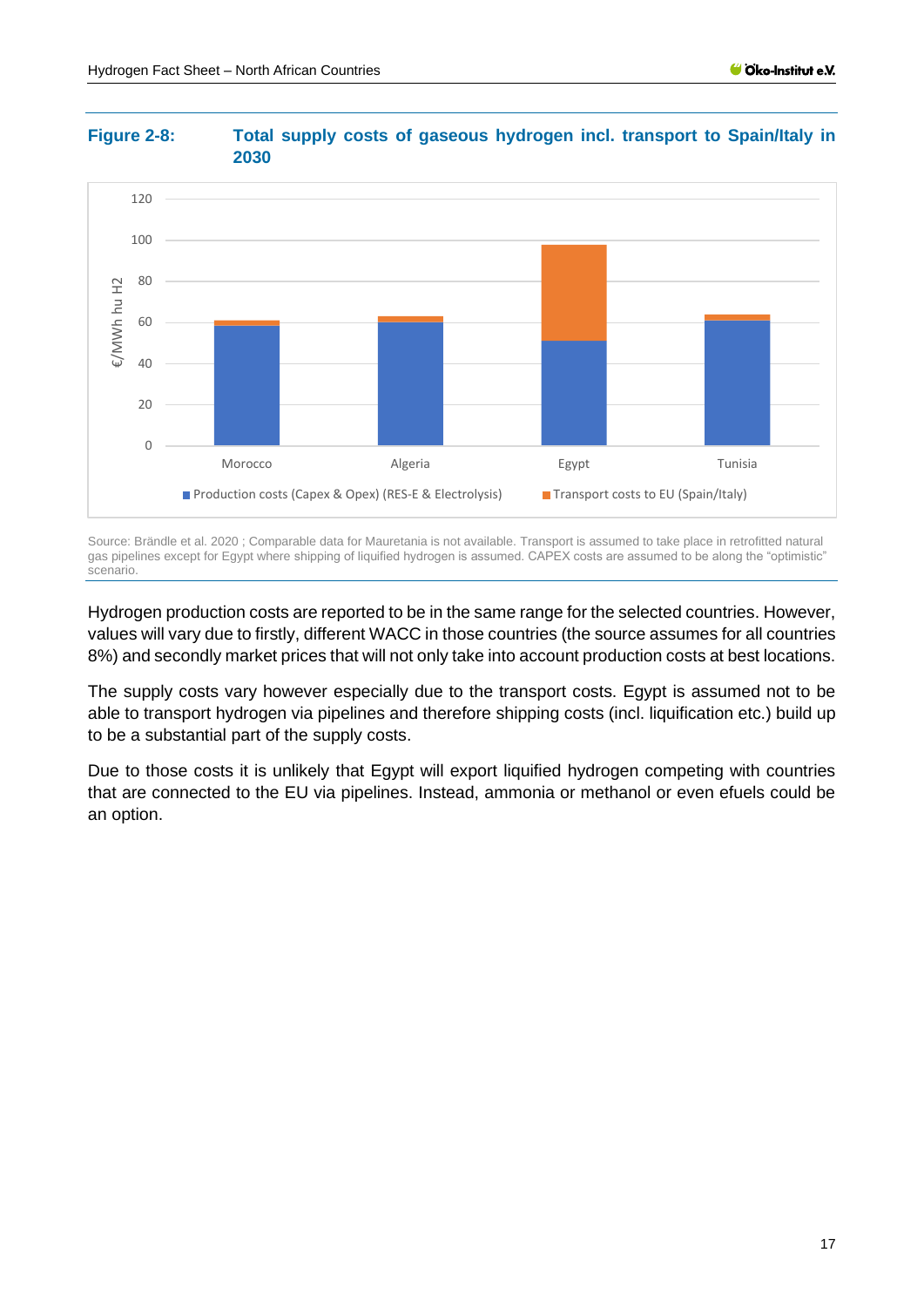## <span id="page-17-0"></span>**3 Detailed Information – Country Factsheets**

#### <span id="page-17-1"></span>**3.1 Morocco**

|                                                                     | Political and economic environment (please refer to appendix 0 for description of indicators)                                                                                                                                                                                                                                                                                                                                                                                                                                                                                                                                                                                                                                                                                     |
|---------------------------------------------------------------------|-----------------------------------------------------------------------------------------------------------------------------------------------------------------------------------------------------------------------------------------------------------------------------------------------------------------------------------------------------------------------------------------------------------------------------------------------------------------------------------------------------------------------------------------------------------------------------------------------------------------------------------------------------------------------------------------------------------------------------------------------------------------------------------|
| <b>Investment climate</b>                                           |                                                                                                                                                                                                                                                                                                                                                                                                                                                                                                                                                                                                                                                                                                                                                                                   |
| <b>WGI Regulatory Quality 2019</b>                                  | 46,15 (scale 0-100)                                                                                                                                                                                                                                                                                                                                                                                                                                                                                                                                                                                                                                                                                                                                                               |
| <b>WGI Political Stability and Absence</b><br>of Violence/Terrorism | 32,38 (scale 0-100)                                                                                                                                                                                                                                                                                                                                                                                                                                                                                                                                                                                                                                                                                                                                                               |
| Socio-economic context                                              |                                                                                                                                                                                                                                                                                                                                                                                                                                                                                                                                                                                                                                                                                                                                                                                   |
| GDP per capita (current US\$)<br>Unemployment rate <sup>1</sup>     | 3.009<br>9,3 % (2016) of population                                                                                                                                                                                                                                                                                                                                                                                                                                                                                                                                                                                                                                                                                                                                               |
| Poverty headcount ratio at \$3.20 <sup>2</sup>                      | 7,3 % (2013) of population                                                                                                                                                                                                                                                                                                                                                                                                                                                                                                                                                                                                                                                                                                                                                        |
| Access to energy [% of pop. 2019]                                   | 99,6%                                                                                                                                                                                                                                                                                                                                                                                                                                                                                                                                                                                                                                                                                                                                                                             |
| <b>GINI Index</b>                                                   | 39,5, Rank 63/159                                                                                                                                                                                                                                                                                                                                                                                                                                                                                                                                                                                                                                                                                                                                                                 |
| <b>Sustainability governance</b>                                    |                                                                                                                                                                                                                                                                                                                                                                                                                                                                                                                                                                                                                                                                                                                                                                                   |
| Yale Environmental Performance<br>Index Rank (EPI)                  | 42,3, Rank 100/180                                                                                                                                                                                                                                                                                                                                                                                                                                                                                                                                                                                                                                                                                                                                                                |
| Corruption                                                          |                                                                                                                                                                                                                                                                                                                                                                                                                                                                                                                                                                                                                                                                                                                                                                                   |
| <b>WGI Control of Corruption</b>                                    | 45,67 (scale 0-100)                                                                                                                                                                                                                                                                                                                                                                                                                                                                                                                                                                                                                                                                                                                                                               |
| <b>Trade</b>                                                        |                                                                                                                                                                                                                                                                                                                                                                                                                                                                                                                                                                                                                                                                                                                                                                                   |
| Main export partners <sup>3</sup> [% of trade<br>volume €]          | Spain (22,6%)<br>$\bullet$<br>France (19,4%)<br>Italy (4,3%)<br>$\bullet$                                                                                                                                                                                                                                                                                                                                                                                                                                                                                                                                                                                                                                                                                                         |
| Main export goods [% of trade<br>volume $\in$ ]                     | Cars (11,9%)<br>$\bullet$<br>Insulated Wire (11,4%)<br>$\bullet$<br>Mixed mineral or chemical fertilizers (8,22%)                                                                                                                                                                                                                                                                                                                                                                                                                                                                                                                                                                                                                                                                 |
| Trade agreements <sup>4</sup>                                       | • There are free trade agreements with USA, Egypt, Jordan,<br>Tunisia, Turkey, and the United Arab Emirates (UAE).<br>• The EU and Morocco established a Free Trade Area as part of<br>the EU-Morocco Association Agreement, signed in 1996, which<br>entered into force on 1 March 2000. Trade in industrial products is<br>entirely liberalised, while market opening for agricultural products<br>is also substantial.<br>Negotiations for a Deep and Comprehensive Free Trade Area<br>(DCFTA) with the EU started in 2013. A Sustainability Impact<br>Assessment carried out by an independent contractor<br>accompanied the launch of negotiations. The last negotiating<br>round was held in April 2014, after which negotiations were put on<br>hold at Morocco's request. |
| <b>Hydrogen strategy and economy</b>                                |                                                                                                                                                                                                                                                                                                                                                                                                                                                                                                                                                                                                                                                                                                                                                                                   |

<sup>1</sup> [https://data.worldbank.org/indicator/SL.UEM.TOTL.NE.ZS?name\\_desc=false](https://data.worldbank.org/indicator/SL.UEM.TOTL.NE.ZS?name_desc=false)

<sup>2</sup> [https://data.worldbank.org/indicator/SI.POV.NAHC?name\\_desc=false](https://data.worldbank.org/indicator/SI.POV.NAHC?name_desc=false)

<sup>3</sup> <https://oec.world/en>

<sup>4</sup> Whole text cited from: <https://ec.europa.eu/trade/policy/countries-and-regions/countries/morocco/>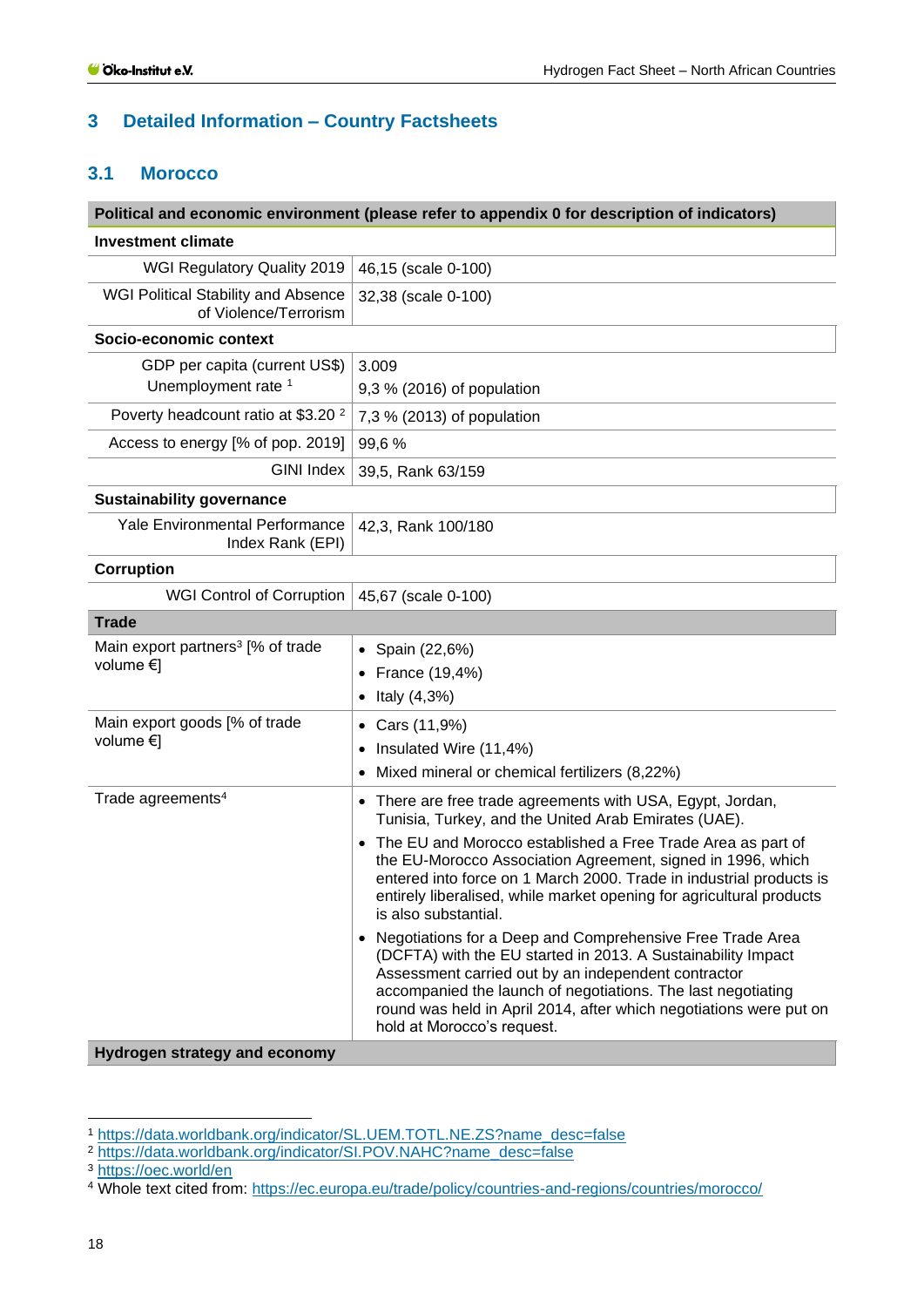| Existing hydrogen strategy                                    | • Green Hydrogen Strategy published in Aug. 2021 by the Energy<br>Ministry (short version <sup>5</sup> ) (long version <sup>6</sup> )                                                                                                                                                                                                                                                                                                                                                    |  |  |
|---------------------------------------------------------------|------------------------------------------------------------------------------------------------------------------------------------------------------------------------------------------------------------------------------------------------------------------------------------------------------------------------------------------------------------------------------------------------------------------------------------------------------------------------------------------|--|--|
|                                                               | The MAR/GER Energy Partnership Secretariat (PAREMA)<br>$\bullet$<br>supported the elaboration of the strategy.                                                                                                                                                                                                                                                                                                                                                                           |  |  |
| Existing bilateral hydrogen<br>agreements                     | • Germany and Morocco signed an agreement for a hydrogen<br>alliance in 2020 that includes two hydrogen projects (>100MW),<br>technical cooperation and further cooperation in research and<br>development. <sup>7</sup>                                                                                                                                                                                                                                                                 |  |  |
|                                                               | • A MoU was signed between Morocco and Portugal in February<br>2021 (direct outcome: HEVO green ammonia project)                                                                                                                                                                                                                                                                                                                                                                         |  |  |
| Existing projects <sup>8</sup> (incl. Blue<br>hydrogen)       | None in the IEA Database 2020                                                                                                                                                                                                                                                                                                                                                                                                                                                            |  |  |
| Planned projects [up to 2030] 9 (incl.                        | Green ammonia                                                                                                                                                                                                                                                                                                                                                                                                                                                                            |  |  |
| Blue hydrogen)                                                | • ? MW   Starting 2025   HEVO; CCC; Fusion Fuel; Vitol                                                                                                                                                                                                                                                                                                                                                                                                                                   |  |  |
|                                                               | 1 MW   starting Date not documented   IRESEN; Fraunhofer<br><b>IMWS</b>                                                                                                                                                                                                                                                                                                                                                                                                                  |  |  |
|                                                               | • 3-5 MW   starting 2021   OCP pilot in Jorf Lasfar                                                                                                                                                                                                                                                                                                                                                                                                                                      |  |  |
|                                                               | Green hydrogen                                                                                                                                                                                                                                                                                                                                                                                                                                                                           |  |  |
|                                                               | 100 MW   Starting 2024   MASEN with KfW                                                                                                                                                                                                                                                                                                                                                                                                                                                  |  |  |
| support schemes or funding                                    | • None to date                                                                                                                                                                                                                                                                                                                                                                                                                                                                           |  |  |
| facilities for clean hydrogen                                 | Morocco aims to work on GOs for electricity to have the<br>framework ready for grid integrated hydrogen production                                                                                                                                                                                                                                                                                                                                                                       |  |  |
| Potential branches for domestic<br>hydrogen demand            | • Fertilizer production: Based on ammonia and local phosphate<br>reserves Morocco is a major producer of fertilizer. Morocco<br>imports more than one million tonnes <sup>10</sup> of ammonia per year <sup>11</sup> .<br>This import could be substituted by domestic ammonia production<br>based on green hydrogen. Main player is OCP Group which is<br>mostly state owned. The hydrogen strategy expects ~3 to 7 TWh<br>of domestic hydrogen demand in the industry sector for 2030. |  |  |
| Hydrogen Exports in strategy [TWh<br>per year]                | 2030: 10.3 to 21.7 TWh<br>2040: 45.9 to 91.8 TWh                                                                                                                                                                                                                                                                                                                                                                                                                                         |  |  |
|                                                               | 2050: 114.7 to 229.5 TWh                                                                                                                                                                                                                                                                                                                                                                                                                                                                 |  |  |
| Main hydrogen production<br>technology in focus <sup>12</sup> | Green hydrogen based on Wind power and PV. Combined<br>Wind/PV-Plants also find excellent sites in Morocco. The hydrogen<br>strategy is exclusively dedicated to green hydrogen.                                                                                                                                                                                                                                                                                                         |  |  |

<sup>5</sup> <https://www.mem.gov.ma/pages/actualite.aspx?act=278>

<sup>6</sup>[https://www.mem.gov.ma/Lists/Lst\\_rapports/Attachments/36/Feuille%20de%20route%20de%20hydrog%C3](https://www.mem.gov.ma/Lists/Lst_rapports/Attachments/36/Feuille%20de%20route%20de%20hydrog%C3%A8ne%20vert.pdf) [%A8ne%20vert.pdf](https://www.mem.gov.ma/Lists/Lst_rapports/Attachments/36/Feuille%20de%20route%20de%20hydrog%C3%A8ne%20vert.pdf)

<sup>7</sup> <https://ghorfa.de/de/bundesregierung-unterzeichnet-wasserstoff-abkommen-mit-marokko/>

<sup>8</sup> IEA Hydrogen Project Database

<sup>9</sup> IEA Hydrogen Project Database

<sup>10</sup> Eichhammer, Wolfgang; Oberle, Stella; Haendel, Michael; Boie, Inga; Gnann, Till; Wietschel, Martin; Lux, Benjamin (2019): Study on the opportunities of "Power-to-X" in Morocco. 10 Hypotheses for discussion. Fraunhofer Institut für System- und Innovationsforschung (Fraunhofer ISI). Karlsruhe, zuletzt geprüft am 20.01.2021.

<sup>&</sup>lt;sup>11</sup> To produce this amount of ammonia using the green hydrogen route, about 2,5 GW of electrolysis capacity would be needed. This assumes 4.000 full load hours, a heating value of 5,2 kWh/kg of ammonia and losses of about 52% from electricity to ammonia.

<sup>&</sup>lt;sup>12</sup> The locations with high potentials can be drawn from the maps in the following chapter showing the PV and Wind energy potential.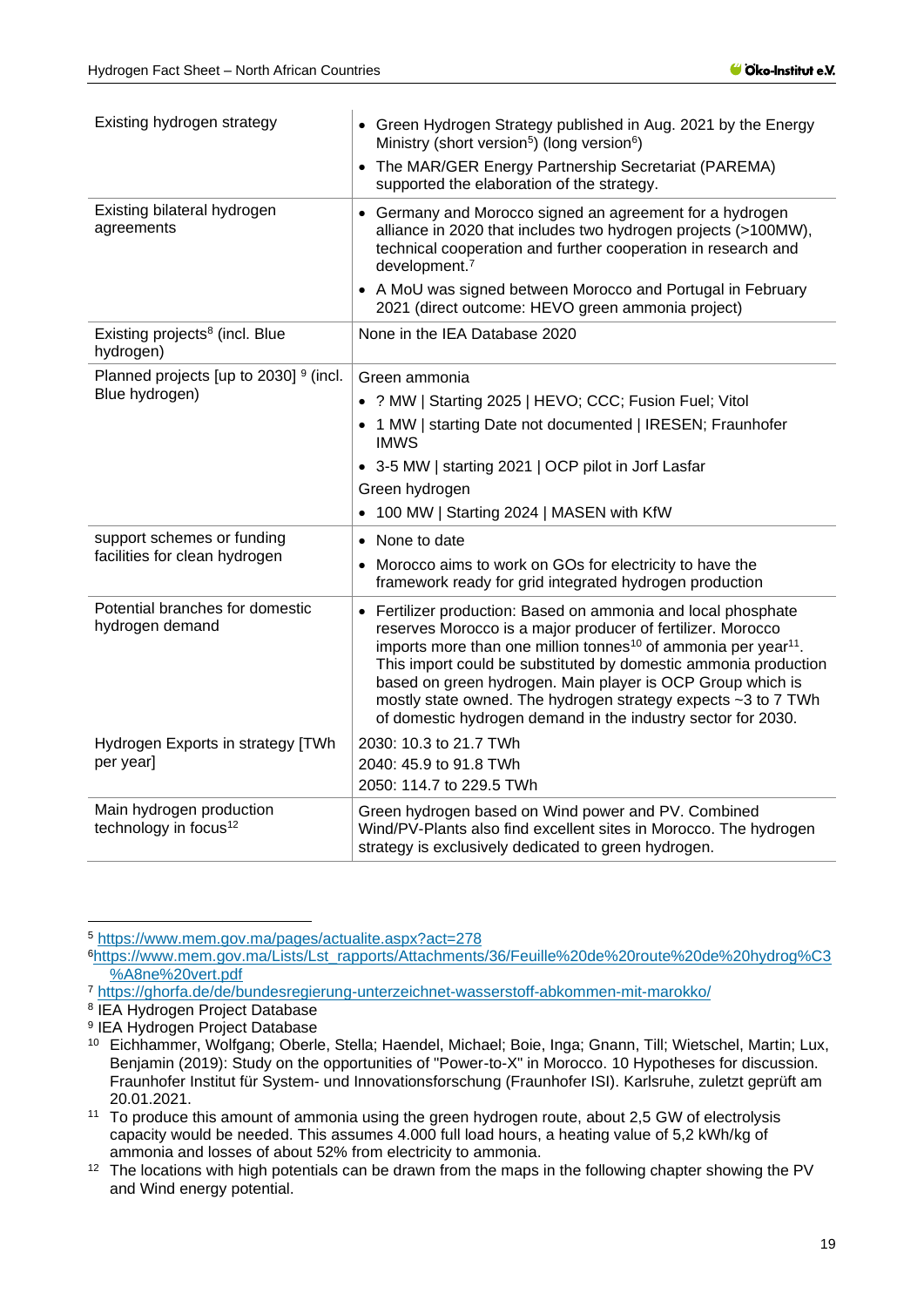| Secondary hydrogen production<br>technology in focus     | Morocco does not exploit domestic natural gas. Hence, there is no<br>focus on blue hydrogen.                                                                                                                                                                                                                                                                                                                                                                         |      |      |      |      |
|----------------------------------------------------------|----------------------------------------------------------------------------------------------------------------------------------------------------------------------------------------------------------------------------------------------------------------------------------------------------------------------------------------------------------------------------------------------------------------------------------------------------------------------|------|------|------|------|
| Primary focus of export substance                        | • Because of domestic demand for ammonia this might be the<br>focus in a first phase. This is also indicated in the hydrogen<br>strategy which stresses that shipping of ammonia will be the first<br>substance to be exported starting around 2030.<br>• Exporting pure hydrogen will depend on availability of transport<br>infrastructure into the EU, especially pipelines. The Hydrogen<br>Strategy expects hydrogen exports via pipeline from 2035<br>onwards. |      |      |      |      |
|                                                          |                                                                                                                                                                                                                                                                                                                                                                                                                                                                      |      |      |      |      |
| Estimated costs of hydrogen                              | Year                                                                                                                                                                                                                                                                                                                                                                                                                                                                 | 2025 | 2030 | 2040 | 2050 |
| production & transport to Spain<br>[€/MWh] <sup>13</sup> | €/MWh (H2 Hu) retrofitted pipeline                                                                                                                                                                                                                                                                                                                                                                                                                                   | 66   | 57   | 42   | 30   |
|                                                          | €/MWh (H2 Hu) new high cost<br>pipeline                                                                                                                                                                                                                                                                                                                                                                                                                              | 75   | 67   | 52   | 40   |
| Production potential [TWh] 14                            | • Hydrogen: ~ 586 TWh (mainly PV/Wind hybrid at coast;<br>compressed)                                                                                                                                                                                                                                                                                                                                                                                                |      |      |      |      |
|                                                          | FT-liquids: ~ 374 TWh (mainly PV/Wind hybrid at coast)                                                                                                                                                                                                                                                                                                                                                                                                               |      |      |      |      |
|                                                          | Methanol: ~ 378 TWh (mainly PV/Wind hybrid at coast)                                                                                                                                                                                                                                                                                                                                                                                                                 |      |      |      |      |
|                                                          | Methan: ~384 TWh (mainly PV/Wind hybrid at coast; liquid)                                                                                                                                                                                                                                                                                                                                                                                                            |      |      |      |      |
| Transportation to Europe in<br>hydrogen strategy         | • Natural gas pipeline runs from Algeria to Spain through Morocco.<br>By the end of 2021 current contracts will expire and the Moroccan<br>part of the pipeline can be used by Morocco.                                                                                                                                                                                                                                                                              |      |      |      |      |
|                                                          | • Ammonia shipping could also be in focus, as port is infrastructure<br>available (e.g. Port Jorf Lasfar). Tanger could also be a relevant<br>port for hydrogen or ammonia exports.                                                                                                                                                                                                                                                                                  |      |      |      |      |
| Key actors                                               | • Institute Research Energy Solar And Energy Nouvelles<br>(IRESEN): Research Institute                                                                                                                                                                                                                                                                                                                                                                               |      |      |      |      |
|                                                          | • Moroccan Ministry of Energy, Mines and Sustainable<br>Development (MEMDD)                                                                                                                                                                                                                                                                                                                                                                                          |      |      |      |      |
|                                                          | • Moroccan Agency for Sustainable Energy (MASEN)                                                                                                                                                                                                                                                                                                                                                                                                                     |      |      |      |      |
|                                                          | • National Office for Electricity and Water (ONEE): grid operator.                                                                                                                                                                                                                                                                                                                                                                                                   |      |      |      |      |
|                                                          | Energy Investment Company (SIE)                                                                                                                                                                                                                                                                                                                                                                                                                                      |      |      |      |      |
|                                                          | • OCP Group: a state-owned phosphate rock miner, phosphoric<br>acid manufacturer and phosphate fertilizer producer                                                                                                                                                                                                                                                                                                                                                   |      |      |      |      |
|                                                          | • National Commission for Green H <sub>2</sub>                                                                                                                                                                                                                                                                                                                                                                                                                       |      |      |      |      |
|                                                          | Main oxiating conflicts that could also be an issue for budrogan production $15$                                                                                                                                                                                                                                                                                                                                                                                     |      |      |      |      |

**Main existing conflicts that could also be an issue for hydrogen production <sup>15</sup>**

<sup>&</sup>lt;sup>13</sup> Own calculations based on potential-weighted average production costs for optimistic cost case and low temperature electrolysis from: Supply Costs for Low-Carbon Hydrogen. Institute of Energy Economics at the University of Cologne (EWI). Köln. Online verfügbar unter https://www.ewi.uni-koeln.de/cms/wpcontent/uploads/2021/03/EWI\_WP\_20-04\_Estimating\_long-term\_global\_supply\_costs\_for\_lowcarbon\_Schoenfisch\_Braendle\_Schulte-1.pdf, zuletzt geprüft am 03.09.2021.

<sup>14</sup> <https://maps.iee.fraunhofer.de/ptx-atlas/>

<sup>15</sup> Main source is the Environmental Justice Atlas:<https://ejatlas.org/>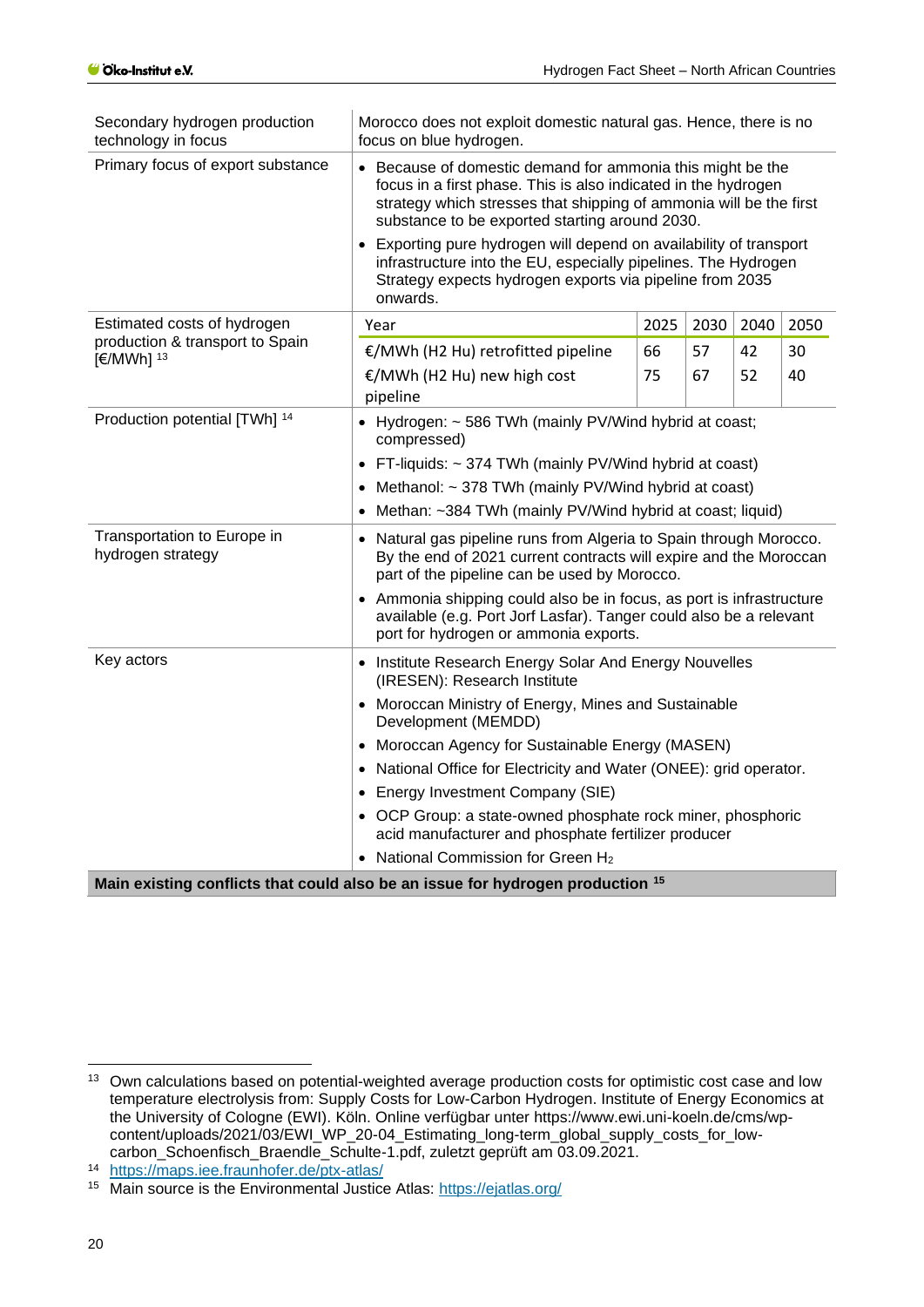| Water conflicts                                                           | • Social mobilizations for the democratization of access to water in<br>response to increased privatization activities within the water<br>sector (e.g., in the city of Casablanca)                                                         |               |  |
|---------------------------------------------------------------------------|---------------------------------------------------------------------------------------------------------------------------------------------------------------------------------------------------------------------------------------------|---------------|--|
|                                                                           | • Persistent protests against silver mining activities (Imider Silver<br>Mine) causing severe water pollution and local groundwater<br>depletion                                                                                            |               |  |
|                                                                           | • Protests against the development of a Tamalout Dam (Central<br>Morocco) due to associated land expropriations of local villagers<br>nearby                                                                                                |               |  |
| <b>Water stress</b>                                                       | • Morocco shows high water stress especially in populated and<br>economic areas.                                                                                                                                                            |               |  |
|                                                                           | • Water stress and water competition cannot be defined on a<br>country wide level. I should be analysed on project level.                                                                                                                   |               |  |
|                                                                           | • focus should be on salt water desalination.                                                                                                                                                                                               |               |  |
| Land conflicts                                                            | • Large-scale mobilizations against offshore oil/gas exploitation and<br>industrial fishing activities on Western Sahara territories<br>considered illegal due to lack of consent from the local population<br>(Saharawi indigenous people) |               |  |
|                                                                           | • Geopolitically motivated mobilizations against several wind power<br>projects in Western Sahara areas; projects are considered as<br>reinforcing the illegal occupation by the Moroccan state and its<br>exploitation of local resources  |               |  |
|                                                                           | • Accusations of 'green grabbing' and complaints against the CSP<br>complex Noor I concerning the use of local resources (land,<br>water) for green energy generation                                                                       |               |  |
|                                                                           | • Soulaliyate women's movement as a nationwide grassroots<br>mobilization demanding for equal rights and shares for women<br>when their collective land is privatized                                                                       |               |  |
| Socio-economic                                                            | • Since 1980s: wide process of economic liberalization,<br>privatization and deregulation particularly in the urban public<br>transport sector, water and electricity supply, sanitation and waste<br>management                            |               |  |
|                                                                           | • Strikes concerning inhumane working conditions and lacking<br>access to socio-economic benefits of cobalt mining activities in<br>the Atlas Mountains                                                                                     |               |  |
|                                                                           | • Controversial large-scale evictions and relocations of local<br>populations for urban development projects (e.g., in Casablanca,<br>Rabat)                                                                                                |               |  |
| Other                                                                     | • Local protests and concerns about environmental impacts of<br>large-scale sand mining at the north-western coast                                                                                                                          |               |  |
| existing CCS projects in case of<br>blue hydrogen                         | None                                                                                                                                                                                                                                        |               |  |
| <b>Existing and future energy</b><br>system & decarbonisation<br>strategy | 2018                                                                                                                                                                                                                                        | 2030          |  |
| Total gross electricity production<br>(net imports) <sup>16</sup> [TWh]   | $36(-0.1)$                                                                                                                                                                                                                                  | Not available |  |

<sup>16</sup> IEA (2021): Electricity Information Statistics.<https://doi.org/10.1787/elect-data-en>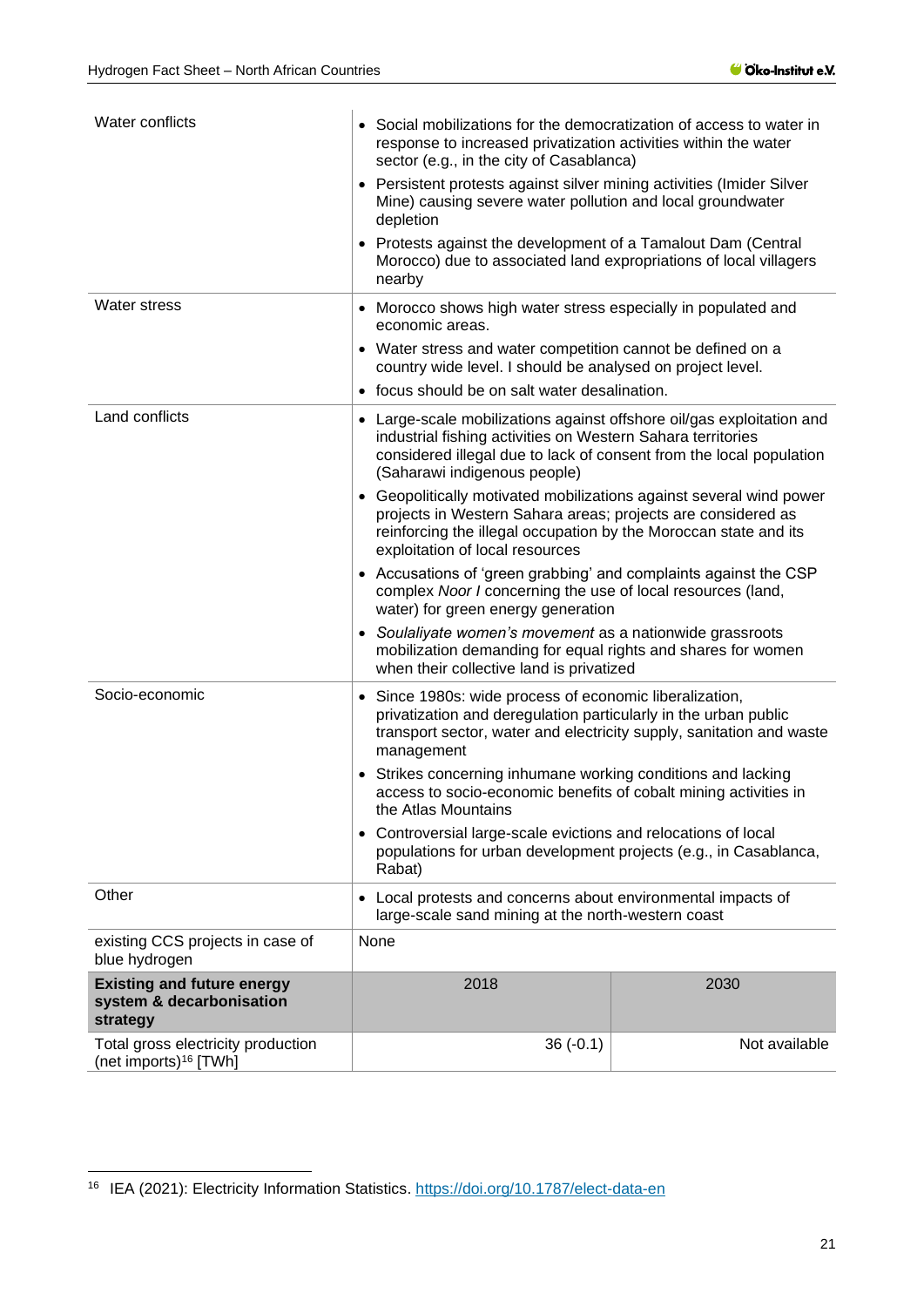| RES share in gross electricity<br>generation <sup>17</sup> [%]                                                                                                                   | 20%                                                                                                                    | $-30\%$ <sup>18</sup>                                                                                                                                |  |
|----------------------------------------------------------------------------------------------------------------------------------------------------------------------------------|------------------------------------------------------------------------------------------------------------------------|------------------------------------------------------------------------------------------------------------------------------------------------------|--|
| CO <sub>2</sub> intensity of gross electricity<br>generation [gCO2/kWh, 2017] <sup>19</sup>                                                                                      | 679                                                                                                                    | No available                                                                                                                                         |  |
| Largest fossil fuel-based electricity<br>generation (share in total<br>generation)]                                                                                              | Coal (60%)                                                                                                             | Fossil Gas 23% <sup>20</sup><br>Rest (25%) probably coal <sup>21</sup><br>However, due to long-term<br>PPAs, coal might play an even<br>bigger role. |  |
| $CO2$ emissions from electricity<br>production (from other energy<br>industry own use, manufacturing<br>industries and construction) [MtCO <sub>2</sub> ,<br>2017] <sup>22</sup> | 23(0,8)                                                                                                                | Only total emission targets <sup>23</sup>                                                                                                            |  |
| Goals decarbonisation for 2030<br>(NDC discussion)                                                                                                                               | Unconditional target: 91% above 2010 (excl. LULUCF)<br>Conditional target: 40% above 2010 (excl. LULUCF) <sup>24</sup> |                                                                                                                                                      |  |

## <span id="page-21-0"></span>**3.2 Algeria**

|                                                                     | <b>Political and economic environment</b> (please refer to appendix 0 for description of indicators) |  |
|---------------------------------------------------------------------|------------------------------------------------------------------------------------------------------|--|
| Investment climate indicators                                       |                                                                                                      |  |
| WGI Regulatory Quality 2019                                         | 7,69 (scale 0-100)                                                                                   |  |
| <b>WGI Political Stability and Absence</b><br>of Violence/Terrorism | 13,81 (scale 0-100)                                                                                  |  |
| Socio-economic context                                              |                                                                                                      |  |
| GDP per capita (current US\$)                                       | 3.310                                                                                                |  |
| Unemployment rate $[%$ of pop.] $25$                                | 13,6 % (2017)                                                                                        |  |
| Poverty headcount ratio at \$3.20 <sup>26</sup>                     | 3,7% (2011)                                                                                          |  |
| Access to energy [% of pop. 2019]                                   | 99,5 %                                                                                               |  |
| GINI Index                                                          | 27,6, Rank 148/159                                                                                   |  |
| <b>Sustainability governance indicators</b>                         |                                                                                                      |  |
| Yale Environmental Performance<br>Index Rank (EPI)                  | 44,8, Rank 84/180                                                                                    |  |
| <b>Corruption indicators</b>                                        |                                                                                                      |  |
| WGI Control of Corruption                                           | 33,49 (scale 0-100)                                                                                  |  |
| <b>Trade</b>                                                        |                                                                                                      |  |

<sup>17</sup> IRENA (2020): Renewable Energy Statistics

<sup>&</sup>lt;sup>18</sup> There is a goal set of 52% if renewables within the electricity sector that relates to capacity. From this value about 30% of renewable electricity generation can be assumed. Source: Government of Morocco (2016): UNFCCC [-Morocco's Nationally Determined Contribution](https://www4.unfccc.int/sites/ndcstaging/PublishedDocuments/Morocco%20First/Morocco%20First%20NDC-English.pdf) 

<sup>&</sup>lt;sup>19</sup> Calculated as CO<sub>2</sub> emissions from electricity and heat production divided by gross electricity generation.

<sup>&</sup>lt;sup>20</sup> Hamane (2016): A Snapshot of Morocco's Power Sector<br><sup>21</sup> https://climateactiontracker.org/countries/morocco/curren

<sup>&</sup>lt;sup>21</sup> <https://climateactiontracker.org/countries/morocco/current-policy-projections/><br><sup>22</sup> IEA (2020): IEA CO<sub>2</sub> Emissions from Fuel Combustion Statistics, https://doi.org

<sup>&</sup>lt;sup>22</sup> IEA (2020): IEA CO<sub>2</sub> Emissions from Fuel Combustion Statistics.<https://doi.org/10.1787/co2-data-en><br><sup>23</sup> https://climateactiontracker.org/climate-target-undate-tracker/morocco/

<sup>&</sup>lt;sup>23</sup> <https://climateactiontracker.org/climate-target-update-tracker/morocco/><br><sup>24</sup> https://climateactiontracker.org/countries/morocco/pledges-and-targets/

<sup>&</sup>lt;sup>24</sup> <https://climateactiontracker.org/countries/morocco/pledges-and-targets/><br><sup>25</sup> https://data.worldbank.org/indicator/SL LIEM TOTL NE ZS2pame.desc-

<sup>&</sup>lt;sup>25</sup> [https://data.worldbank.org/indicator/SL.UEM.TOTL.NE.ZS?name\\_desc=false](https://data.worldbank.org/indicator/SL.UEM.TOTL.NE.ZS?name_desc=false)

[https://data.worldbank.org/indicator/SI.POV.NAHC?name\\_desc=false](https://data.worldbank.org/indicator/SI.POV.NAHC?name_desc=false)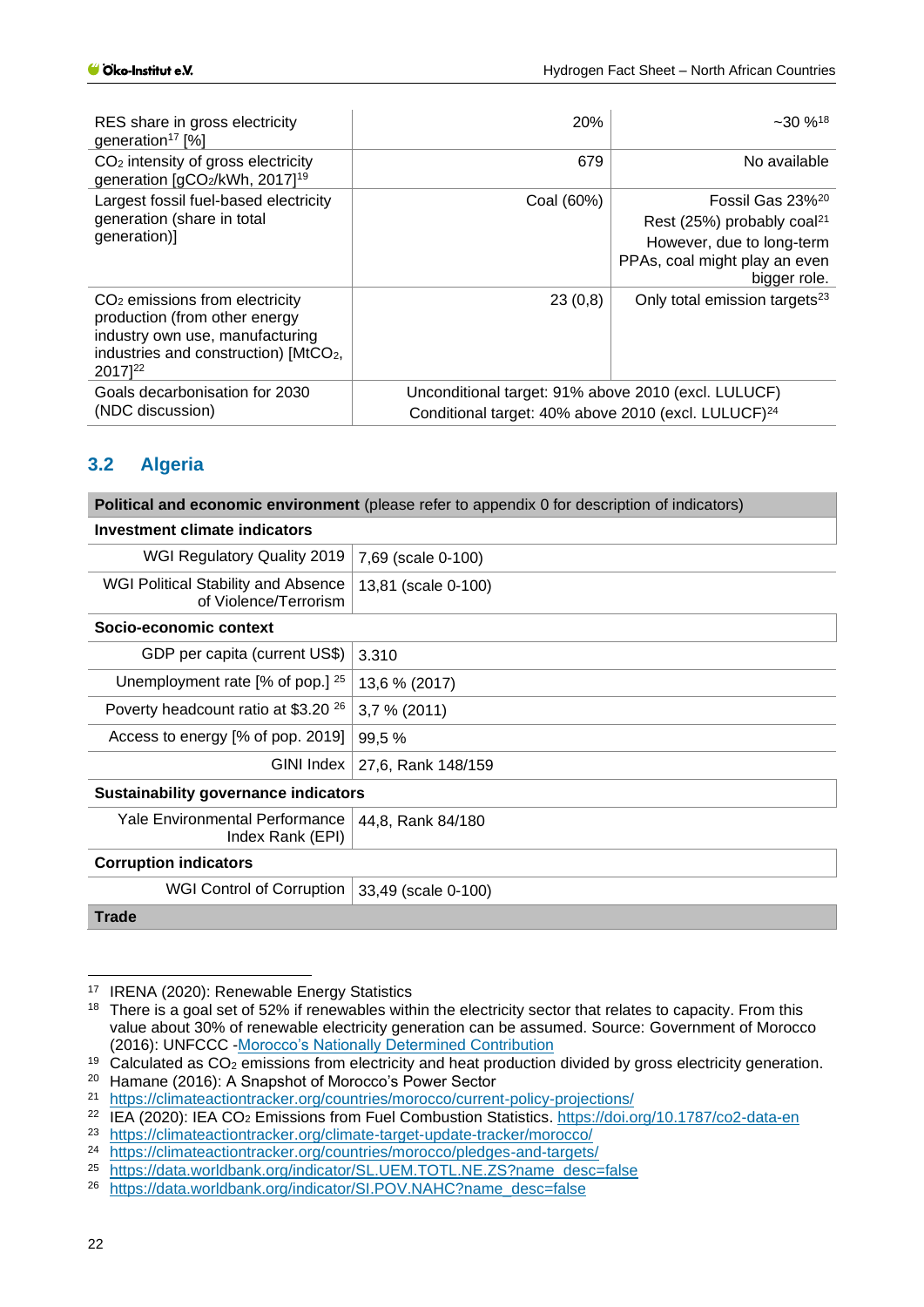| Main export partners [% of trade<br>volume €]                                              | • Italy $(13, 2%)$<br>France (12,8 %)<br>• Spain $(11, 9\%)$                                                                                                                                                                                                                                                                                                                                                                                                                                                                                |
|--------------------------------------------------------------------------------------------|---------------------------------------------------------------------------------------------------------------------------------------------------------------------------------------------------------------------------------------------------------------------------------------------------------------------------------------------------------------------------------------------------------------------------------------------------------------------------------------------------------------------------------------------|
| Main export goods [% of trade<br>volume $\in$                                              | Hydrocarbons are most relevant<br>• Crude Petroleum (41,7 %)<br>• Petroleum Gas (32,7 %)<br>Refined Petroleum (18,9 %)                                                                                                                                                                                                                                                                                                                                                                                                                      |
| Trade agreements <sup>27</sup>                                                             | • The Free Trade Area (FTA) of the EU-Algeria Association<br>Agreement grants preferential treatment for Algerian exports to<br>the EU.<br>• Algeria is member of OPEC                                                                                                                                                                                                                                                                                                                                                                      |
| <b>Hydrogen strategy and economy</b>                                                       |                                                                                                                                                                                                                                                                                                                                                                                                                                                                                                                                             |
| Existing hydrogen strategy                                                                 | None to date<br>The new Algerian Government declares development of a national<br>H <sub>2</sub> strategy as priority. Also, there is a new ministry for energy<br>transition and renewable energies which is part of a strategy to<br>diversify export of fossil hydrocarbon. On 28th November 2021 a<br>committee was charged with the development of Algeria's hydrogen<br>strategy. <sup>28</sup><br>Algeria hopes to sell hydrogen instead of natural gas to Spain and<br>Italy starting 2030, using the same pipelines. <sup>29</sup> |
| Existing bilateral hydrogen<br>agreements                                                  | • MoU was signed on 14 <sup>th</sup> December 2021 between Eni and<br>Sonatrach to aim for a strategic energy transition, also concerning<br>hydrogen, among others <sup>30</sup>                                                                                                                                                                                                                                                                                                                                                           |
| Existing projects <sup>31</sup> (incl. Blue<br>hydrogen)                                   | None to date<br>However, CCS has been practiced in Algeria already for increased<br>extraction of natural gas fields.                                                                                                                                                                                                                                                                                                                                                                                                                       |
| Planned projects [up to 2030] 32<br>(incl. Blue hydrogen)                                  | • Feasibility study   Sonatrach (state owned) & ENI (Italy)   green<br>hydrogen <sup>33</sup>                                                                                                                                                                                                                                                                                                                                                                                                                                               |
| support schemes or funding<br>facilities for clean hydrogen                                | None to date                                                                                                                                                                                                                                                                                                                                                                                                                                                                                                                                |
| Potential branches for domestic<br>hydrogen demand<br>Exporting potential in strategy [TWh | • Chemical and petrol industry<br>• Fertilizer Production<br>No strategy to date                                                                                                                                                                                                                                                                                                                                                                                                                                                            |
| per year]                                                                                  |                                                                                                                                                                                                                                                                                                                                                                                                                                                                                                                                             |
| Main Hydrogen production<br>technology in focus                                            | No strategy to date<br>Ambitions of the Ministry of Energy Transition and Research show a<br>focus on green hydrogen. However, prices for blue hydrogen can be<br>very low (due to domestic natural gas).                                                                                                                                                                                                                                                                                                                                   |

<sup>&</sup>lt;sup>27</sup> Whole text cited from: <https://ec.europa.eu/trade/policy/countries-and-regions/countries/algeria/> <sup>28</sup> <https://www.abbc.org.uk/2022/01/new-energy-algeria-focus-q4-2021/> &

<https://www.arabnews.com/node/1970821/middle-east>

<sup>29</sup> <https://www.arabnews.com/node/1970821/middle-east>

<sup>30</sup> [https://www.eni.com/en-IT/media/press-release/2021/12/eni-sonatrach-expand-their-strategic](https://www.eni.com/en-IT/media/press-release/2021/12/eni-sonatrach-expand-their-strategic-partnership-algeria.html)[partnership-algeria.html](https://www.eni.com/en-IT/media/press-release/2021/12/eni-sonatrach-expand-their-strategic-partnership-algeria.html)

<sup>&</sup>lt;sup>31</sup> IEA Hydrogen Project Database

<sup>32</sup> IEA Hydrogen Project Database

<sup>33</sup> [https://www.reuters.com/business/energy/eni-teaming-up-with-sonatrach-production-hydrogen-algeria-](https://www.reuters.com/business/energy/eni-teaming-up-with-sonatrach-production-hydrogen-algeria-2021-07-07/)[2021-07-07/](https://www.reuters.com/business/energy/eni-teaming-up-with-sonatrach-production-hydrogen-algeria-2021-07-07/)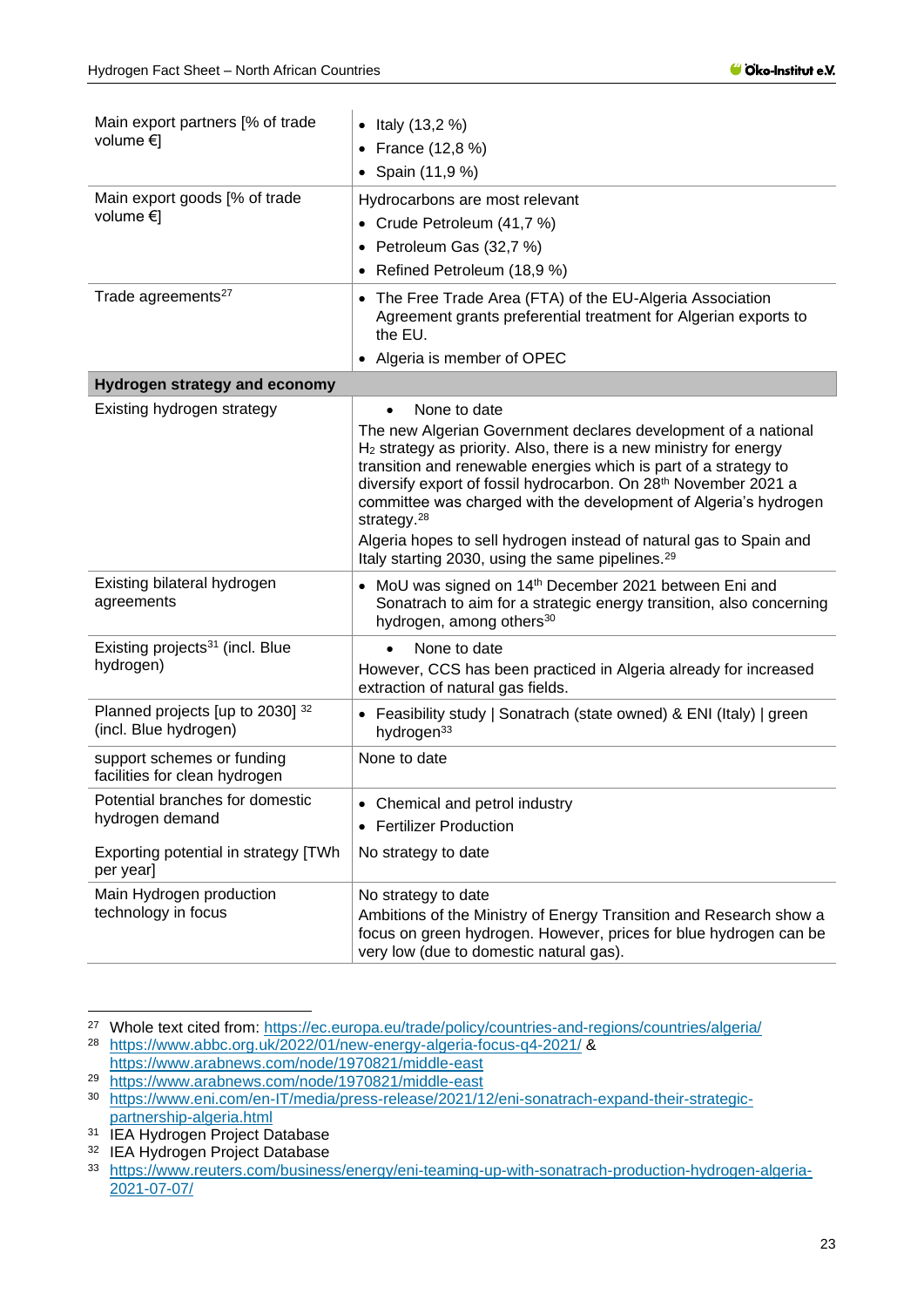| No strategy to date                                                                                                                                                                                                                |                                                                               |          |                                                                      |                                                                                                                                                                                                                                                                                                                                                                                                                                                                                                                                                                                                         |
|------------------------------------------------------------------------------------------------------------------------------------------------------------------------------------------------------------------------------------|-------------------------------------------------------------------------------|----------|----------------------------------------------------------------------|---------------------------------------------------------------------------------------------------------------------------------------------------------------------------------------------------------------------------------------------------------------------------------------------------------------------------------------------------------------------------------------------------------------------------------------------------------------------------------------------------------------------------------------------------------------------------------------------------------|
| No strategy to date                                                                                                                                                                                                                |                                                                               |          |                                                                      |                                                                                                                                                                                                                                                                                                                                                                                                                                                                                                                                                                                                         |
| Year                                                                                                                                                                                                                               | 2025                                                                          | 2030     | 2040                                                                 | 2050                                                                                                                                                                                                                                                                                                                                                                                                                                                                                                                                                                                                    |
|                                                                                                                                                                                                                                    |                                                                               |          |                                                                      |                                                                                                                                                                                                                                                                                                                                                                                                                                                                                                                                                                                                         |
|                                                                                                                                                                                                                                    |                                                                               |          |                                                                      | 34                                                                                                                                                                                                                                                                                                                                                                                                                                                                                                                                                                                                      |
|                                                                                                                                                                                                                                    |                                                                               |          |                                                                      |                                                                                                                                                                                                                                                                                                                                                                                                                                                                                                                                                                                                         |
|                                                                                                                                                                                                                                    |                                                                               |          |                                                                      | 45                                                                                                                                                                                                                                                                                                                                                                                                                                                                                                                                                                                                      |
| sources; compressed)                                                                                                                                                                                                               |                                                                               |          |                                                                      |                                                                                                                                                                                                                                                                                                                                                                                                                                                                                                                                                                                                         |
| • FT-liquids: $\sim$ 453 TWh (based on PV or hybrid at inland water<br>sources)                                                                                                                                                    |                                                                               |          |                                                                      |                                                                                                                                                                                                                                                                                                                                                                                                                                                                                                                                                                                                         |
| • Methanol: ~ 458 TWh (based on PV or hybrid at inland water<br>sources)                                                                                                                                                           |                                                                               |          |                                                                      |                                                                                                                                                                                                                                                                                                                                                                                                                                                                                                                                                                                                         |
| compressed)                                                                                                                                                                                                                        |                                                                               |          |                                                                      |                                                                                                                                                                                                                                                                                                                                                                                                                                                                                                                                                                                                         |
| No strategy to date                                                                                                                                                                                                                |                                                                               |          |                                                                      |                                                                                                                                                                                                                                                                                                                                                                                                                                                                                                                                                                                                         |
| However, gas infrastructure exists with export pipelines to Spain<br>(Almeria) and via Tunesia into Italy. In addition, Algeria has LNG<br>Terminals and Ammonia export facilities (Arzew).                                        |                                                                               |          |                                                                      |                                                                                                                                                                                                                                                                                                                                                                                                                                                                                                                                                                                                         |
| • Compared to other countries in northern Africa, the natural gas<br>pipeline System connects most of northern Algeria, which makes<br>exports of pure hydrogen via retrofitted pipelines with low<br>transport-costs more likely. |                                                                               |          |                                                                      |                                                                                                                                                                                                                                                                                                                                                                                                                                                                                                                                                                                                         |
| Ministry of Energy Transition and Research: New Ministry<br>$\bullet$<br>organising the transition also towards new options for exports<br>besides natural gas                                                                     |                                                                               |          |                                                                      |                                                                                                                                                                                                                                                                                                                                                                                                                                                                                                                                                                                                         |
| • Sonatrach: Stateowned company in the natural gas and oil<br>business                                                                                                                                                             |                                                                               |          |                                                                      |                                                                                                                                                                                                                                                                                                                                                                                                                                                                                                                                                                                                         |
|                                                                                                                                                                                                                                    |                                                                               |          |                                                                      |                                                                                                                                                                                                                                                                                                                                                                                                                                                                                                                                                                                                         |
| Main existing conflicts that could also be an issue for hydrogen production                                                                                                                                                        |                                                                               |          |                                                                      |                                                                                                                                                                                                                                                                                                                                                                                                                                                                                                                                                                                                         |
| • Anti-fracking uprisings against shale gas extraction in Algeria's<br>central regions due to heavy pollution, contamination, and<br>depletion of local water supplies, commonly used for agriculture                              |                                                                               |          |                                                                      |                                                                                                                                                                                                                                                                                                                                                                                                                                                                                                                                                                                                         |
|                                                                                                                                                                                                                                    |                                                                               |          |                                                                      |                                                                                                                                                                                                                                                                                                                                                                                                                                                                                                                                                                                                         |
| economic water scarcity/poverty <sup>37</sup>                                                                                                                                                                                      |                                                                               |          |                                                                      |                                                                                                                                                                                                                                                                                                                                                                                                                                                                                                                                                                                                         |
|                                                                                                                                                                                                                                    | €/MWh (H2 Hu) retrofitted pipeline<br>€/MWh (H2 Hu) new high cost<br>pipeline | 73<br>84 | 63<br>74<br>Renewable Energies, Sonatrach and Sonelgaz <sup>36</sup> | 47<br>58<br>• Hydrogen: ~ 649 TWh (based on PV or hybrid at inland water<br>• Methan: ~475 TWh (mainly PV/Wind hybrid at coast;<br>• Development-committee for hydrogen strategy made up of<br>representatives of the Commission for Renewable Energies and<br>Energy Efficiency, the Ministry of Energy Transition and<br>• Increased pressures on water resources apprehended for the<br>future due to high population growth and climate-change impacts<br>Instability within the water sector and supply as water funding in<br>Algeria strongly correlates with oil prices inducing the risk of an |

<sup>&</sup>lt;sup>34</sup> Own calculations based on potential-weighted average production costs for optimistic cost case and low temperature electrolysis from: Supply Costs for Low-Carbon Hydrogen. Institute of Energy Economics at the University of Cologne (EWI). Köln. Online verfügbar unter https://www.ewi.uni-koeln.de/cms/wpcontent/uploads/2021/03/EWI\_WP\_20-04\_Estimating\_long-term\_global\_supply\_costs\_for\_lowcarbon\_Schoenfisch\_Braendle\_Schulte-1.pdf, zuletzt geprüft am 03.09.2021.

<sup>35</sup> <https://maps.iee.fraunhofer.de/ptx-atlas/><br>36 https://www.abbc.org.uk/2022/01/new-en

<sup>36</sup> <https://www.abbc.org.uk/2022/01/new-energy-algeria-focus-q4-2021/>

Kherbache, N. (2020): Water policy in Algeria: limits of supply model and perspectives of water demand management (WDM). *Desalination and Water Treatment 180,* pp. 141-155.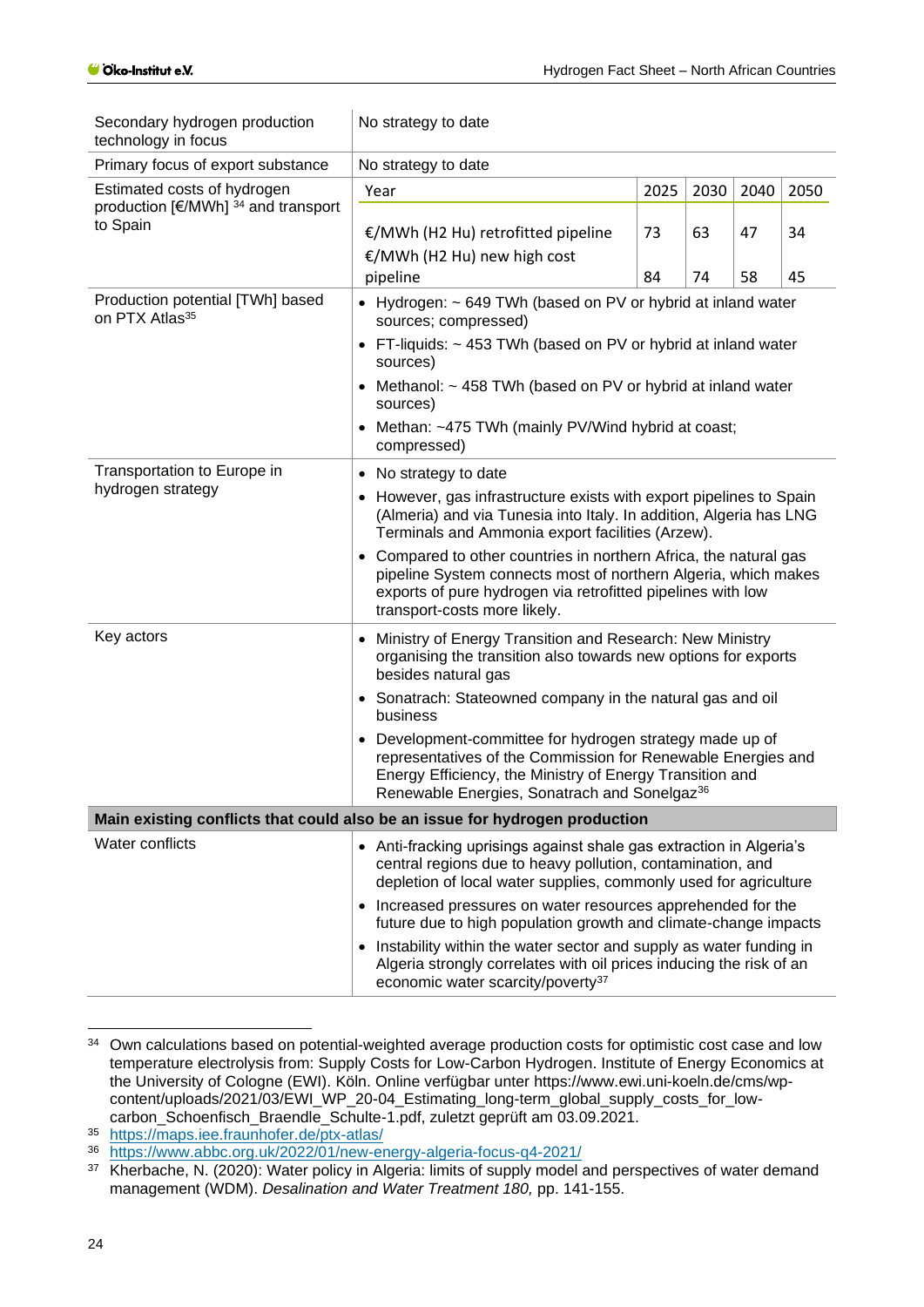| Water stress level                                                                                                                                                                         | • High to extremely high water stress levels in coastal areas in the<br>North of the country                                                                                                                                                                                     |               |  |
|--------------------------------------------------------------------------------------------------------------------------------------------------------------------------------------------|----------------------------------------------------------------------------------------------------------------------------------------------------------------------------------------------------------------------------------------------------------------------------------|---------------|--|
|                                                                                                                                                                                            | • Arid conditions in large swaths of the country, especially in<br>southern regions that form part of the Sahara Desert                                                                                                                                                          |               |  |
| Land conflicts                                                                                                                                                                             | None reported                                                                                                                                                                                                                                                                    |               |  |
| Socio-economic                                                                                                                                                                             | • Violent protests at various oil and gas producing sites throughout<br>the country, including Algeria's largest oil field Hassi Messaoud,<br>concerning high unemployment rates and poor living conditions                                                                      |               |  |
|                                                                                                                                                                                            | • Growing local discontent and protests due to economic exclusion<br>and underdevelopment despite the high economic productivity in<br>the nation's fossil-fuel sector                                                                                                           |               |  |
|                                                                                                                                                                                            | • Accusations of so-called 'gas grabs': long term contracts of EU<br>member states with Algeria guarantee a secure oil and gas<br>supply for European countries while the Algerian population is left<br>with high socio-environmental impacts                                   |               |  |
| Other                                                                                                                                                                                      | • High marine pollution by industrial activities (paper and packaging<br>production) in the coastal town of Bou Ismail                                                                                                                                                           |               |  |
| existing CCS projects in case of<br>blue hydrogen                                                                                                                                          | Carbon Capture and Storage from a gas processing plant at In<br>Salah. The joint venture of BP, Statoil and Sonatrach started<br>operation in 2004. Until the project was suspended in 2012, 3.8<br>$MtCO2$ had been injected into an aquifer below the gas field. <sup>38</sup> |               |  |
| <b>Existing and future energy</b><br>system & decarbonisation<br>strategy                                                                                                                  | 2018                                                                                                                                                                                                                                                                             | 2030          |  |
| Total gross electricity production<br>(net imports) <sup>39</sup> [TWh]                                                                                                                    | $77(-0.1)$                                                                                                                                                                                                                                                                       | Not available |  |
| RES share in gross electricity<br>generation <sup>40</sup> [%]                                                                                                                             | 1                                                                                                                                                                                                                                                                                | 27%           |  |
| CO <sub>2</sub> intensity of gross electricity<br>generation [gCO2/kWh, 2017] <sup>41</sup>                                                                                                | 496                                                                                                                                                                                                                                                                              | Not available |  |
| Largest fossil fuel-based electricity<br>generation (share in total<br>generation)]                                                                                                        | Natural Gas (98%)                                                                                                                                                                                                                                                                | Not available |  |
| CO <sub>2</sub> emissions from electricity<br>production (from other energy<br>industry own use, manufacturing<br>industries and construction) [MtCO <sub>2</sub> ,<br>2017] <sup>42</sup> | 38 (10, 12)                                                                                                                                                                                                                                                                      | Not available |  |
| Goals decarbonisation for 2030<br>(NDC discussion)                                                                                                                                         | Reduction of GHG emissions by 7% to 22% compared to business<br>as usual scenario (7% GHG to be achieved with national means.) 43                                                                                                                                                |               |  |

### <span id="page-24-0"></span>**3.3 Tunisia**

**Political and economic environment** (please refer to appendix [0](#page-38-1) for description of indicators)

<sup>38</sup> [http://www.zeroco2.no/projects/in-salah,](http://www.zeroco2.no/projects/in-salah) [https://co2re.co/FacilityData.](https://co2re.co/FacilityData)

<sup>39</sup> IEA (2021): Electricity Information Statistics.<https://doi.org/10.1787/elect-data-en>

<sup>40</sup> IRENA (2020): Renewable Energy Statistics

<sup>41</sup> Calculated as CO<sub>2</sub> emissions from electricity and heat production divided by gross electricity generation.

<sup>42</sup> IEA (2020): IEA CO<sup>2</sup> Emissions from Fuel Combustion Statistics.<https://doi.org/10.1787/co2-data-en>

<sup>43</sup> [https://www4.unfccc.int/sites/ndcstaging/PublishedDocuments/Algeria%20First/Algeria%20-](https://www4.unfccc.int/sites/ndcstaging/PublishedDocuments/Algeria%20First/Algeria%20-%20INDC%20(English%20unofficial%20translation)%20September%2003,2015.pdf)

[<sup>%20</sup>INDC%20\(English%20unofficial%20translation\)%20September%2003,2015.pdf](https://www4.unfccc.int/sites/ndcstaging/PublishedDocuments/Algeria%20First/Algeria%20-%20INDC%20(English%20unofficial%20translation)%20September%2003,2015.pdf)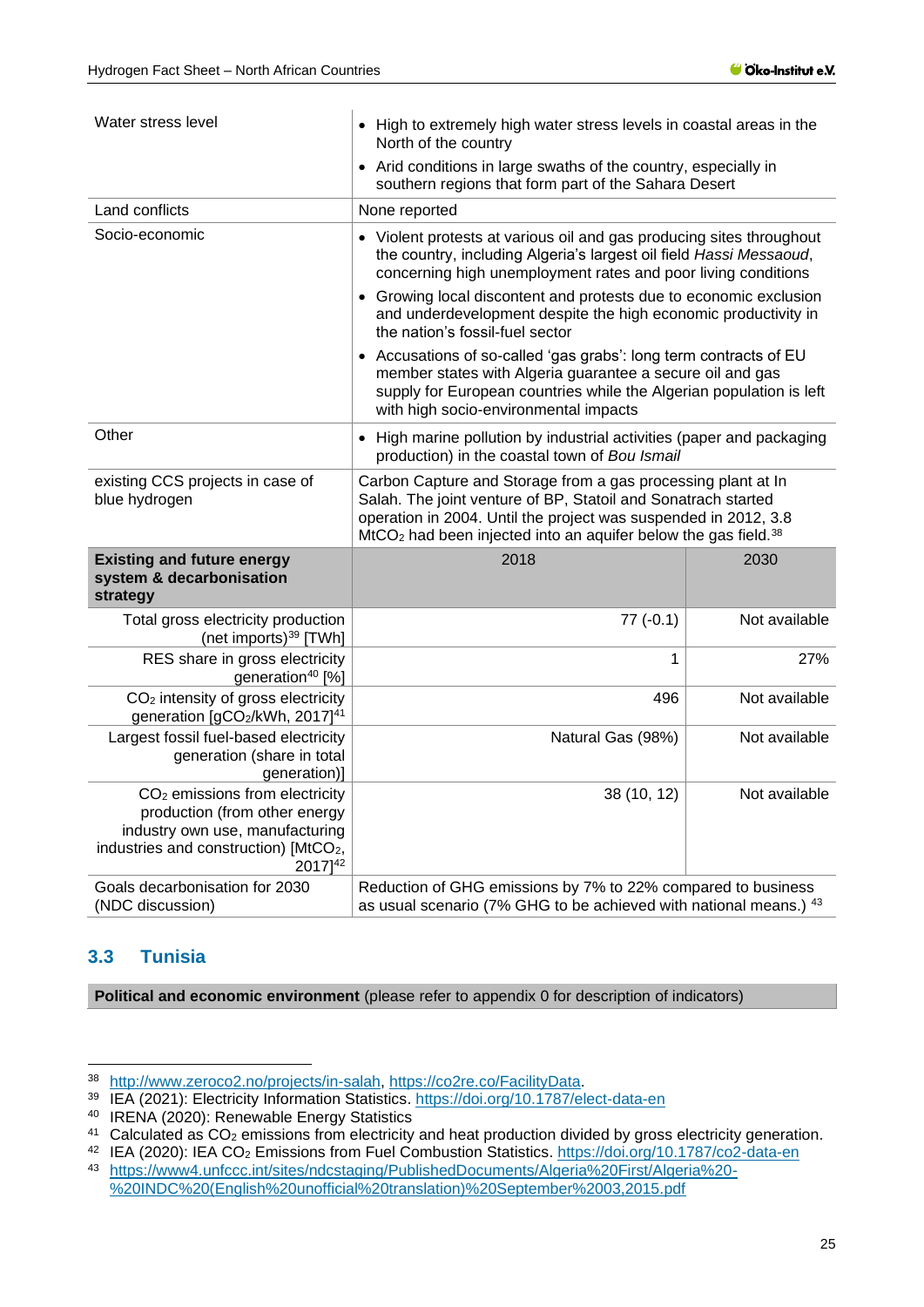| WGI Regulatory Quality 2019                                  | 35,6 (scale 0-100)                                                                                                                                                                                                                                                                                                                                                                                                                                                                                                                                                                                                                                                                                                                                                                       |
|--------------------------------------------------------------|------------------------------------------------------------------------------------------------------------------------------------------------------------------------------------------------------------------------------------------------------------------------------------------------------------------------------------------------------------------------------------------------------------------------------------------------------------------------------------------------------------------------------------------------------------------------------------------------------------------------------------------------------------------------------------------------------------------------------------------------------------------------------------------|
| WGI Political Stability and<br>Absence of Violence/Terrorism | 17,1 (scale 0-100)                                                                                                                                                                                                                                                                                                                                                                                                                                                                                                                                                                                                                                                                                                                                                                       |
| Socio-economic context                                       |                                                                                                                                                                                                                                                                                                                                                                                                                                                                                                                                                                                                                                                                                                                                                                                          |
| GDP per capita (current US\$)                                | 3.319                                                                                                                                                                                                                                                                                                                                                                                                                                                                                                                                                                                                                                                                                                                                                                                    |
| Unemployment rate 44                                         | 15,1% of population                                                                                                                                                                                                                                                                                                                                                                                                                                                                                                                                                                                                                                                                                                                                                                      |
| Poverty headcount ratio at \$3.20 45                         | 3 % of population                                                                                                                                                                                                                                                                                                                                                                                                                                                                                                                                                                                                                                                                                                                                                                        |
| Access to energy [% of pop. 2019]                            | 100                                                                                                                                                                                                                                                                                                                                                                                                                                                                                                                                                                                                                                                                                                                                                                                      |
| GINI Index                                                   | 32,8 (2015), Rank 119/159                                                                                                                                                                                                                                                                                                                                                                                                                                                                                                                                                                                                                                                                                                                                                                |
| <b>Sustainability governance</b>                             |                                                                                                                                                                                                                                                                                                                                                                                                                                                                                                                                                                                                                                                                                                                                                                                          |
| <b>Yale Environmental Performance</b><br>Index Rank (EPI)    | 46,7, Rank 71/180                                                                                                                                                                                                                                                                                                                                                                                                                                                                                                                                                                                                                                                                                                                                                                        |
| <b>Corruption</b>                                            |                                                                                                                                                                                                                                                                                                                                                                                                                                                                                                                                                                                                                                                                                                                                                                                          |
| <b>WGI Control of Corruption</b>                             | 53 (scale 0-100)                                                                                                                                                                                                                                                                                                                                                                                                                                                                                                                                                                                                                                                                                                                                                                         |
| <b>Trade</b>                                                 |                                                                                                                                                                                                                                                                                                                                                                                                                                                                                                                                                                                                                                                                                                                                                                                          |
| Main export partners [% of trade<br>volume €]                | France (29%)<br>٠<br>Italy (16,5%)<br>٠<br>Germany (12,6%)<br>٠                                                                                                                                                                                                                                                                                                                                                                                                                                                                                                                                                                                                                                                                                                                          |
| Main export goods [% of trade<br>volume $\in$ ]              | Insulated Wire (12%)<br>٠<br>Non-Knit Men's Suits (5,29%)<br>٠<br>Crude Petroleum (3,93%)<br>$\bullet$                                                                                                                                                                                                                                                                                                                                                                                                                                                                                                                                                                                                                                                                                   |
| Trade agreements <sup>46</sup>                               | The EU and Tunisia have concluded an Association Agreement,<br>٠<br>which was signed in July 1995 and entered into force on 30 March<br>1998. The Agreement established a free trade area under which all<br>two-way trade in industrial products takes place free of any trade<br>tariffs.<br>Negotiations for a Deep and Comprehensive Free Trade Area<br>$\bullet$<br>(DCFTA) between the EU and Tunisia were launched in Tunis on<br>13 October 2015. The overall goal of the negotiations is to create<br>new trade and investment opportunities and to better integrate<br>Tunisia's economy into the EU single market. The DCFTA also<br>aims to support ongoing economic reforms in Tunisia and to bring<br>Tunisian legislation closer to that of the EU in trade-related areas |
| <b>Hydrogen strategy and economy</b>                         |                                                                                                                                                                                                                                                                                                                                                                                                                                                                                                                                                                                                                                                                                                                                                                                          |
| Existing hydrogen strategy                                   | None to date<br>٠<br>But relevant study: Study on the opportunities of "Power-to-X"<br>in Tunisia <sup>47</sup>                                                                                                                                                                                                                                                                                                                                                                                                                                                                                                                                                                                                                                                                          |

#### • **Investment climate**

<sup>44</sup> [https://data.worldbank.org/indicator/SL.UEM.TOTL.NE.ZS?name\\_desc=false](https://data.worldbank.org/indicator/SL.UEM.TOTL.NE.ZS?name_desc=false)

<sup>45</sup> [https://data.worldbank.org/indicator/SI.POV.NAHC?name\\_desc=false](https://data.worldbank.org/indicator/SI.POV.NAHC?name_desc=false)

<sup>46</sup> Whole text cited from: <https://ec.europa.eu/trade/policy/countries-and-regions/countries/tunisia/>

<sup>47</sup> [https://energypedia.info/images/0/0c/Potential\\_Study\\_PtX\\_in\\_Tunisia\\_2021.pdf](https://energypedia.info/images/0/0c/Potential_Study_PtX_in_Tunisia_2021.pdf)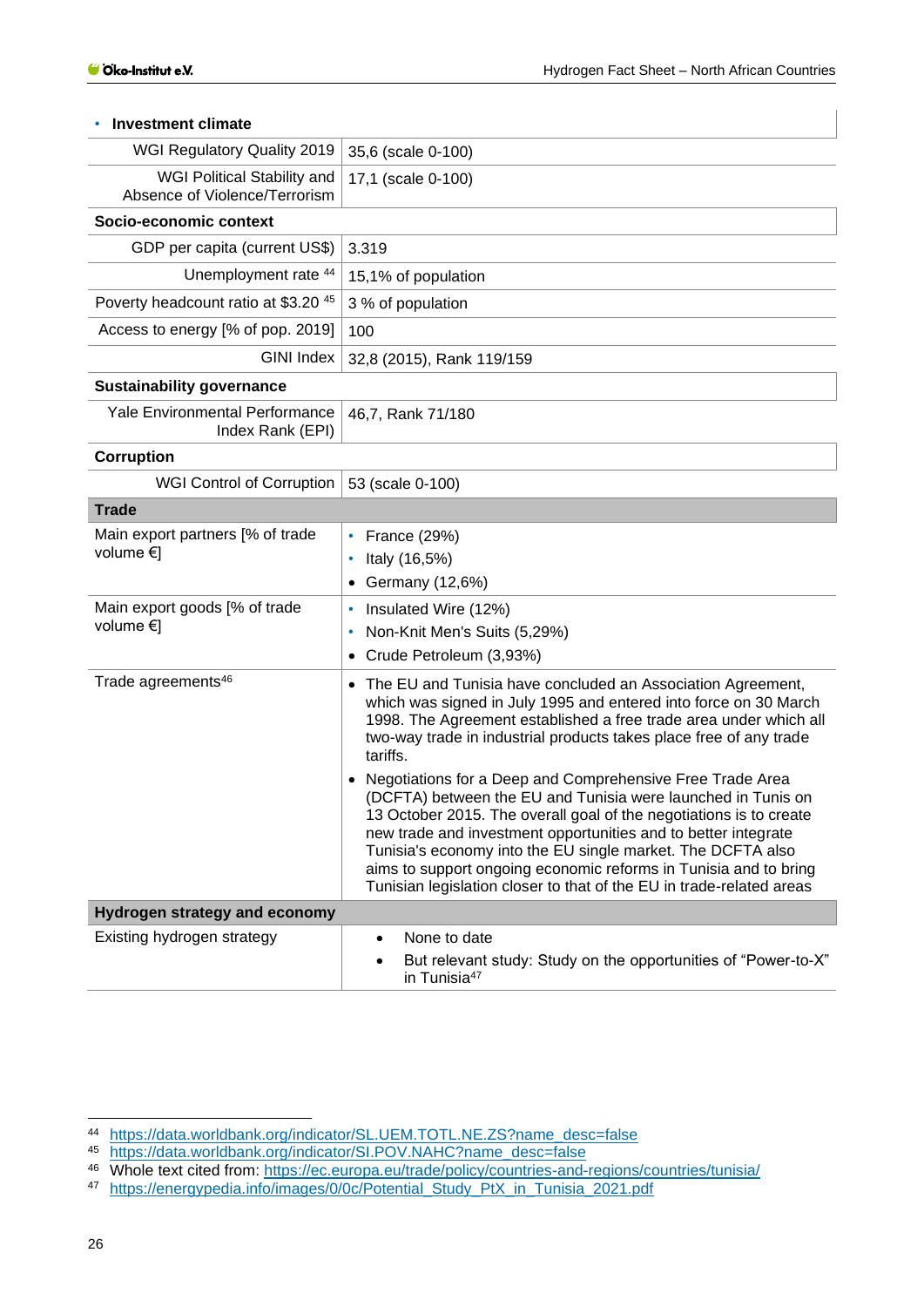| Existing bilateral hydrogen<br>agreements                                   | German-Tunisian Memorandum of Understanding (MoU) to develop<br>the green hydrogen market in Tunisia                                                                                                                                                                               |    |    |                     |    |
|-----------------------------------------------------------------------------|------------------------------------------------------------------------------------------------------------------------------------------------------------------------------------------------------------------------------------------------------------------------------------|----|----|---------------------|----|
|                                                                             | MoU signed between Aker Clean Hydrogen and TuNur to establish a<br>commercially viable clean hydrogen and ammonia value chain <sup>48</sup>                                                                                                                                        |    |    |                     |    |
| Existing projects <sup>49</sup> (incl. Blue<br>hydrogen)                    | None in the IEA Database 2020                                                                                                                                                                                                                                                      |    |    |                     |    |
| Planned projects [up to 2030] 50                                            | None in the IEA Database 2020<br>$\bullet$                                                                                                                                                                                                                                         |    |    |                     |    |
| (incl. Blue hydrogen)                                                       | BMZ Project "Building blocks of green hydrogen in Tunisia"<br>$\bullet$<br>German KfW will finance pilots with 20 Mio. €                                                                                                                                                           |    |    |                     |    |
|                                                                             | TuNur is planning a H <sub>2</sub> pilot project in the south of Tunisia <sup>51</sup>                                                                                                                                                                                             |    |    |                     |    |
| support schemes or funding<br>facilities for clean hydrogen                 | None identified                                                                                                                                                                                                                                                                    |    |    |                     |    |
| Potential branches for domestic                                             | • Currently no significant hydrogen demand <sup>52</sup>                                                                                                                                                                                                                           |    |    |                     |    |
| hydrogen demand                                                             | In the future green ammonia and methanol production could be<br>used to replace imports                                                                                                                                                                                            |    |    |                     |    |
| Exporting potential in strategy<br>[TWh per year]                           | No strategy existing, but focus on export with ca. > 90% share on total<br>production                                                                                                                                                                                              |    |    |                     |    |
|                                                                             | 2025: n.a.                                                                                                                                                                                                                                                                         |    |    |                     |    |
|                                                                             | 2030: n.a.                                                                                                                                                                                                                                                                         |    |    |                     |    |
|                                                                             | 2035: n.a.                                                                                                                                                                                                                                                                         |    |    |                     |    |
| Main Hydrogen production<br>technology in focus                             | Mainly combined wind PV close to coast                                                                                                                                                                                                                                             |    |    |                     |    |
| Secondary hydrogen production<br>technology in focus                        | Green hydrogen in the focus                                                                                                                                                                                                                                                        |    |    |                     |    |
| Primary focus of export substance                                           | Depending on the needs of importing countries                                                                                                                                                                                                                                      |    |    |                     |    |
| Estimated costs of hydrogen                                                 | Year                                                                                                                                                                                                                                                                               |    |    | 2025 2030 2040 2050 |    |
| production [€/MWh] <sup>53</sup> and<br>transport to Italy                  | €/MWh (H2 Hu) retrofitted pipeline                                                                                                                                                                                                                                                 | 76 | 66 | 50                  | 36 |
|                                                                             | €/MWh (H2 Hu) new high cost pipeline                                                                                                                                                                                                                                               | 96 | 86 | 70                  | 57 |
| Production potential [TWh] based<br>on PTX Atlas <sup>54</sup> based on PEM | Hydrogen: ~ 385 TWh (mainly hybrid at coast; compressed)<br>$\bullet$                                                                                                                                                                                                              |    |    |                     |    |
|                                                                             | FT-liquids: $\sim$ 236 TWh (mainly hybrid at coast)<br>$\bullet$                                                                                                                                                                                                                   |    |    |                     |    |
|                                                                             | Methanol: ~ 238 TWh (mainly hybrid at coast)<br>$\bullet$                                                                                                                                                                                                                          |    |    |                     |    |
|                                                                             | Methan: ~249 TWh (mainly PV/Wind hybrid at coast; compressed)                                                                                                                                                                                                                      |    |    |                     |    |
| Transportation to Europe in<br>hydrogen strategy                            | There is an existing pipeline for natural gas towards Italy. However,<br>$\bullet$<br>this pipeline delivers gas from Algeria to Italy and Tunisia is only<br>transit country. Therefore, this possible export option can most<br>likely only be used in cooperation with Algeria. |    |    |                     |    |
|                                                                             | Ammonia port terminals in port of Gabès<br>$\bullet$                                                                                                                                                                                                                               |    |    |                     |    |

<sup>48</sup> <https://news.cision.com/aker-clean-hydrogen/r/aker-clean-hydrogen--third-quarter-results-2021,c3438047>

<sup>&</sup>lt;sup>49</sup> IEA Hydrogen Project Database

<sup>&</sup>lt;sup>50</sup> IEA Hydrogen Project Database

<sup>51</sup> <https://www.tunur.tn/project/green-hydrogen/>

<sup>52</sup> [https://energypedia.info/images/0/0c/Potential\\_Study\\_PtX\\_in\\_Tunisia\\_2021.pdf](https://energypedia.info/images/0/0c/Potential_Study_PtX_in_Tunisia_2021.pdf)

<sup>53</sup> Based on<https://maps.iee.fraunhofer.de/ptx-atlas/>

<sup>54</sup> <https://maps.iee.fraunhofer.de/ptx-atlas/>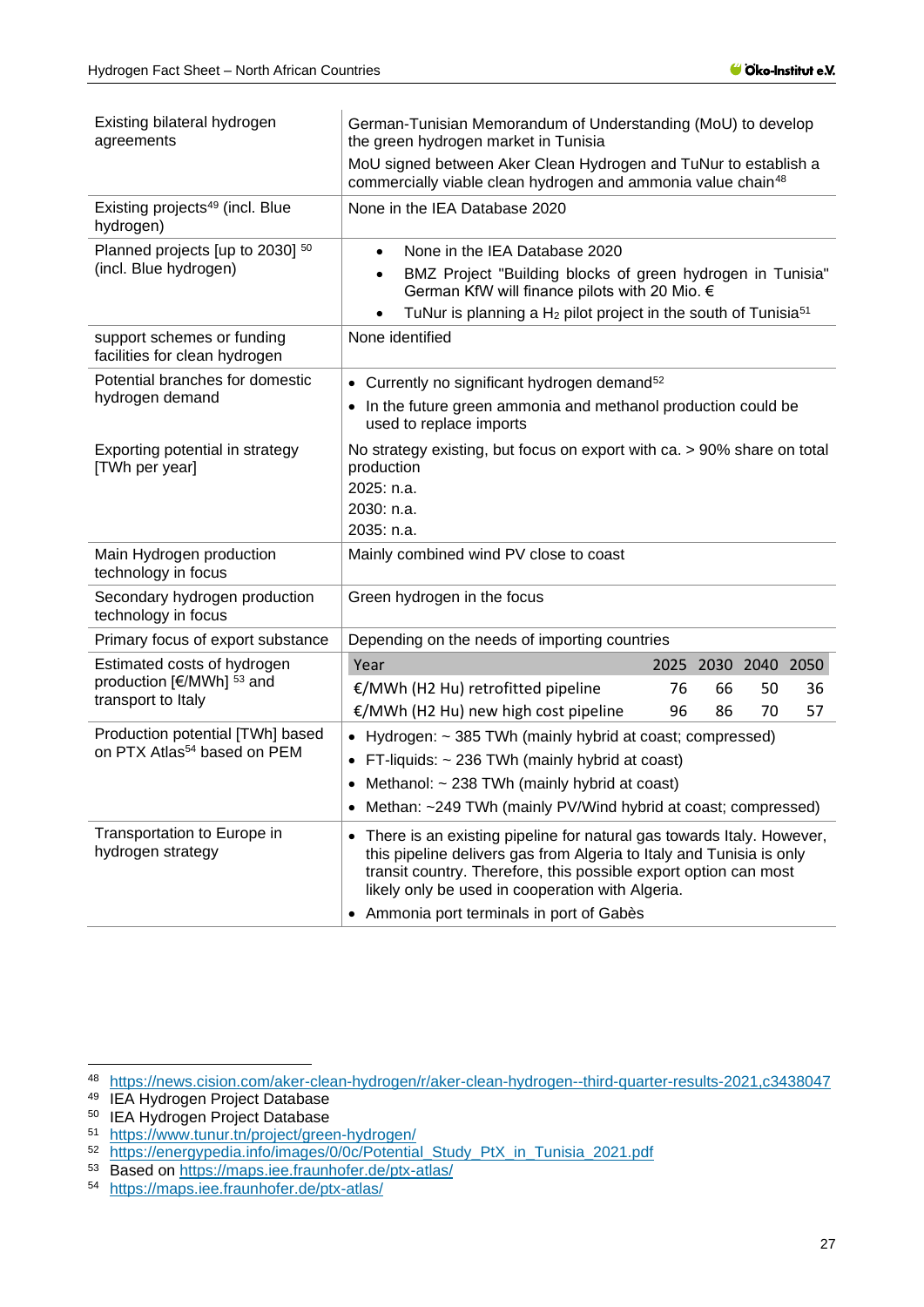| Key actors                                                                                  | • Ministry of Industry, Energy and Mines                                                                                                                                     |               |  |
|---------------------------------------------------------------------------------------------|------------------------------------------------------------------------------------------------------------------------------------------------------------------------------|---------------|--|
|                                                                                             | Tunisian Company of Electricity and Gas (STEG): public company                                                                                                               |               |  |
|                                                                                             | • National Agency for Energy Management (ANME): regulator                                                                                                                    |               |  |
|                                                                                             | • TuNur: developer of hydrogen projects                                                                                                                                      |               |  |
|                                                                                             | • National Engineers School, University of Monastir: Research on<br>green hydrogen                                                                                           |               |  |
|                                                                                             | Main existing conflicts that could also be an issue for hydrogen production 55                                                                                               |               |  |
| Water conflicts                                                                             | • Tunisia is considered as quite advanced in terms of water storage,<br>management and resource planning <sup>56</sup>                                                       |               |  |
|                                                                                             | • One of the top-ranking countries in North Africa in terms of drinking<br>water access (close to 98%)                                                                       |               |  |
| Water stress level                                                                          | • Very arid country with high water scarcity levels<br>Areas least affected by water scarcity are mostly in the central,<br>eastern and south-eastern regions of the country |               |  |
| Land conflicts                                                                              | • Anti-fracking protests against a shale-gas fracking exploration<br>initiative in the Ghadames Basin submitted by the multinational<br>Shell                                |               |  |
|                                                                                             | • Conflicting land claims of the state and a local cooperative over<br>agricultural land in a central oasis of the country                                                   |               |  |
| Socio-economic                                                                              | • Local protests concerning poor working conditions and<br>unemployment in phosphate mines in the Gafsa region, one of the<br>country's main export sources                  |               |  |
|                                                                                             | • Heavy protests concerning unemployment and socio-economic<br>injustices against the British oil and gas company Petrofac<br>producing on the island of Kerkennah           |               |  |
| Energy poverty                                                                              | • Reliance on energy imports from Algeria                                                                                                                                    |               |  |
|                                                                                             | • Frequent power cuts in the national energy supply system                                                                                                                   |               |  |
| Other?                                                                                      | • Protests concerning environmental impacts of phosphate industries<br>in the Gafsa region and in the town of Gabès                                                          |               |  |
| existing CCS projects in case of<br>blue hydrogen                                           | none                                                                                                                                                                         |               |  |
| <b>Existing and future energy</b><br>system & decarbonisation<br>strategy                   | 2018                                                                                                                                                                         | 2030          |  |
| Total gross electricity production<br>(net imports) <sup>57</sup> [TWh]                     | $21(-0.1)$                                                                                                                                                                   | Not available |  |
| RES share in gross electricity<br>generation <sup>58</sup> [%]                              | 3%                                                                                                                                                                           | 30%           |  |
| CO <sub>2</sub> intensity of gross electricity<br>generation [gCO2/kWh, 2017] <sup>59</sup> | 428                                                                                                                                                                          | Not available |  |

<sup>55</sup> Main source is the Environmental Justice Atlas:<https://ejatlas.org/>

<sup>56</sup> Terrapon-Pfaff, Julia; Prantner, Magdolna; Zelt, Ole; Missaoui, Rafik; Ghezal, Abdelkarim; Toumi, Marwa (2021): Study on the opportunities of "Power-to-X" in Tunisia. Hg. v. Deutsche Gesellschaft für Internationale Zusammenarbeit (GIZ). Wuppertal Institut für Klima, Umwelt, Energie (Wuppertal Institut). Eschborn. Online verfügbar unter https://energypedia.info/images/0/0c/Potential\_Study\_PtX\_in\_Tunisia\_2021.pdf, zuletzt geprüft am

<sup>01.09.2021.</sup>

<sup>57</sup> IEA (2021): Electricity Information Statistics.<https://doi.org/10.1787/elect-data-en>

<sup>58</sup> IRENA (2020): Renewable Energy Statistics

 $59$  Calculated as CO<sub>2</sub> emissions from electricity and heat production divided by gross electricity generation.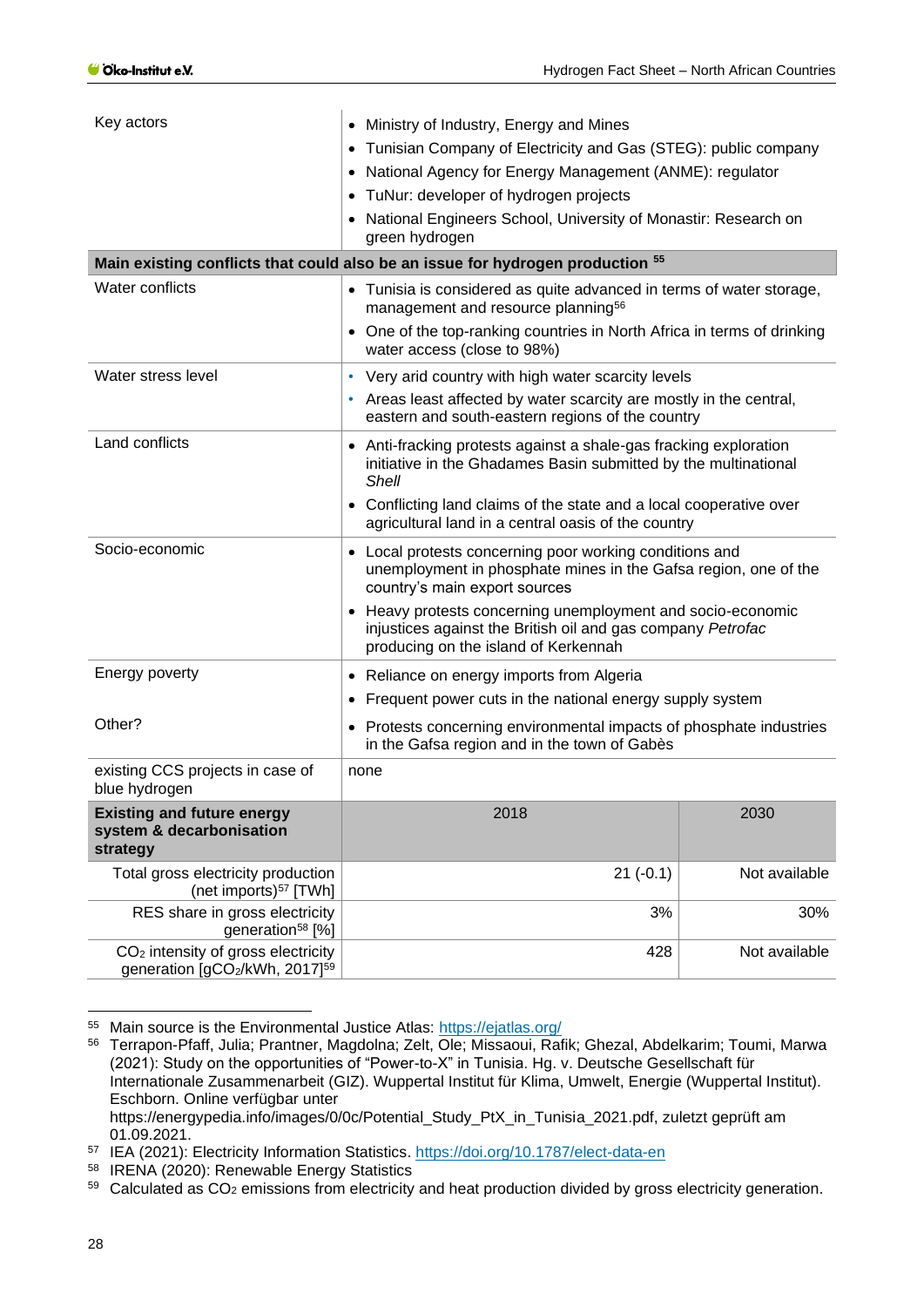| Largest fossil fuel-based electricity<br>generation (share in total<br>generation)]                                                                                              | Natural Gas (95%)                                    | Not available |
|----------------------------------------------------------------------------------------------------------------------------------------------------------------------------------|------------------------------------------------------|---------------|
| $CO2$ emissions from electricity<br>production (from other energy<br>industry own use, manufacturing<br>industries and construction)<br>[MtCO <sub>2</sub> , 2017] <sup>60</sup> | 9(0, 5)                                              | Not available |
| Goals decarbonisation for 2030<br>(NDC discussion)                                                                                                                               | -41% carbon intensity compared to 2010 <sup>61</sup> |               |

## <span id="page-28-0"></span>**3.4 Mauritania**

|                                                              | Political and economic environment (please refer to appendix 0 for description of indicators)                                                                                                                                                                                                   |
|--------------------------------------------------------------|-------------------------------------------------------------------------------------------------------------------------------------------------------------------------------------------------------------------------------------------------------------------------------------------------|
| <b>Investment climate</b>                                    |                                                                                                                                                                                                                                                                                                 |
| WGI Regulatory Quality 2019                                  | 22,12 (scale 0-100)                                                                                                                                                                                                                                                                             |
| WGI Political Stability and Absence of<br>Violence/Terrorism | 26,19 (scale 0-100)                                                                                                                                                                                                                                                                             |
| Socio-economic context                                       |                                                                                                                                                                                                                                                                                                 |
| GDP per capita (current US\$)                                | 1.672                                                                                                                                                                                                                                                                                           |
| Unemployment rate 62                                         | 10,3 % (2017)                                                                                                                                                                                                                                                                                   |
| Poverty headcount ratio at \$3.20 63                         | 24,1 % (2014)                                                                                                                                                                                                                                                                                   |
| Access to energy [% of pop. 2019]                            | 45,8                                                                                                                                                                                                                                                                                            |
| <b>GINI Index</b>                                            | 32,6 (2015), Rank 123/159                                                                                                                                                                                                                                                                       |
| <b>Sustainability governance</b>                             |                                                                                                                                                                                                                                                                                                 |
| Yale Environmental Performance<br>Index Rank (EPI)           | 27,7, Rank 167/180                                                                                                                                                                                                                                                                              |
| Corruption                                                   |                                                                                                                                                                                                                                                                                                 |
| <b>WGI Control of Corruption</b>                             | 20,19 (scale 0-100)                                                                                                                                                                                                                                                                             |
| <b>Trade</b>                                                 |                                                                                                                                                                                                                                                                                                 |
| Main export partners [% of trade<br>volume $\in$             | China (32,3%),<br>$\bullet$<br>Switzerland (12,5%),<br>Spain (9,3%),<br>Japan (9,06%)<br>$\bullet$                                                                                                                                                                                              |
| Main export goods [% of trade volume<br>€]                   | Iron Ore (38,3%),<br>$\bullet$<br>Non-fillet Frozen Fish (15,7%),<br>Gold (13,6%)                                                                                                                                                                                                               |
| Trade agreements <sup>64</sup>                               | The Economic Partnership Agreement (EPA) with West Africa<br>$\bullet$<br>covers goods and development cooperation. The EPA also<br>includes the possibility to hold further negotiations on<br>sustainable development, services, investment and other trade-<br>related issues in the future. |

<sup>60</sup> IEA (2020): IEA CO<sub>2</sub> Emissions from Fuel Combustion Statistics.<https://doi.org/10.1787/co2-data-en><br>61 https://unfccc.int/sites/default/files/resource/Synthese%20Ang%20Finalise%20Tunisia pdf?download

<sup>&</sup>lt;sup>61</sup> https://unfccc.int/sites/default/files/resource/Synthese%20Ang%20Finalise%20Tunisia.pdf?download

<sup>62</sup> [https://data.worldbank.org/indicator/SL.UEM.TOTL.NE.ZS?name\\_desc=false](https://data.worldbank.org/indicator/SL.UEM.TOTL.NE.ZS?name_desc=false)

[https://data.worldbank.org/indicator/SI.POV.NAHC?name\\_desc=false](https://data.worldbank.org/indicator/SI.POV.NAHC?name_desc=false)

<sup>64</sup> Whole text cited from: <https://ec.europa.eu/trade/policy/countries-and-regions/regions/west-africa/>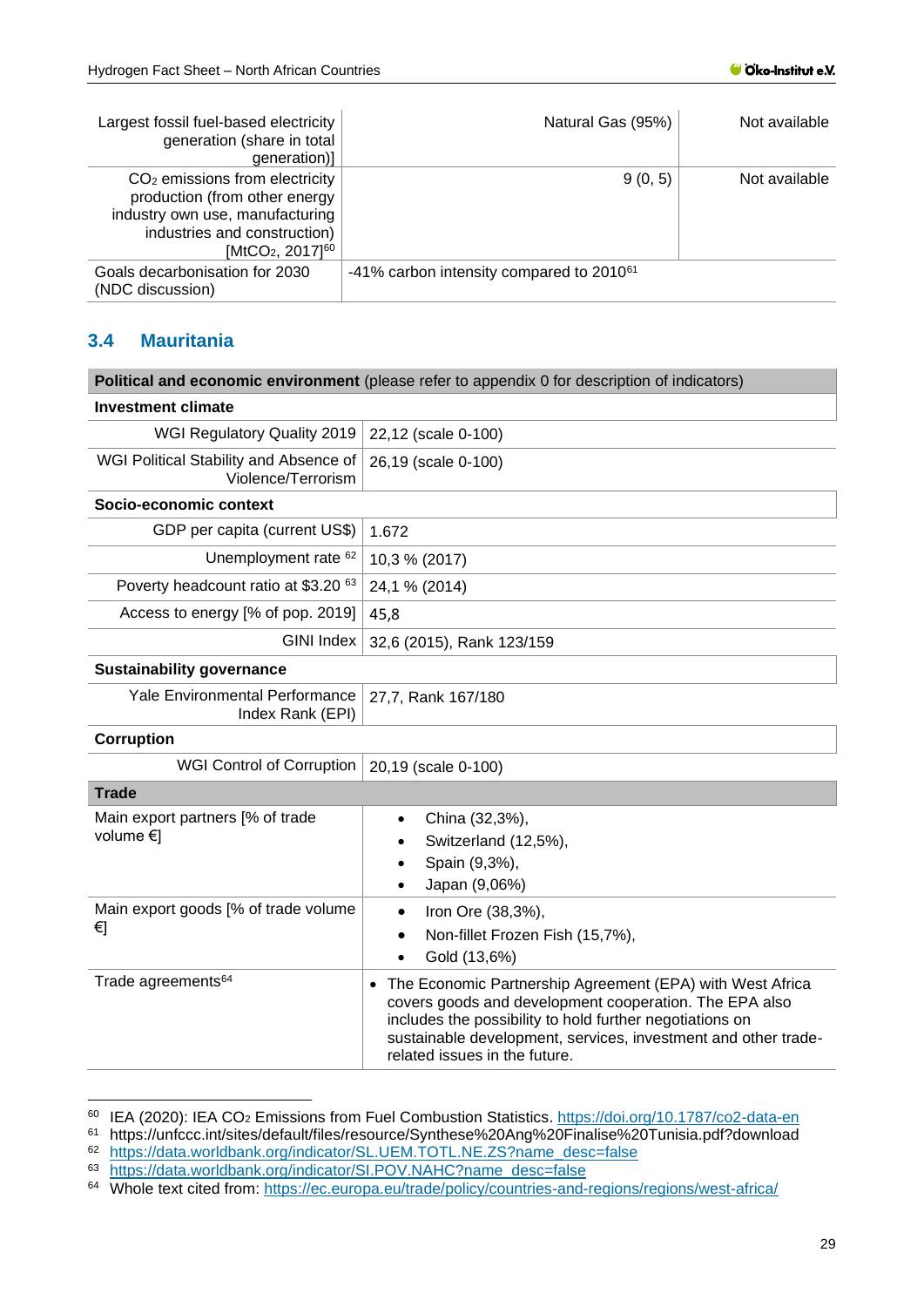| nyarogon saratogy ana coonomy                                               |                                                                                                                                                                                                                                                                                                                                                                       |                                                                                                    |  |
|-----------------------------------------------------------------------------|-----------------------------------------------------------------------------------------------------------------------------------------------------------------------------------------------------------------------------------------------------------------------------------------------------------------------------------------------------------------------|----------------------------------------------------------------------------------------------------|--|
| Existing hydrogen strategy                                                  | In May 2021, the president, M. Mohamed Ould Cheikh EI<br>Ghazouani, has announced a road map for a green hydrogen<br>strategy. This road map will include the legal framework and<br>incentives for foreign investments for renewable energies and<br>hydrogen as well as the creation of competences on the national<br>level.                                       |                                                                                                    |  |
| Existing bilateral hydrogen<br>agreements                                   | None to date                                                                                                                                                                                                                                                                                                                                                          |                                                                                                    |  |
| Existing projects <sup>65</sup> (incl. Blue<br>hydrogen)                    | None to date                                                                                                                                                                                                                                                                                                                                                          |                                                                                                    |  |
| Planned projects [up to 2030] <sup>66</sup> (incl.<br>Blue hydrogen)        | • The government of Mauritania and renewable energy developer<br>CWP Global have signed a memorandum of understanding to<br>develop a 30 GW power-to-X project. Danish power company<br>Ørsted, and Copenhagen's utility, Hofor, entered into an<br>agreement that will secure green power in the framework of the<br>wider, 1.3 GW, Green Fuels for Denmark project. |                                                                                                    |  |
|                                                                             |                                                                                                                                                                                                                                                                                                                                                                       | MoU was signed with Chariot on 28th September 2021 for<br>potential 10 GW green hydrogen project67 |  |
| support schemes or funding facilities<br>for clean hydrogen                 | None to date                                                                                                                                                                                                                                                                                                                                                          |                                                                                                    |  |
| Potential branches for domestic<br>hydrogen demand                          | Mining<br>$\bullet$<br>Transport<br>Power sector<br>$\bullet$                                                                                                                                                                                                                                                                                                         |                                                                                                    |  |
| Exporting potential in strategy [TWh<br>per year]                           | 2025: no data<br>2030: no data<br>2035: no data                                                                                                                                                                                                                                                                                                                       |                                                                                                    |  |
| Main Hydrogen production technology<br>in focus                             | Wind and PV hybrids                                                                                                                                                                                                                                                                                                                                                   |                                                                                                    |  |
| Secondary hydrogen production<br>technology in focus                        | No sources                                                                                                                                                                                                                                                                                                                                                            |                                                                                                    |  |
| Primary focus of export substance                                           |                                                                                                                                                                                                                                                                                                                                                                       | Because of shipping distance, derivatives will likely be in focus                                  |  |
| Estimated costs of hydrogen<br>production [€/MWh] <sup>68</sup> assuming    | Year                                                                                                                                                                                                                                                                                                                                                                  | 2050                                                                                               |  |
| shipping of liquified hydrogen to EU                                        | €/MWh<br>(H <sub>2</sub> )<br>$_{\text{Hu}}$                                                                                                                                                                                                                                                                                                                          | 89                                                                                                 |  |
| Production potential [TWh] based on<br>PTX Atlas <sup>69</sup> based on PEM | Hydrogen (liquid): ~ 986 TWh (mainly hybrid at coast)<br>$\bullet$<br>FT-liquids: ~ 823 TWh (mainly hybrid at coast)<br>$\bullet$<br>Methanol: ~ 845 TWh (mainly hybrid at coast)<br>$\bullet$<br>Methan: ~ 846 TWh (mainly hybrid at coast)<br>$\bullet$                                                                                                             |                                                                                                    |  |
| Transportation to Europe in hydrogen<br>strategy                            | Shipping will be in Focus<br>$\bullet$                                                                                                                                                                                                                                                                                                                                |                                                                                                    |  |

## **Hydrogen strategy and economy**

<sup>68</sup> Based on<https://maps.iee.fraunhofer.de/ptx-atlas/>

<sup>&</sup>lt;sup>65</sup> IEA Hydrogen Project Database

<sup>&</sup>lt;sup>66</sup> IEA Hydrogen Project Database

<sup>67</sup> [https://www.chariotenergygroup.com/wp-content/uploads/2021/10/Green-Hydrogen-Project\\_Chariot-](https://www.chariotenergygroup.com/wp-content/uploads/2021/10/Green-Hydrogen-Project_Chariot-Limited.pdf)Limited.pdf

<sup>69</sup> <https://maps.iee.fraunhofer.de/ptx-atlas/>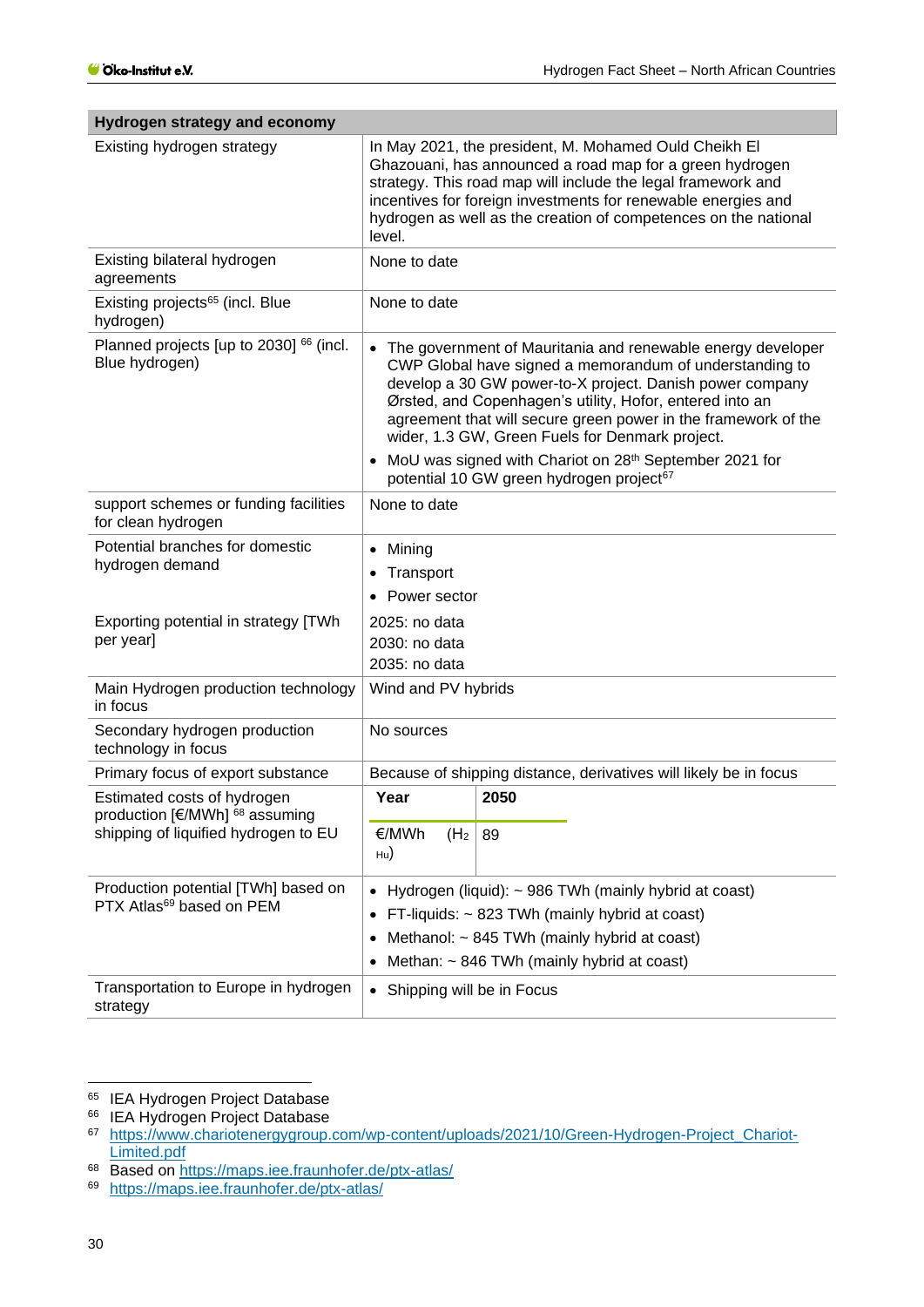| Key actors                                                              | • The president, M. Mohamed Ould Cheikh El Ghazouani, has<br>recently emphasized the opportunities arising for Mauretania<br>from a global energy transition and called for a realignment of<br>the country' energy strategy toward increased reliance on RE. |               |  |
|-------------------------------------------------------------------------|---------------------------------------------------------------------------------------------------------------------------------------------------------------------------------------------------------------------------------------------------------------|---------------|--|
|                                                                         | • Energy ministry responsible, currently mainly focused on oil and<br>gas, little consideration of RE and hydrogen.                                                                                                                                           |               |  |
|                                                                         | • Environment ministry is in favor of green hydrogen, but not in<br>charge of corresponding legislation.                                                                                                                                                      |               |  |
|                                                                         | • Societe de Production d'Electricite a partir du Gaz (SPEG)                                                                                                                                                                                                  |               |  |
|                                                                         | Main existing conflicts that could also be an issue for hydrogen production 70                                                                                                                                                                                |               |  |
| <b>Water conflicts</b>                                                  | • Only 68% of the Mauritanian population have access to potable<br>water (state year 2018), largely in urban areas <sup>71</sup>                                                                                                                              |               |  |
|                                                                         | • Frequent and severe water shortages in rural areas inducing<br>migration stream towards the country's cities <sup>72</sup>                                                                                                                                  |               |  |
| Water stress level                                                      | • Arid conditions in large areas of the country forming part of the<br>Sahara Desert                                                                                                                                                                          |               |  |
|                                                                         | • Low to medium water stress levels in the more populated<br>southern regions of the Sahel                                                                                                                                                                    |               |  |
| Land conflicts                                                          | • Conflicts over community-owned land areas sold by Mauritanian<br>government officials to foreign agribusiness investors from<br>Saudi Arabia and Japan                                                                                                      |               |  |
| Socio-economic                                                          | • Civic unrest and (peaceful) protests inter alia concerning<br>underemployment and uneven payment patterns of operating<br>mining companies                                                                                                                  |               |  |
|                                                                         | • Slavery abolished only in 2007, but still practiced in some parts<br>of the country (estimates suggest that about 2% of the<br>population are enslaved)                                                                                                     |               |  |
| Energy poverty                                                          | Large issue in Mauretania<br>Access to electricity in 2013 at 60% in urban areas and 5%<br>$\bullet$<br>in rural areas.                                                                                                                                       |               |  |
| Other?                                                                  | • Heavy environmental pollution and health hazards through<br>fishmeal factories on the coast                                                                                                                                                                 |               |  |
|                                                                         | • Industrial sea overfishing on the entire coastline                                                                                                                                                                                                          |               |  |
| existing CCS projects in case of blue<br>hydrogen                       | None to date                                                                                                                                                                                                                                                  |               |  |
| <b>Existing and future energy system</b><br>& decarbonisation strategy  | current                                                                                                                                                                                                                                                       | 2030          |  |
| Total gross electricity production (net<br>imports) [TWh] <sup>73</sup> | About 1 TWh in 2015                                                                                                                                                                                                                                           | Not available |  |
| RES share in gross electricity<br>generation [%] <sup>74</sup>          | About 20% in 2015<br>Based mainly on hydro power but also first<br>PV and Wind plants                                                                                                                                                                         | Not available |  |

<sup>73</sup> https://www.irena.org/-

<sup>&</sup>lt;sup>70</sup> Main source is the Environmental Justice Atlas:<https://ejatlas.org/>

<sup>71</sup> https://www.afdb.org/en/news-and-events/mauritania-on-track-to-beating-drinking-water-shortages-18743

<sup>72</sup> https://www.afdb.org/en/news-and-events/mauritania-on-track-to-beating-drinking-water-shortages-18743

<sup>/</sup>media/Files/IRENA/Agency/Publication/2015/IRENA\_RRA\_Mauritania\_EN\_2015.pdf <sup>74</sup> https://www.irena.org/-

<sup>/</sup>media/Files/IRENA/Agency/Publication/2015/IRENA\_RRA\_Mauritania\_EN\_2015.pdf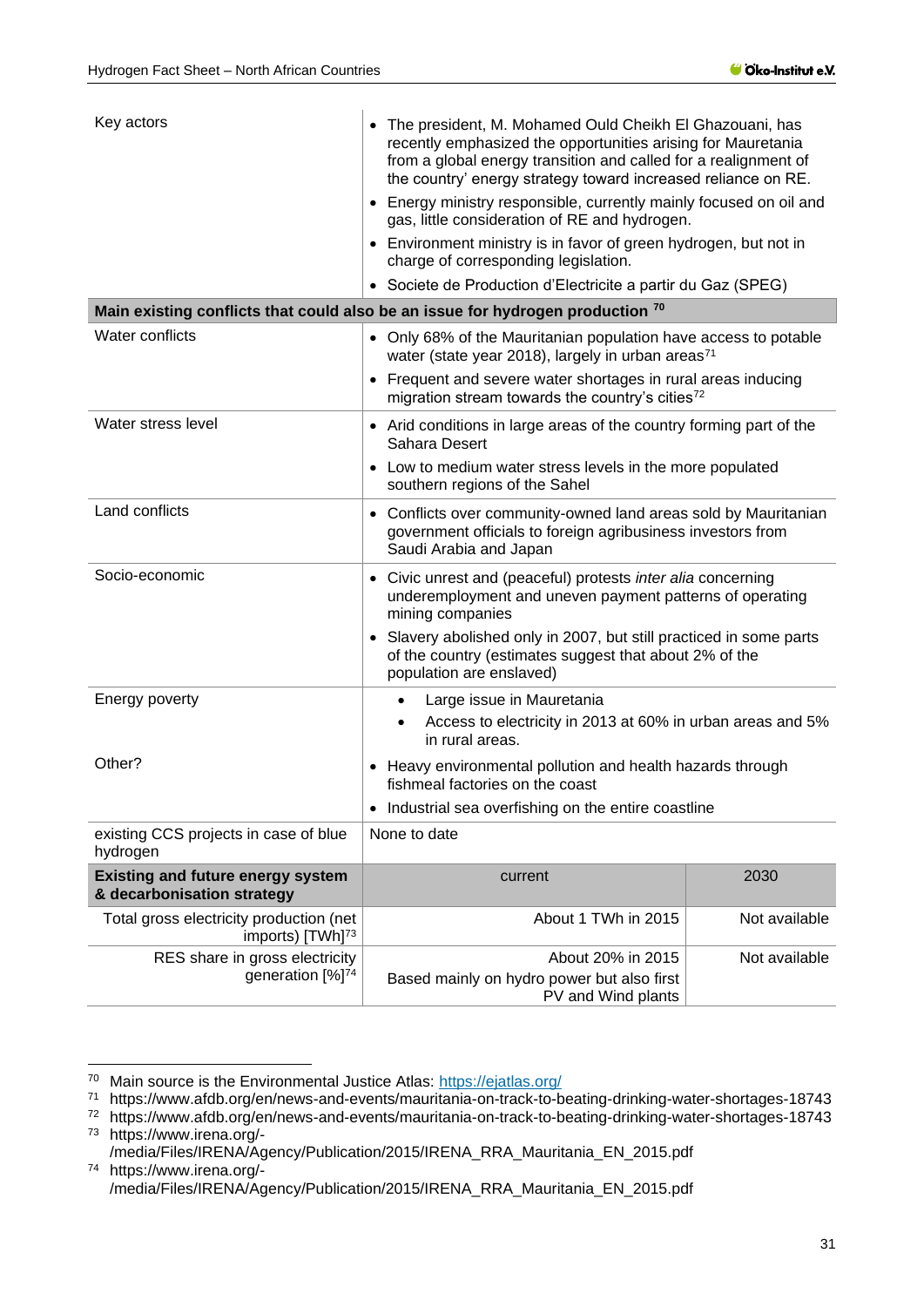| $CO2$ intensity of gross electricity<br>generation [gCO2/kWh, 2017] <sup>75</sup>                                                                                    | Not available                                                                                                  | Not available      |  |
|----------------------------------------------------------------------------------------------------------------------------------------------------------------------|----------------------------------------------------------------------------------------------------------------|--------------------|--|
| Largest fossil fuel-based electricity<br>generation (share in total<br>generation) <sup>76</sup>                                                                     | Thermal Oil                                                                                                    | <b>Natural Gas</b> |  |
| $CO2$ emissions from electricity<br>production (from other energy<br>industry own use, manufacturing<br>industries and construction) [MtCO <sub>2</sub> ,<br>2017]77 | Not available                                                                                                  | Not available      |  |
| General remarks concerning the<br>energy system <sup>78</sup>                                                                                                        | Domestic gas fields such as Banda are in development and will<br>supply natural Gas for electricity production |                    |  |
|                                                                                                                                                                      | Hydropower is a relevant electricity source with further planned<br>projects of >100MW                         |                    |  |
|                                                                                                                                                                      | The electricity demand is driven by mining industry                                                            |                    |  |
|                                                                                                                                                                      | The electricity grid is very limited and focusses on the coastal<br>region                                     |                    |  |
|                                                                                                                                                                      | Most rural areas are not connected to the grid and only about<br>50% of the urban areas.                       |                    |  |
| Goals decarbonisation for 2030 (NDC<br>discussion)                                                                                                                   | GHG reduction compared to 2010: 22% <sup>79</sup>                                                              |                    |  |

## <span id="page-31-0"></span>**3.5 Egypt**

| <b>Political and economic environment</b> (please refer to appendix 0 for description of indicators) |                           |  |  |  |
|------------------------------------------------------------------------------------------------------|---------------------------|--|--|--|
| <b>Investment climate</b>                                                                            |                           |  |  |  |
| WGI Regulatory Quality 2019                                                                          | 18,8 (scale 0-100)        |  |  |  |
| WGI Political Stability and Absence<br>of Violence/Terrorism                                         | 12,9 (scale 0-100)        |  |  |  |
| Socio-economic context                                                                               |                           |  |  |  |
| GDP per capita (current US\$)                                                                        | 3.547                     |  |  |  |
| Unemployment rate 2019 80                                                                            | 7,8 % of population       |  |  |  |
| Poverty headcount ratio at \$3.20 <sup>81</sup>                                                      | 28,9 % of population      |  |  |  |
| Access to energy [% of pop. 2019]                                                                    | 100                       |  |  |  |
| GINI Index                                                                                           | 31,5 (2017), Rank 129/159 |  |  |  |
| <b>Sustainability governance</b>                                                                     |                           |  |  |  |
| <b>Yale Environmental Performance</b><br>Index Rank (EPI)                                            | 43,3, Rank 94/180         |  |  |  |

 $75$  Calculated as CO<sub>2</sub> emissions from electricity and heat production divided by gross electricity generation. <sup>76</sup> https://www.irena.org/-

/media/Files/IRENA/Agency/Publication/2015/IRENA\_RRA\_Mauritania\_EN\_2015.pdf

<sup>/</sup>media/Files/IRENA/Agency/Publication/2015/IRENA\_RRA\_Mauritania\_EN\_2015.pdf

<sup>77</sup> IEA (2020): IEA CO<sup>2</sup> Emissions from Fuel Combustion Statistics.<https://doi.org/10.1787/co2-data-en> <sup>78</sup> https://www.irena.org/-

<sup>79</sup>[https://www4.unfccc.int/sites/ndcstaging/PublishedDocuments/Mauritania%20First/INDC%20MAURITANIA.](https://www4.unfccc.int/sites/ndcstaging/PublishedDocuments/Mauritania%20First/INDC%20MAURITANIA.pdf) [pdf](https://www4.unfccc.int/sites/ndcstaging/PublishedDocuments/Mauritania%20First/INDC%20MAURITANIA.pdf)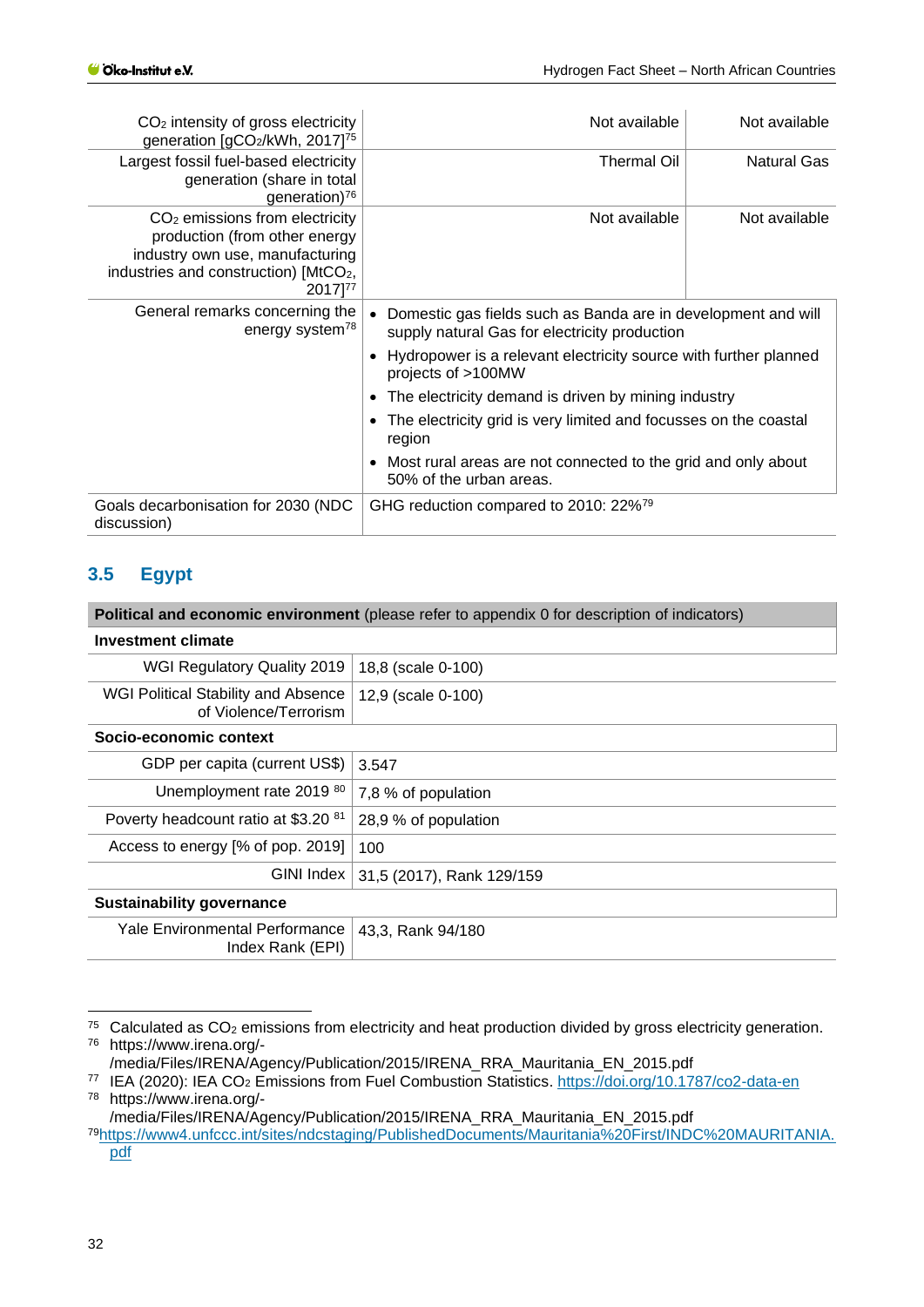#### **Corruption**

| <b>WGI Control of Corruption</b>                          | 28 (scale 0-100)                                                                                                                                                                                                                                                                                                                                                                                                                                                                                                                                                                                                                                                |  |  |  |
|-----------------------------------------------------------|-----------------------------------------------------------------------------------------------------------------------------------------------------------------------------------------------------------------------------------------------------------------------------------------------------------------------------------------------------------------------------------------------------------------------------------------------------------------------------------------------------------------------------------------------------------------------------------------------------------------------------------------------------------------|--|--|--|
| <b>Trade</b>                                              |                                                                                                                                                                                                                                                                                                                                                                                                                                                                                                                                                                                                                                                                 |  |  |  |
| Main export partners [% of trade<br>volume €]             | $\bullet$ USA (8.8%)<br>UAE (6.3%)<br>$\bullet$<br>Italy $(6.3%)$<br>$\bullet$                                                                                                                                                                                                                                                                                                                                                                                                                                                                                                                                                                                  |  |  |  |
| Main export goods [% of trade<br>volume $\in$             | • Crude Petroleum (11.5%)<br>Refined Petroleum (9.1%)<br>$\bullet$<br>Gold (5.6%)<br>$\bullet$                                                                                                                                                                                                                                                                                                                                                                                                                                                                                                                                                                  |  |  |  |
| Trade agreements <sup>82</sup>                            | • In June 2013, the EU and Egypt began discussing how to deepen<br>their trade and investment relations through a Deep and<br>Comprehensive Free Trade Area (DCFTA). A future DCFTA<br>would aim to improve market access and the investment climate.<br>It would also support Egyptian economic reforms. It would extend<br>beyond the Association Agreement to include i.a. trade in<br>services, government procurement, competition, intellectual<br>property rights, and investments. The EU commissioned a<br>Sustainability Impact Assessment (SIA) for a possible DCFTA<br>with Egypt in 2014. However, the DCFTA negotiations have not<br>yet started. |  |  |  |
| <b>Hydrogen strategy and economy</b>                      |                                                                                                                                                                                                                                                                                                                                                                                                                                                                                                                                                                                                                                                                 |  |  |  |
| Existing hydrogen strategy                                | In preparation <sup>83</sup>                                                                                                                                                                                                                                                                                                                                                                                                                                                                                                                                                                                                                                    |  |  |  |
| Existing bilateral hydrogen<br>agreements                 | partnership with<br>Denmark<br>Energy<br>(Strategic<br>Sector<br>$\bullet$<br>Cooperation (SSC) e.g. as financing vehicle (2019-2022))<br>Germany (BMWi) focusses on "project based partnerships"<br>$\bullet$<br>Egyptian-German Joint Committee on Renewable Energy,<br>$\bullet$<br>Energy Efficiency and Environmental Protection (JCEE)<br>(2019-2023): Host High-Level Joint Committee (HLJC), a<br>platform for high-level policy dialogue between Germany and<br>Egypt in the energy sector <sup>84</sup>                                                                                                                                               |  |  |  |
| Existing projects <sup>85</sup> (incl. Blue<br>hydrogen)  | None in the IEA Database 2020                                                                                                                                                                                                                                                                                                                                                                                                                                                                                                                                                                                                                                   |  |  |  |
| Planned projects [up to 2030] 86<br>(incl. Blue hydrogen) | None in the IEA Database 2020; feasibility studies and MoU signed<br>with: i.a. ENI, DEME Group of the HYPORT consortium, Siemens,<br>MAN <sup>87</sup> , MoU for Green Ammonia production with Thyssenkrupp                                                                                                                                                                                                                                                                                                                                                                                                                                                    |  |  |  |

<sup>82</sup> Whole text cited from: <https://ec.europa.eu/trade/policy/countries-and-regions/regions/egypt/>

<sup>83</sup> [https://english.ahram.org.eg/NewsContent/3/12/416914/Business/Economy/Egypt%E2%80%99s-](https://english.ahram.org.eg/NewsContent/3/12/416914/Business/Economy/Egypt%E2%80%99s-president-urges-establishing-integrated-st.aspx)

[president-urges-establishing-integrated-st.aspx;](https://english.ahram.org.eg/NewsContent/3/12/416914/Business/Economy/Egypt%E2%80%99s-president-urges-establishing-integrated-st.aspx) https://english.ahram.org.eg/News/454602.aspx 84 Several ministries such as Ministry of Electricity and Renewable Energy (MoERE), as well as downstream and subordinate agencies, including the New and Renewable Energy Authority (NREA), the Egyptian Electric Utility and Consumer Protection Regulatory Agency (EgyptERA), selected electricity distribution companies (DISCOs), and many more. Five German ministries are HLJC members: Federal Ministry for Economic Cooperation and Development (BMZ), Federal Ministry for the Environment, Nature Conservation and Nuclear Safety (BMU), Federal Ministry for Economic Affairs and Energy (BMWi), the Federal Ministry of Education and Research (BMBF) and the Federal Foreign Office (AA)

<sup>85</sup> IEA Hydrogen Project Database

<sup>86</sup> IEA Hydrogen Project Database

[https://www.eni.com/en-IT/media/press-release/2021/07/cs-eni-firma-accordo-produzione-idrogeno](https://www.eni.com/en-IT/media/press-release/2021/07/cs-eni-firma-accordo-produzione-idrogeno-egitto.html)[egitto.html,](https://www.eni.com/en-IT/media/press-release/2021/07/cs-eni-firma-accordo-produzione-idrogeno-egitto.html) [https://en.amwalalghad.com/deme-led-consortium-submits-feasibility-study-for-green](https://en.amwalalghad.com/deme-led-consortium-submits-feasibility-study-for-green-hydrogen-production-project-in-egypt/)[hydrogen-production-project-in-egypt/,](https://en.amwalalghad.com/deme-led-consortium-submits-feasibility-study-for-green-hydrogen-production-project-in-egypt/)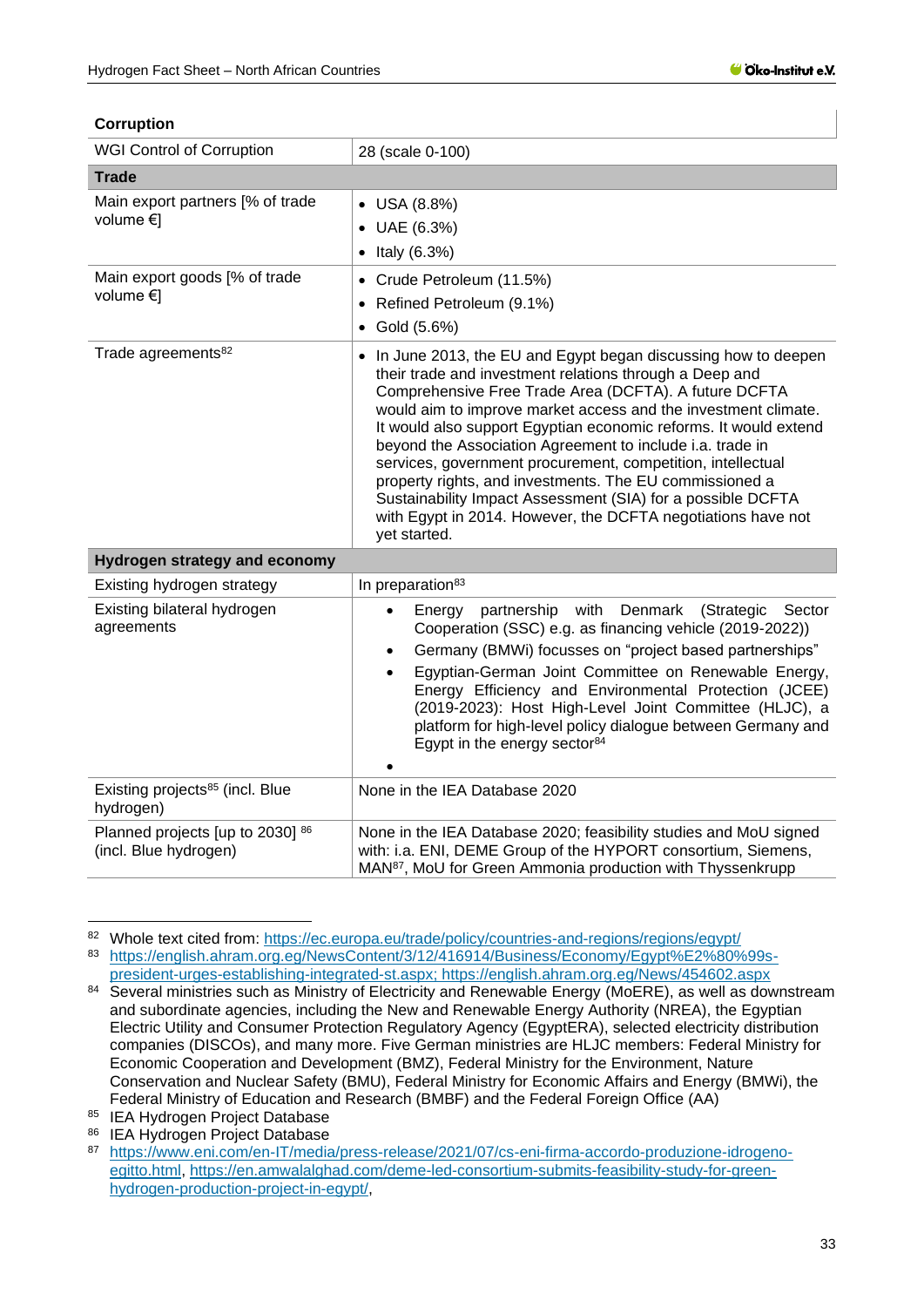|                                                                             | Industrial Solutions <sup>88</sup> further a MoU between Scatec Asa and<br>SCZone was signed on 16 <sup>th</sup> December 2021on green hydrogen,<br>ammonia and sea-water desalination;<br>50-100 MW   planned to operate in November 2022   Scatec,<br>Fertiglobe, Emirati Abu Dhabi National Oil Company   green<br>ammonia <sup>89</sup> |      |      |      |      |
|-----------------------------------------------------------------------------|---------------------------------------------------------------------------------------------------------------------------------------------------------------------------------------------------------------------------------------------------------------------------------------------------------------------------------------------|------|------|------|------|
| support schemes or funding<br>facilities for clean hydrogen                 | None to date <sup>90</sup>                                                                                                                                                                                                                                                                                                                  |      |      |      |      |
| Potential branches for domestic<br>hydrogen demand                          | in the short-term, green H2 could help to decarbonize and expand<br>fertilizer production and exports (4% of export value in 2019)                                                                                                                                                                                                          |      |      |      |      |
| Exporting potential in strategy [TWh<br>per year]                           | In the medium-term, developing an export oriented green H2<br>industry might pose opportunities but could also endanger the<br>current business model of crude oil and petroleum products exports<br>(comprising over 25% of total export value in 2019                                                                                     |      |      |      |      |
| Main Hydrogen production<br>technology in focus                             | Not clear due to missing strategy                                                                                                                                                                                                                                                                                                           |      |      |      |      |
| Secondary hydrogen production<br>technology in focus                        | Not clear due to missing strategy                                                                                                                                                                                                                                                                                                           |      |      |      |      |
| Primary focus of export substance                                           | Egypt already exports ammonia which could be starting point for<br>green ammonia exports. However, due to missing strategy no clear<br>definition in literature to be found.                                                                                                                                                                |      |      |      |      |
| Estimated costs of hydrogen                                                 | Year                                                                                                                                                                                                                                                                                                                                        | 2025 | 2030 | 2040 | 2050 |
| production $[€/MWh]$ <sup>91</sup> and shipping<br>to EU                    | €/MWh (H2 Hu) shipping of liquified<br>$H2$ to EU                                                                                                                                                                                                                                                                                           | 109  | 98   | 78   | 59   |
| Production potential [TWh] based<br>on PTX Atlas <sup>92</sup> based on PEM | • Hydrogen (liquid): $\sim$ 4.333 TWh (mainly hybrid at coast)<br>FT-liquids: $\sim$ 3.693 TWh (mainly hybrid at coast)<br>Methanol: $\sim$ 3.674 TWh (mainly hybrid at coast)<br>$\bullet$<br>• Methan: $\sim$ 3.815 TWh (mainly hybrid at coast)                                                                                          |      |      |      |      |

[https://www.zawya.com/mena/en/business/story/International\\_companies\\_to\\_invest\\_in\\_green\\_hydrogen\\_](https://www.zawya.com/mena/en/business/story/International_companies_to_invest_in_green_hydrogen_production_in_Egypt_says_minister-SNG_217625516/) [production\\_in\\_Egypt\\_says\\_minister-SNG\\_217625516/](https://www.zawya.com/mena/en/business/story/International_companies_to_invest_in_green_hydrogen_production_in_Egypt_says_minister-SNG_217625516/) , [https://www.man-es.com/company/press](https://www.man-es.com/company/press-releases/press-details/2021/08/12/taqa-arabia-signs-mou-with-man-energy-solutions-for-egyptian-green-hydrogen-project)[releases/press-details/2021/08/12/taqa-arabia-signs-mou-with-man-energy-solutions-for-egyptian-green](https://www.man-es.com/company/press-releases/press-details/2021/08/12/taqa-arabia-signs-mou-with-man-energy-solutions-for-egyptian-green-hydrogen-project)[hydrogen-project](https://www.man-es.com/company/press-releases/press-details/2021/08/12/taqa-arabia-signs-mou-with-man-energy-solutions-for-egyptian-green-hydrogen-project)

<sup>88</sup> [https://www.egypttoday.com/Article/1/104392/Egypt-studies-establishment-of-factory-for-green-hydrogen](https://www.egypttoday.com/Article/1/104392/Egypt-studies-establishment-of-factory-for-green-hydrogen-ammonia-production)[ammonia-production](https://www.egypttoday.com/Article/1/104392/Egypt-studies-establishment-of-factory-for-green-hydrogen-ammonia-production)

<sup>89</sup> https://www.arabnews.com/node/1987996/business-economy

<sup>90</sup> [https://renewablesnow.com/news/scatec-unveils-plans-for-more-hydrogen-to-ammonia-projects-in-egypt-](https://renewablesnow.com/news/scatec-unveils-plans-for-more-hydrogen-to-ammonia-projects-in-egypt-765882/)[765882/](https://renewablesnow.com/news/scatec-unveils-plans-for-more-hydrogen-to-ammonia-projects-in-egypt-765882/)

<sup>91</sup> Own calculations based on potential-weighted average production costs for optimistic cost case and low temperature electrolysis from: Supply Costs for Low-Carbon Hydrogen. Institute of Energy Economics at the University of Cologne (EWI). Köln. Online verfügbar unter https://www.ewi.uni-koeln.de/cms/wpcontent/uploads/2021/03/EWI\_WP\_20-04\_Estimating\_long-term\_global\_supply\_costs\_for\_lowcarbon\_Schoenfisch\_Braendle\_Schulte-1.pdf, zuletzt geprüft am 03.09.2021.

<sup>92</sup> <https://maps.iee.fraunhofer.de/ptx-atlas/>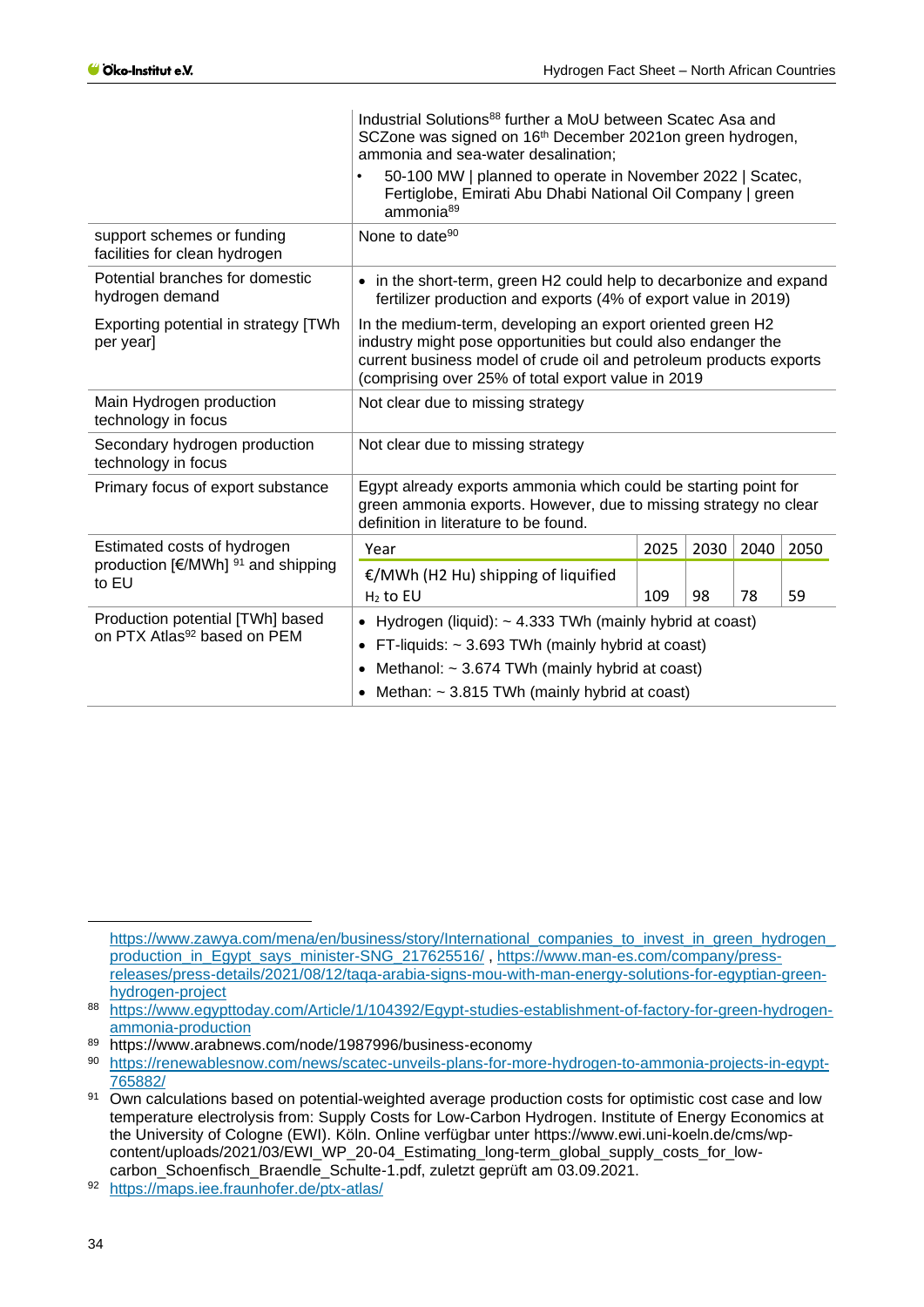í

| Transportation to Europe in<br>hydrogen strategy | • LNG Terminals <sup>93</sup> : Active liquification terminals in Idku and<br>Damietta in the Mediterranean Sea (9.36 bcm/y) and two idle<br>Floating Storage and Regasification Units (FSRUs) terminals in<br>the Golf of Suez<br>• Ammonia Terminals <sup>94</sup> : Dammietta <sup>95</sup> and Abu Qir at the<br>Mediterranean Sea and El Sokhna at the Gulf of Suez<br>There is no existing pipeline from Egypt to central Europe.<br>$\bullet$ |
|--------------------------------------------------|------------------------------------------------------------------------------------------------------------------------------------------------------------------------------------------------------------------------------------------------------------------------------------------------------------------------------------------------------------------------------------------------------------------------------------------------------|
| Key actors                                       |                                                                                                                                                                                                                                                                                                                                                                                                                                                      |
|                                                  | Supreme Energy Council (SEC): guides Egyptian energy sector<br>$\bullet$<br>strategy and policy level by regulations and directions                                                                                                                                                                                                                                                                                                                  |
|                                                  | Ministry of Electricity and Renewable Energy (MoERE):Overall<br>$\bullet$<br>management of the Egyptian electricity sector through its<br>subsidiary company the Egyptian Electricity Holding Company<br>(EEHC) an in cooperation with Egyptian Electric Utility and<br>Consumer Protection Regulatory Agency (EgyptERA) and the<br>New and Renewable Energy Authority (NREA)                                                                        |
|                                                  | Ministry of Petroleum and Mineral Resources: entrusted with the<br>$\bullet$<br>overall management of all petroleum activities in the country,<br>including exploration, production and distribution of oil, oil<br>products and gas                                                                                                                                                                                                                 |
|                                                  | There might be a conflict between the established fossil business<br>$\bullet$<br>model (esp. represented by the Ministry of Petroleum and Natural<br>Resources) and the development of green hydrogen. MoERE is<br>charged with leading the preparation of a national hydrogen<br>strategy                                                                                                                                                          |
|                                                  | Egyptian Electricity Transmission Company (EETC): TSO                                                                                                                                                                                                                                                                                                                                                                                                |
|                                                  | Egyptian Natural Gas Holding Company (EGAS)                                                                                                                                                                                                                                                                                                                                                                                                          |
|                                                  | <b>Egyptian armed forces' Engineering Authority</b>                                                                                                                                                                                                                                                                                                                                                                                                  |
|                                                  | • The military is an important owner and operator of infrastructure<br>(such as Ports, parts of the electricity grid, saltwater desalination,<br>water transport and distribution systems etc.)                                                                                                                                                                                                                                                      |
|                                                  |                                                                                                                                                                                                                                                                                                                                                                                                                                                      |

**Main existing conflicts that could also be an issue for hydrogen production <sup>96</sup>**

<sup>93</sup> Enriquez, Abel; Parada, Luis I. (2019): The Role of LNG in the Euro-Mediterranian Region (EMR): Regulatory and Policy Measures advancing the LNG hub development and the small scale business in the region. Enagás. [https://www.gti.energy/wp-content/uploads/2019/10/20-LNG19-03April2019-](https://www.gti.energy/wp-content/uploads/2019/10/20-LNG19-03April2019-Enriquez-Abel-paper.pdf) [Enriquez-Abel-paper.pdf](https://www.gti.energy/wp-content/uploads/2019/10/20-LNG19-03April2019-Enriquez-Abel-paper.pdf)

<sup>94</sup> Alfa Laval; Hafnia, Haldor Topsoe, Vestas; Siemens Gamesa (2020): Ammonfuel: An industrial view of ammonia as a marine fuel. [https://hafniabw.com/wp-content/uploads/2020/08/Ammonfuel-Report-an](https://hafniabw.com/wp-content/uploads/2020/08/Ammonfuel-Report-an-industrial-view-of-ammonia-as-a-marine-fuel.pdf)[industrial-view-of-ammonia-as-a-marine-fuel.pdf](https://hafniabw.com/wp-content/uploads/2020/08/Ammonfuel-Report-an-industrial-view-of-ammonia-as-a-marine-fuel.pdf)

<sup>95</sup> https://www.cgrgroup.com/project/africa/egypt/eagrium-urea-and-ammonia-terminal-damietta-port-egypt

<sup>96</sup> Main source is the Environmental Justice Atlas:<https://ejatlas.org/>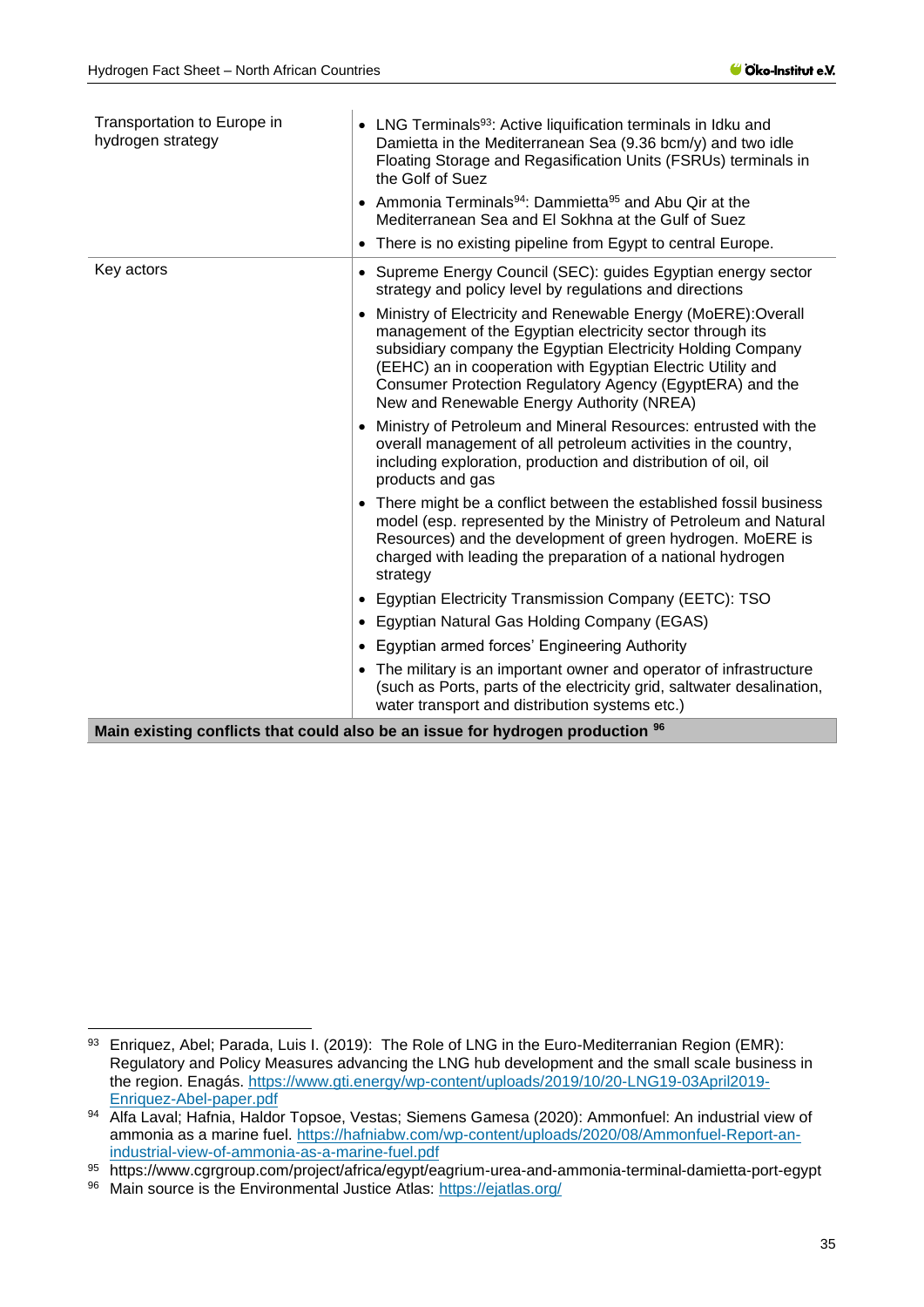| Water conflicts    | • In 2015, water supply from the Nile accounts for 98% of<br>renewable water resources in Egypt <sup>97</sup>                                                                                                                                                                                                                                                                                                                    |
|--------------------|----------------------------------------------------------------------------------------------------------------------------------------------------------------------------------------------------------------------------------------------------------------------------------------------------------------------------------------------------------------------------------------------------------------------------------|
|                    | • Water supply from the Nile will likely be substantially reduced<br>during the filling of the Grand Ethiopian Renaissance Dam<br>(GERD) on the Blue Nile in Ethiopian, which is currently in the last<br>completion phase and filling has already begun in 2020.                                                                                                                                                                |
|                    | • With strong population increase and rising industry demand water<br>demand is expected to increase strongly <sup>98</sup>                                                                                                                                                                                                                                                                                                      |
|                    | • Future of water in Egypt heavily relies on external cooperation<br>with its neighbours and its own ability to optimally manage<br>internal demand and use of water                                                                                                                                                                                                                                                             |
|                    | • Current water deficit and "virtual water" imports are expected to<br>increase                                                                                                                                                                                                                                                                                                                                                  |
|                    | • Sea Water desalination plays an important role in Egypt's drinking<br>water supply strategy. 47 seawater desalination plants in the<br>governorates of North and South Sinai, Port Said, Ismailia, Suez,<br>Dakahlia, Kafr E-Sheikh, Beheira Matrouh, and the Red Sea are<br>to be built through Public-Private-Partnerships (PPP) until 2025,<br>with a total production capacity of 2.44 Million $m^3$ per day <sup>99</sup> |
|                    | • Groundwater pollution and environmental damages caused by<br>hydraulic fracturing activities in the Western Desert and in the<br>town of Fares (southern region)                                                                                                                                                                                                                                                               |
| Water stress level | • Population, agriculture and industry are all concentrated on the<br>narrow strips along the Nile river and in the Nile delta area.                                                                                                                                                                                                                                                                                             |
| Land conflicts     | • There might be co-benefits with agricultural land, as evaporation<br>and shading are important issue in agriculture in Egypt                                                                                                                                                                                                                                                                                                   |
|                    | • Persisting land conflicts associated with the Aswan High Dam<br>bordering Lake Nasser where local inhabitants were expropriated<br>of their lands for the development of the dam                                                                                                                                                                                                                                               |
|                    | • Critiques of large-scale and non-compensated displacement of<br>local populations for the development of the New Suez Canal                                                                                                                                                                                                                                                                                                    |

<sup>97</sup> Heggy, Essam; Sharkawy, Zane; Abotalib, Abotalib Z. (2021): Egypt's water budget deficit and suggested mitigation policies for the Grand Ethiopian Renaissance Dam filling scenarios. Environ. Res. Lett.16 (7). DOI: 10.1088/1748-9326/ac0ac9.

<sup>98</sup> Nikiel, Catherine A.; Eltahir, Elfatih A. B. (021): Past and future trends of Egypt's water consumption and its sources. Nat Commun 12(1). DOI: 10.1038/s41467-021-24747-9

<sup>99</sup> https://www.afrik21.africa/en/egypt-government-to-invest-2-8-billion-for-47-desalination-plants-in-5-years/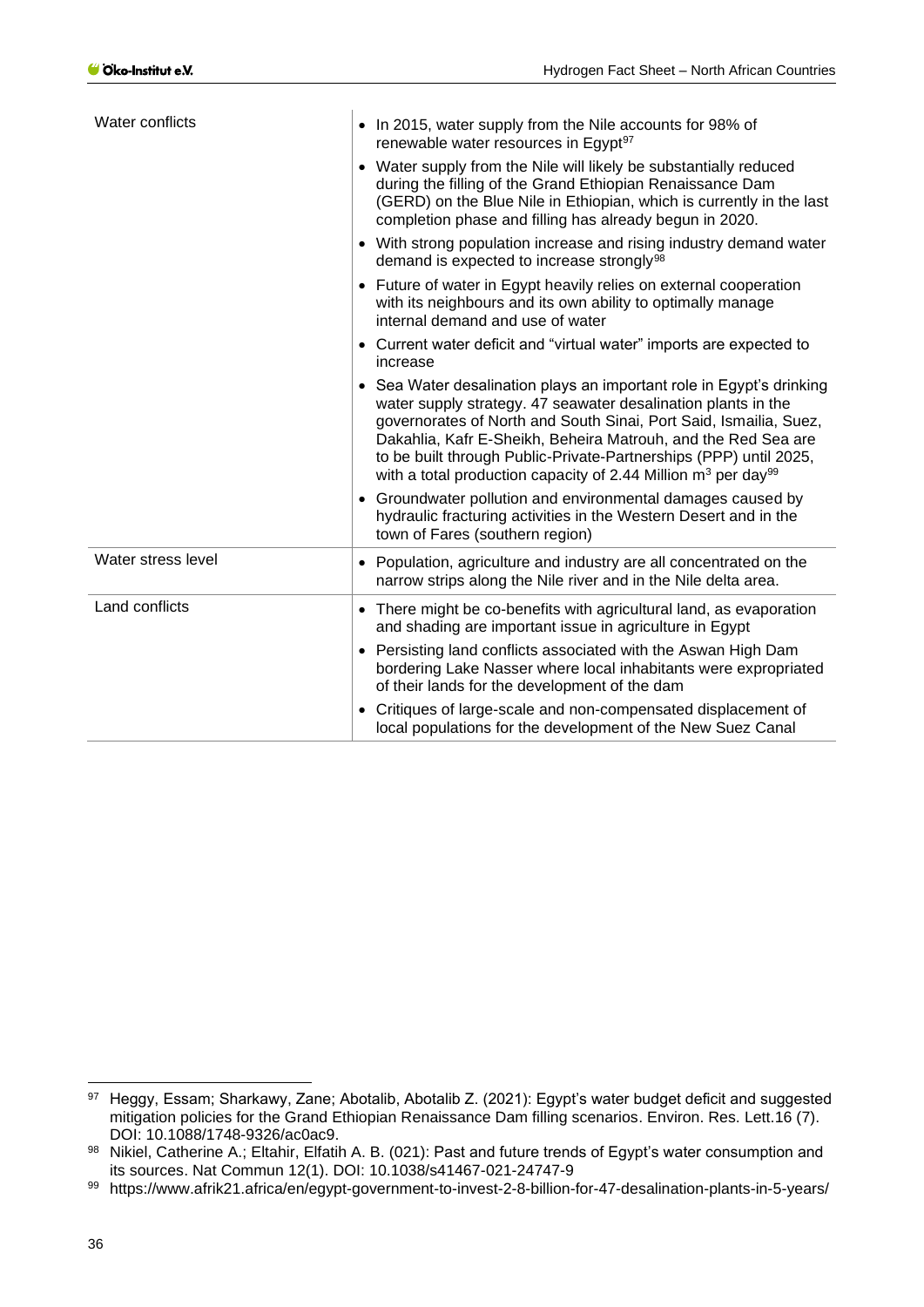| Socio-economic                                                            | Repressive political system: The authoritarian nature of the Sisi<br>regime, and widespread repression in Egypt, have the potential to<br>spark a populist backlash <sup>100</sup>                                                         |              |  |  |  |
|---------------------------------------------------------------------------|--------------------------------------------------------------------------------------------------------------------------------------------------------------------------------------------------------------------------------------------|--------------|--|--|--|
|                                                                           | Gender inequality ranking it at 108 out of 162 countries                                                                                                                                                                                   |              |  |  |  |
|                                                                           | Political uprisings in Egypt left the poor in deprived communities<br>worse off. <sup>101</sup>                                                                                                                                            |              |  |  |  |
|                                                                           | • The new social contract exchanges political and socio-economic<br>rights for political stability.                                                                                                                                        |              |  |  |  |
|                                                                           | The same unfulfilled aspirations and problems in education and<br>$\bullet$<br>employment persisted over time.                                                                                                                             |              |  |  |  |
|                                                                           | The uprisings led to a more repressive state, a highly polarised<br>$\bullet$<br>society and growth did not trickle down to the poor.                                                                                                      |              |  |  |  |
|                                                                           | Economic crises affected the poor, esp. women and youth in<br>urban areas.                                                                                                                                                                 |              |  |  |  |
|                                                                           | • Regional protests against multiple energy infrastructure projects<br>(power plants, pipelines) and industrial activities (fertilizer,<br>cement) due to negative impacts on local livelihoods (agriculture,<br>tourism) and biodiversity |              |  |  |  |
|                                                                           | • Coal-related industries -                                                                                                                                                                                                                |              |  |  |  |
|                                                                           | since 2013 an anti-coal movement has been formed, particularly<br>targeting the Egyptian cement industry                                                                                                                                   |              |  |  |  |
| existing CCS projects in case of<br>blue hydrogen                         | no                                                                                                                                                                                                                                         |              |  |  |  |
| <b>Existing and future energy</b><br>system & decarbonisation<br>strategy | 2018                                                                                                                                                                                                                                       | 2035         |  |  |  |
| Total gross electricity production<br>$(net_{model})$ [T $Mh1$ ]          | $194(-0.1)$                                                                                                                                                                                                                                | $-420^{102}$ |  |  |  |

|                       |                   | (NECHRIDORS)   I VVNI                                                                                          |  |
|-----------------------|-------------------|----------------------------------------------------------------------------------------------------------------|--|
| 8<br>20% by 2022, 37% |                   | RES share in electricity<br>generation <sup>103</sup> [%]                                                      |  |
| 449                   |                   | CO <sub>2</sub> intensity of electricity<br>generation [gCO2/kWh, 2017]                                        |  |
|                       | Natural Gas (80%) | Largest fossil fuel-based electricity<br>generation (share in total<br>generation)]                            |  |
|                       | 83 (15, 32)       | CO <sub>2</sub> emissions from electricity<br>production (from other energy<br>industry own use, manufacturing |  |

<sup>100</sup> https://gsdrc.org/publications/conflict-analysis-of-egypt/

<sup>101</sup> Ibrahim, Solava (2021): The dynamics of the Egyptian social contract: How the political changes affected the poor. World Development. 138. DOI: 10.1016/j.worlddev.2020.105254

<sup>102</sup> Based on percentages of RES-E generation given in NDC update. Ministry of Environment (2018): Egypt's first Biannual update Report on the United Nations Framework Convention on Climate Change. [https://unfccc.int/sites/default/files/resource/BUR%20Egypt%20EN.pdf?download.](https://unfccc.int/sites/default/files/resource/BUR%20Egypt%20EN.pdf?download)

<sup>103</sup> IRENA (2020): Renewable Energy Statistics

<sup>104</sup> For 2022: PV: 2%, Wind: 12%, Hydro: 6%; Source: [http://nrea.gov.eg/test/en/About/Strategy;](http://nrea.gov.eg/test/en/About/Strategy) for 2035: CSP: 8% (32 TWh); PV: 12% (49 TWh), Wind: 15% (61 TWh), Hydro: 3% (14 TWh). Source: Ministry of Environment (2018).

<sup>105</sup> Own calculations: The underlying generation mix for the ISES 2035 Scenario includes 34% of coal-fired generation and 8.8% nuclear. Assuming an average electric efficiency of 42.5% (supercritical power plant in hot climate) and a constant emission factor for the remaining natural gas and oil-fired fleet gives an emissions factor of 360gCO2/kWh. If instead, coal is replaced by the current mix, the grid emission factor decreased to around 240gCO<sub>2</sub>/kWh.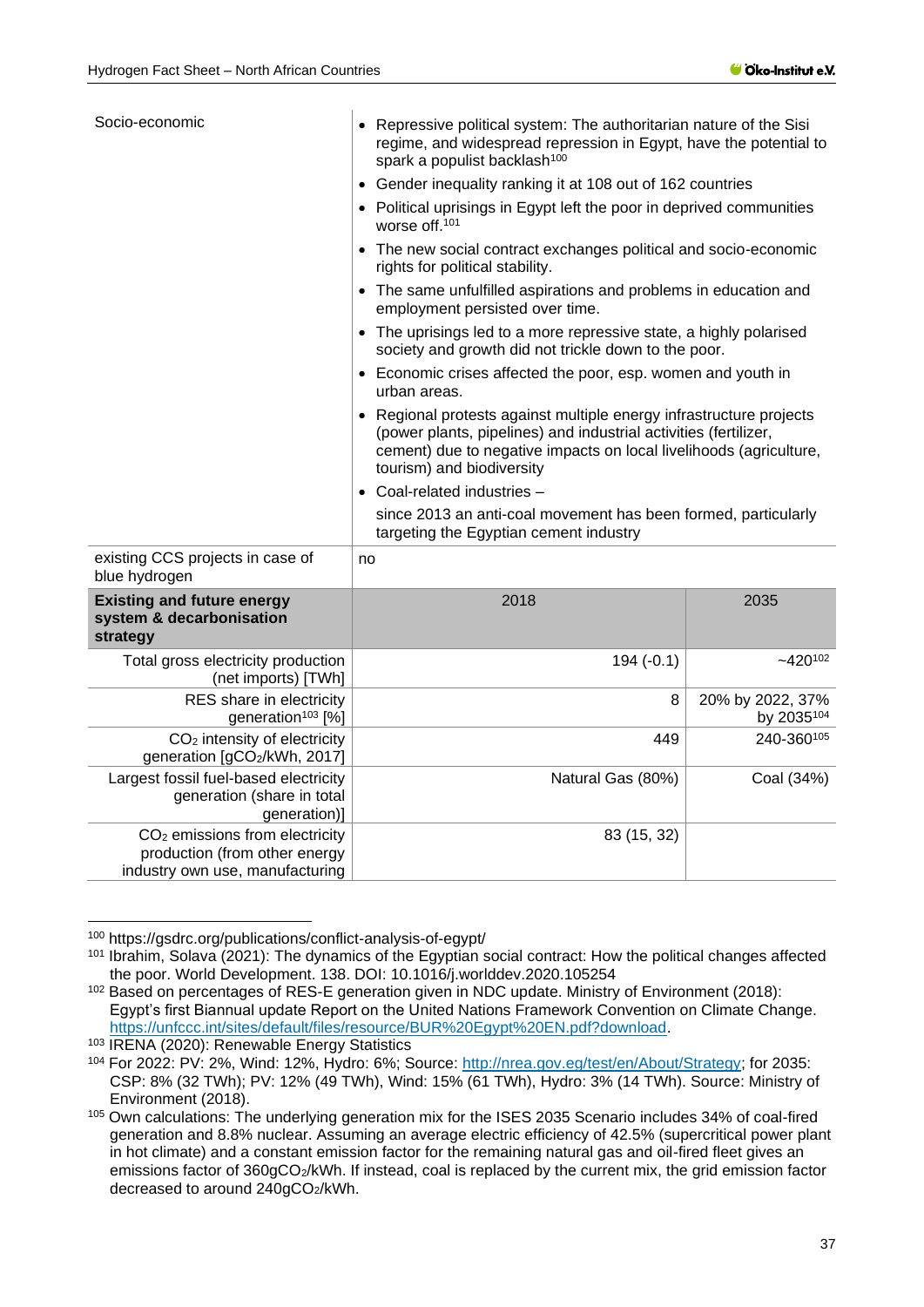| industries and construction) [MtCO <sub>2</sub> ,<br>20171 |                                                               |
|------------------------------------------------------------|---------------------------------------------------------------|
| Goals decarbonisation for 2030 or                          | Neither the initial NDC nor the biannual update give emission |
| 2050 (NDC discussion)                                      | targets.                                                      |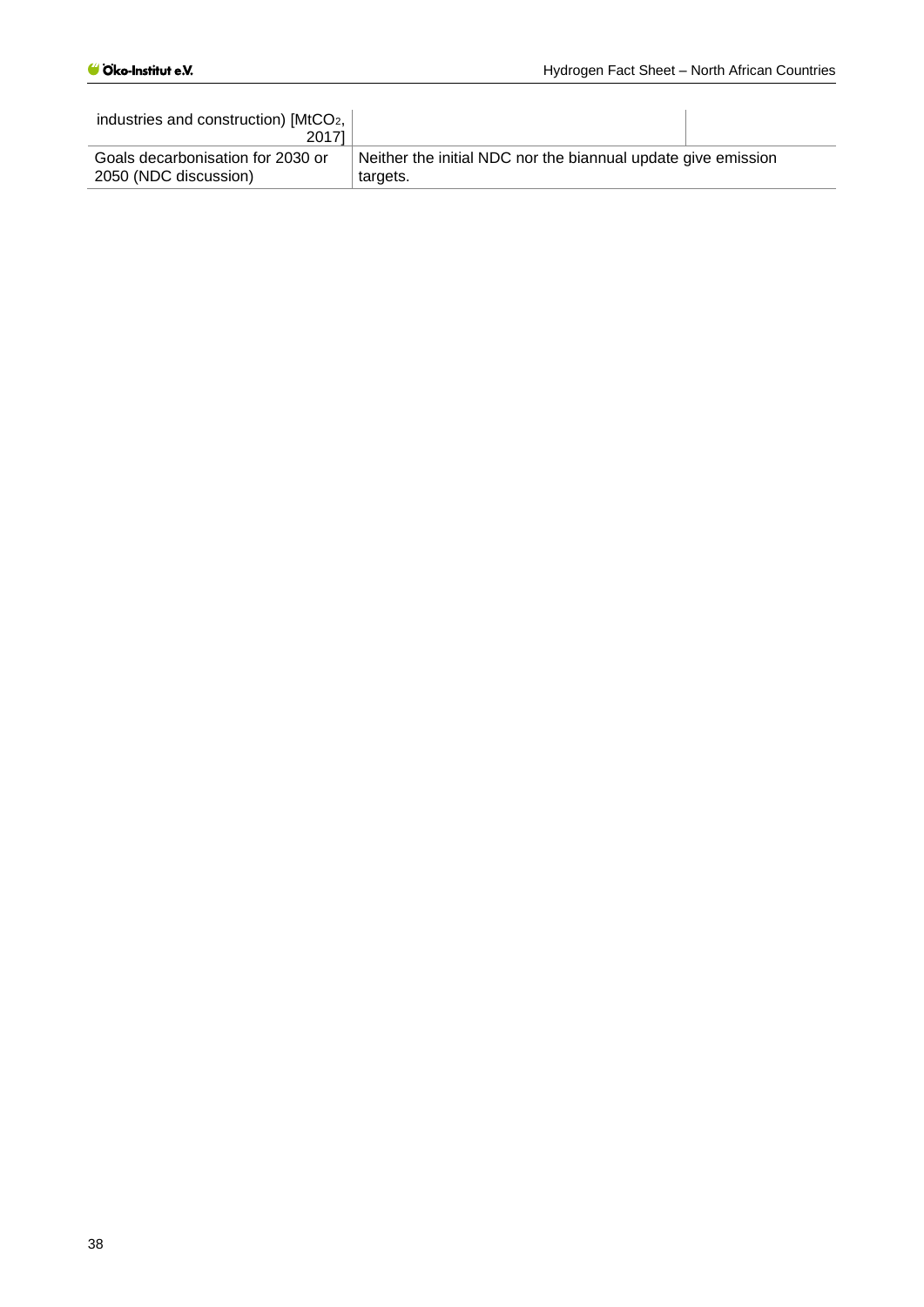## <span id="page-38-0"></span>**4 Appendix**

## <span id="page-38-1"></span>**Description of Indices used in fact sheets**

| Indicator/Index                                                                    | publisher            | <b>Source</b>                                                                                                                                                                                                                                                                                                          | Link | <b>Calculation</b>                                                                                                                                                                                                                                                                                                                                                                                                                                     |
|------------------------------------------------------------------------------------|----------------------|------------------------------------------------------------------------------------------------------------------------------------------------------------------------------------------------------------------------------------------------------------------------------------------------------------------------|------|--------------------------------------------------------------------------------------------------------------------------------------------------------------------------------------------------------------------------------------------------------------------------------------------------------------------------------------------------------------------------------------------------------------------------------------------------------|
| GDP per capita                                                                     | World<br><b>Bank</b> | <b>World Development</b><br>Indicators                                                                                                                                                                                                                                                                                 | link | GDP per capita is gross domestic<br>product divided by midyear population.<br>GDP is the sum of gross value added by<br>all resident producers in the economy<br>plus any product taxes and minus any<br>subsidies not included in the value of the<br>products. It is calculated without making<br>deductions for depreciation of fabricated<br>assets or for depletion and degradation<br>of natural resources. Data are in current<br>U.S. dollars. |
| Human<br>Development<br>Index                                                      | <b>UNDP</b>          | Human Development<br>Report 2020                                                                                                                                                                                                                                                                                       | link | The Human Development Index (HDI) is<br>a summary measure of average<br>achievement in key dimensions of<br>human development: a long and healthy<br>life, being knowledgeable and have a<br>decent standard of living. The HDI is the<br>geometric mean of normalized indices<br>for each of the three dimensions.                                                                                                                                    |
| <b>WGI Regulatory</b><br>Quality 2019                                              | World<br><b>Bank</b> | Kaufmann, Daniel and<br>Kraay, Aart and<br>Mastruzzi, Massimo, The<br><b>Worldwide Governance</b><br>Indicators: Methodology<br>and Analytical Issues<br>(September 2010).<br>World Bank Policy<br>Research Working<br>Paper No. 5430,<br>Available at SSRN:<br>https://ssrn.com/abstract<br>$= 1682130$               | link | Percentile Rank 0 - 100, where 0 reflects<br>the lowest, 100 the highest rank.<br>Describes the ability of the government<br>to formulate and implement sound<br>policies and regulations that permit and<br>promote private sector development.<br>Based on e.g. price controls,<br>discruminatory taxes, extent of market<br>dominance, investment freedom, ease of<br>starting a business governed by local<br>law, reulatory burden.               |
| <b>WGI Political</b><br>Stability and<br>Absence of<br>Violence/Terrori<br>sm 2019 | World<br><b>Bank</b> | Kaufmann, Daniel and<br>Kraay, Aart and<br>Mastruzzi, Massimo, The<br><b>Worldwide Governance</b><br>Indicators: Methodology<br>and Analytical Issues<br>(September 2010).<br><b>World Bank Policy</b><br><b>Research Working</b><br>Paper No. 5430,<br>Available at SSRN:<br>https://ssrn.com/abstract<br>$= 1682130$ | link | Percentile Rank 0 - 100, where 0 reflects<br>the lowest, 100 the highest rank.<br>Perception of the likelihood of political<br>instability and/or politically motivated<br>violence including terrorism. This<br>perception is based on a wide scale of<br>indicators such as armed conflicts,<br>violent demonstrations, social unrest,<br>security risk rating, government stability,<br>political terror scale, protests and riots.                 |
| Unemployment<br>rate (% of<br>population)                                          | World<br><b>Bank</b> | <b>International Labour</b><br>Organization, ILOSTAT<br>database                                                                                                                                                                                                                                                       | link | Unemployment refers to the share of the<br>labor force that is without work but<br>available for and seeking employment.<br>Definitions of labor force and<br>unemployment differ by country.                                                                                                                                                                                                                                                          |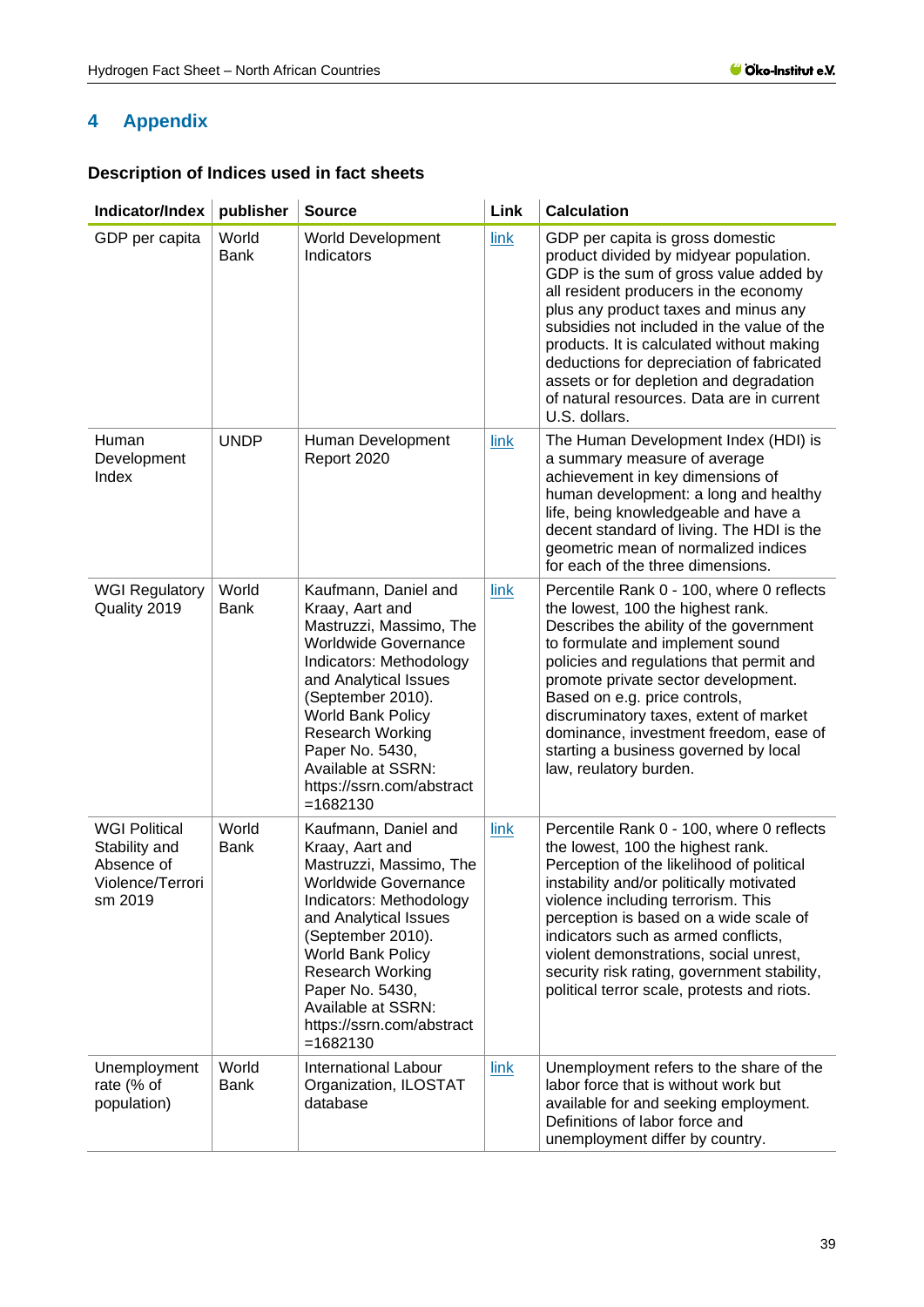| Poverty<br>headcount ratio<br>at \$3.20 a day<br>% of<br>population) | World<br><b>Bank</b> | World Bank, Global<br>Poverty Working Group.<br>Data are compiled from<br>official government<br>sources or are computed<br>by World Bank staff<br>using national (i.e.<br>country-specific)<br>poverty lines                                                                                                          | link | Poverty headcount ratio at \$3.20 a day is<br>the percentage of the population living<br>on less than \$3.20 a day at 2011<br>international prices. As a result of<br>revisions in PPP exchange rates, poverty<br>rates for individual countries cannot be<br>compared with poverty rates reported in<br>earlier editions. |
|----------------------------------------------------------------------|----------------------|------------------------------------------------------------------------------------------------------------------------------------------------------------------------------------------------------------------------------------------------------------------------------------------------------------------------|------|----------------------------------------------------------------------------------------------------------------------------------------------------------------------------------------------------------------------------------------------------------------------------------------------------------------------------|
| <b>GINI Index</b>                                                    | World<br><b>Bank</b> | World Bank,<br>Development Research<br>Group. Data are based<br>on primary household<br>survey data obtained<br>from government<br>statistical agencies and<br>World Bank country<br>departments                                                                                                                       | link | Gini index measures the extent to which<br>the distribution of income among<br>individuals or households within an<br>economy deviates from a perfectly equal<br>distribution. A Gini index of 0 represents<br>perfect equality, while an index of 100<br>implies perfect inequality.                                      |
| <b>GINI Index</b><br>Rank                                            | Index<br>Mundi       | World Bank,<br>Development Research<br>Group. Data are based<br>on primary household<br>survey data obtained<br>from government<br>statistical agencies and<br>World Bank country<br>departments                                                                                                                       | link | Ranked by the Data published by World<br><b>Bank</b>                                                                                                                                                                                                                                                                       |
| Access to<br>energy (% of<br>population)<br>2019                     | World<br><b>Bank</b> | World Bank, Sustainable<br>Energy for All (SE4ALL<br>) database from the<br><b>SE4ALL Global Tracking</b><br>Framework led jointly by<br>the World Bank,<br><b>International Energy</b><br>Agency, and the Energy<br>Sector Management<br>Assistance Program                                                           | link | Electrification data are collected from<br>industry, national surveys and<br>international sources                                                                                                                                                                                                                         |
| Yale<br>Environmental<br>Performance<br>Index (EPI)                  | Yale<br>University   | Environmental<br>Performance Index is a<br>registered trademark of<br><b>Yale University</b>                                                                                                                                                                                                                           | link | The EPI is based on 32 performance<br>indicators across 11 issue categories<br>(e.g. Air Quality, Waste Management,<br>Climate Change, Biodiversity & Habitat<br>etc.). The Index shows at national level<br>how close each country is to set<br>environmental policy targets.                                             |
| WGI Control of<br>Corruption<br>2019                                 | World<br><b>Bank</b> | Kaufmann, Daniel and<br>Kraay, Aart and<br>Mastruzzi, Massimo, The<br><b>Worldwide Governance</b><br>Indicators: Methodology<br>and Analytical Issues<br>(September 2010).<br><b>World Bank Policy</b><br><b>Research Working</b><br>Paper No. 5430,<br>Available at SSRN:<br>https://ssrn.com/abstract<br>$= 1682130$ | link | Percentile Rank 0 - 100, where 0 reflects<br>the lowest, 100 the highest rank. The<br>extent to which public power is used for<br>private gain based on individual<br>variables such as corruption among<br>public officials, puplic trust of politicians,<br>corruption Index etc.                                        |